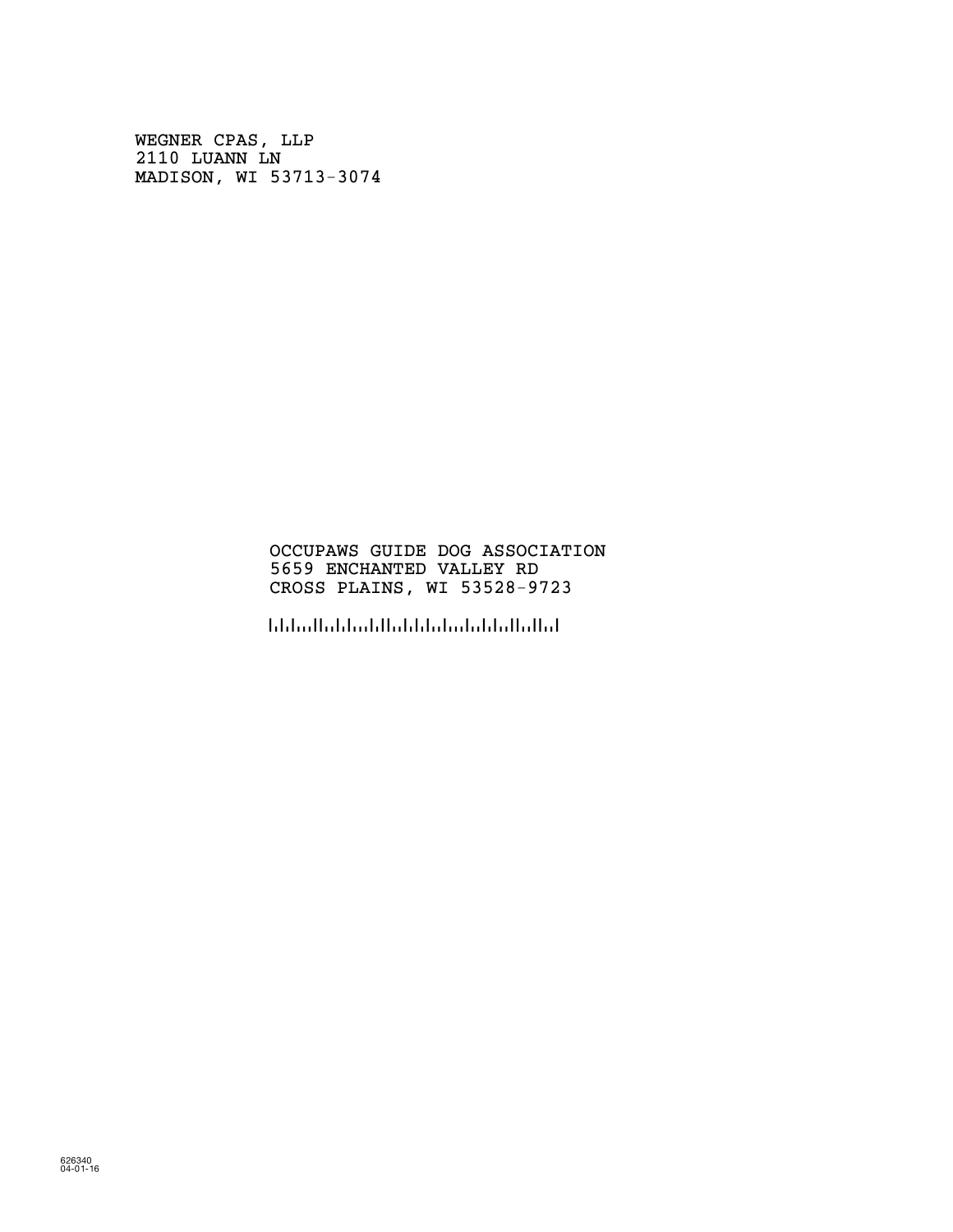#### OMB No. 1545-0047 Department of the Treasury Internal Revenue Service **Under section 501(c), 527, or 4947(a)(1) of the Internal Revenue Code (except private foundations)** ▶ Do not enter social security numbers on this form as it may be made public.<br>▶ Information about Form 990 and its instructions is at www.irs.gov/form990. Inspection **• Information about Form 990 and its instructions is at www.irs.gov/form990. and inspection** Form **990** Return of Organization Exempt From Income Tax <br>
Under section 501(c), 527, or 4947(a)(1) of the Internal Revenue Code (except private foundations)<br> **2016** PUBLIC DISCLOSURE COPY - STATE REGISTRATION NO. 11884-800

|                         |                              | A For the 2016 calendar year, or tax year beginning                                                                                         | and ending                                                       |                                                     |                                                             |  |  |  |  |  |  |
|-------------------------|------------------------------|---------------------------------------------------------------------------------------------------------------------------------------------|------------------------------------------------------------------|-----------------------------------------------------|-------------------------------------------------------------|--|--|--|--|--|--|
| в                       | Check if<br>applicable:      | <b>C</b> Name of organization                                                                                                               |                                                                  | D Employer identification number                    |                                                             |  |  |  |  |  |  |
|                         | Address<br>change            | OCCUPAWS GUIDE DOG ASSOCIATION                                                                                                              |                                                                  |                                                     |                                                             |  |  |  |  |  |  |
|                         | Name<br>change               | Doing business as                                                                                                                           |                                                                  | 20-5172386                                          |                                                             |  |  |  |  |  |  |
|                         | Initial<br>return            | Number and street (or P.O. box if mail is not delivered to street address)                                                                  | Room/suite                                                       | E Telephone number                                  |                                                             |  |  |  |  |  |  |
|                         | Final<br>return/             | 5659 ENCHANTED VALLEY RD                                                                                                                    |                                                                  |                                                     | $608 - 695 - 4700$                                          |  |  |  |  |  |  |
|                         | termin-<br>ated              | City or town, state or province, country, and ZIP or foreign postal code                                                                    |                                                                  | G Gross receipts \$                                 | 165, 487.                                                   |  |  |  |  |  |  |
|                         | Amended<br>return            | 53528-9723<br>CROSS PLAINS, WI                                                                                                              |                                                                  | H(a) Is this a group return                         |                                                             |  |  |  |  |  |  |
|                         | Applica-<br>ltion<br>pending | F Name and address of principal officer: MARK SCHULTZE                                                                                      |                                                                  | for subordinates?                                   | $\Box$ Yes $[\overline{\mathrm{X}}]$ No                     |  |  |  |  |  |  |
|                         |                              | SAME AS C ABOVE                                                                                                                             |                                                                  | $H(b)$ Are all subordinates included? $\Box$ Yes    | <b>No</b>                                                   |  |  |  |  |  |  |
|                         |                              | Tax-exempt status: $X \overline{3}$ 501(c)(3)<br>$501(c)$ (<br>4947(a)(1) or<br>$\sqrt{\frac{1}{1}}$ (insert no.)                           | 527                                                              |                                                     | If "No," attach a list. (see instructions)                  |  |  |  |  |  |  |
|                         |                              | J Website: WWW.OCCUPAWS.ORG                                                                                                                 |                                                                  | $H(c)$ Group exemption number $\blacktriangleright$ |                                                             |  |  |  |  |  |  |
|                         |                              | $X$ Association<br>Other $\blacktriangleright$<br>Corporation<br>Trust<br>K Form of organization:                                           |                                                                  |                                                     | L Year of formation: $2005$ M State of legal domicile: $WI$ |  |  |  |  |  |  |
|                         | Part I                       | Summary                                                                                                                                     |                                                                  |                                                     |                                                             |  |  |  |  |  |  |
|                         | 1                            | Briefly describe the organization's mission or most significant activities: OCCUPAWS GUIDE DOG ASSOCIATION                                  |                                                                  |                                                     |                                                             |  |  |  |  |  |  |
| Activities & Governance | $\mathbf{2}$                 | Check this box $\blacktriangleright$ $\Box$ if the organization discontinued its operations or disposed of more than 25% of its net assets. | HAS 25 PUPPIES IN TRAINING, 2 BREEDING FEMALES, AND HAS PLACED 9 |                                                     |                                                             |  |  |  |  |  |  |
|                         | 3                            | Number of voting members of the governing body (Part VI, line 1a)                                                                           |                                                                  | 3                                                   | 11                                                          |  |  |  |  |  |  |
|                         | 4                            |                                                                                                                                             |                                                                  | $\overline{4}$                                      | $\overline{11}$                                             |  |  |  |  |  |  |
|                         | 5                            |                                                                                                                                             | $\overline{5}$                                                   | $\Omega$                                            |                                                             |  |  |  |  |  |  |
|                         | 6                            |                                                                                                                                             | $6\phantom{a}$                                                   | 125                                                 |                                                             |  |  |  |  |  |  |
|                         |                              |                                                                                                                                             |                                                                  | 7a                                                  | 0.                                                          |  |  |  |  |  |  |
|                         |                              |                                                                                                                                             |                                                                  |                                                     |                                                             |  |  |  |  |  |  |
|                         |                              |                                                                                                                                             |                                                                  | <b>Prior Year</b>                                   | <b>Current Year</b>                                         |  |  |  |  |  |  |
|                         | 8                            | Contributions and grants (Part VIII, line 1h)                                                                                               |                                                                  | 149,205.                                            | 117,492.                                                    |  |  |  |  |  |  |
| Revenue                 | 9                            | Program service revenue (Part VIII, line 2g)                                                                                                |                                                                  | 12,300.                                             | 19,225.                                                     |  |  |  |  |  |  |
|                         | 10                           |                                                                                                                                             |                                                                  | 435.                                                | 1,083.                                                      |  |  |  |  |  |  |
|                         | 11                           | Other revenue (Part VIII, column (A), lines 5, 6d, 8c, 9c, 10c, and 11e)                                                                    |                                                                  | 9,348.                                              | 27,529.                                                     |  |  |  |  |  |  |
|                         | 12                           | Total revenue - add lines 8 through 11 (must equal Part VIII, column (A), line 12)                                                          |                                                                  | 171,288.                                            | 165, 329.                                                   |  |  |  |  |  |  |
|                         | 13                           | Grants and similar amounts paid (Part IX, column (A), lines 1-3)                                                                            |                                                                  | 0.                                                  | 0.                                                          |  |  |  |  |  |  |
|                         | 14                           |                                                                                                                                             |                                                                  | σ.                                                  | $\overline{0}$ .                                            |  |  |  |  |  |  |
|                         | 15                           | Salaries, other compensation, employee benefits (Part IX, column (A), lines 5-10)                                                           |                                                                  | О.                                                  | 0.                                                          |  |  |  |  |  |  |
| Expenses                |                              |                                                                                                                                             |                                                                  | σ.                                                  | $\overline{0}$ .                                            |  |  |  |  |  |  |
|                         |                              |                                                                                                                                             |                                                                  |                                                     |                                                             |  |  |  |  |  |  |
|                         |                              |                                                                                                                                             |                                                                  | 123, 755.                                           | 155,031.                                                    |  |  |  |  |  |  |
|                         | 18                           | Total expenses. Add lines 13-17 (must equal Part IX, column (A), line 25)                                                                   |                                                                  | 123,755.                                            | 155,031.                                                    |  |  |  |  |  |  |
|                         | 19                           |                                                                                                                                             |                                                                  | 47,533.                                             | 10,298.                                                     |  |  |  |  |  |  |
| <b>beg</b>              |                              |                                                                                                                                             |                                                                  | <b>Beginning of Current Year</b>                    | <b>End of Year</b>                                          |  |  |  |  |  |  |
| Assets                  | 20                           | Total assets (Part X, line 16)                                                                                                              |                                                                  | 176,332.<br>0.                                      | 189, 340.<br>2,187.                                         |  |  |  |  |  |  |
| per<br>Pund             | 21                           | Total liabilities (Part X, line 26)                                                                                                         |                                                                  | 176, 332.                                           | 187, 153.                                                   |  |  |  |  |  |  |
|                         | 22                           | Part II   Signature Block                                                                                                                   |                                                                  |                                                     |                                                             |  |  |  |  |  |  |
|                         |                              |                                                                                                                                             |                                                                  |                                                     |                                                             |  |  |  |  |  |  |

Under penalties of perjury, I declare that I have examined this return, including accompanying schedules and statements, and to the best of my knowledge and belief, it is true, correct, and complete. Declaration of preparer (other than officer) is based on all information of which preparer has any knowledge.

| Sign<br>Here | Signature of officer<br>MARK SCHULTZE,<br>TREASURER<br>Type or print name and title                                |                      |      | Date                                        |  |  |  |  |  |  |
|--------------|--------------------------------------------------------------------------------------------------------------------|----------------------|------|---------------------------------------------|--|--|--|--|--|--|
| Paid         | Print/Type preparer's name<br>MIKE HABLEWITZ, CPA                                                                  | Preparer's signature | Date | PTIN<br>Check<br>P01259157<br>self-emploved |  |  |  |  |  |  |
| Preparer     | WEGNER CPAS, LLP<br>Firm's name                                                                                    |                      |      | 39-0974031<br>Firm's EIN                    |  |  |  |  |  |  |
| Use Only     | Firm's address 2110 LUANN LN                                                                                       |                      |      |                                             |  |  |  |  |  |  |
|              | MADISON, WI 53713-3074<br>Phone no. $608 - 274 - 4020$                                                             |                      |      |                                             |  |  |  |  |  |  |
|              | $\mathbf{X}$ Yes<br><b>No</b><br>May the IRS discuss this return with the preparer shown above? (see instructions) |                      |      |                                             |  |  |  |  |  |  |
|              | Form 990 (2016)<br>LHA For Paperwork Reduction Act Notice, see the separate instructions.<br>632001 11-11-16       |                      |      |                                             |  |  |  |  |  |  |

SEE SCHEDULE O FOR ORGANIZATION MISSION STATEMENT CONTINUATION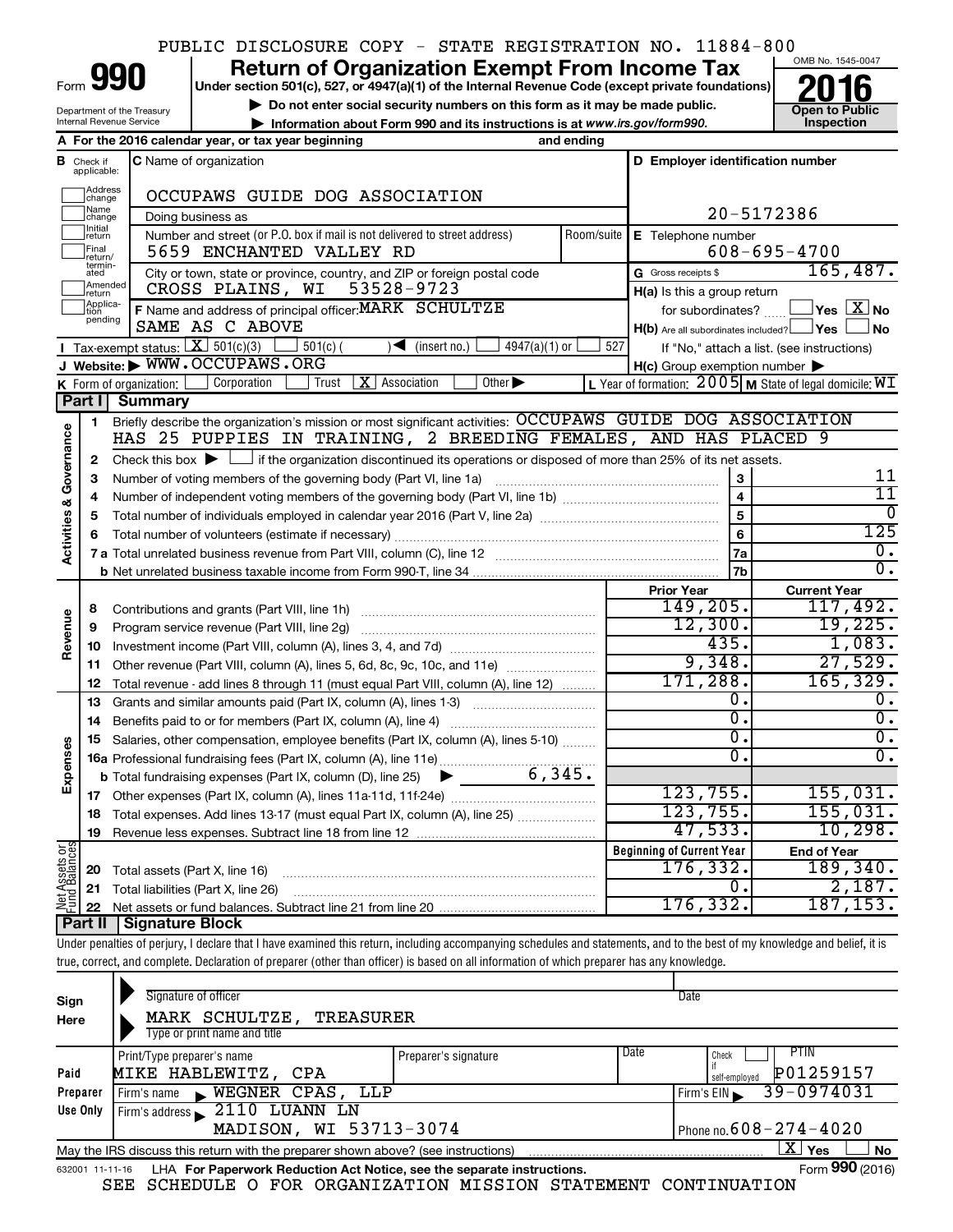| Part III   Statement of Program Service Accomplishments<br>Briefly describe the organization's mission:<br>$\mathbf{1}$<br>OUR MISSION IS TO PLACE FULLY TRAINED GUIDE DOGS OF EXCELLENT HEALTH<br>AND TEMPERAMENT WITH WISCONSIN AND CONTIGUOUS STATE RESIDENTS<br>AND CHILDREN) WHO HAVE VISUAL IMPAIRMENTS AT NO CHARGE. | (ADULTS                                          |
|-----------------------------------------------------------------------------------------------------------------------------------------------------------------------------------------------------------------------------------------------------------------------------------------------------------------------------|--------------------------------------------------|
|                                                                                                                                                                                                                                                                                                                             |                                                  |
|                                                                                                                                                                                                                                                                                                                             |                                                  |
|                                                                                                                                                                                                                                                                                                                             |                                                  |
|                                                                                                                                                                                                                                                                                                                             |                                                  |
|                                                                                                                                                                                                                                                                                                                             |                                                  |
|                                                                                                                                                                                                                                                                                                                             |                                                  |
| Did the organization undertake any significant program services during the year which were not listed on the<br>$\mathbf{2}$<br>prior Form 990 or 990-EZ?                                                                                                                                                                   | $\sqrt{\mathsf{Yes}\ \mathbf{X}}$ No             |
| If "Yes," describe these new services on Schedule O.                                                                                                                                                                                                                                                                        |                                                  |
| Did the organization cease conducting, or make significant changes in how it conducts, any program services?<br>3                                                                                                                                                                                                           | $\sqrt{}$ Yes $\sqrt{}$ $\overline{\text{X}}$ No |
| If "Yes," describe these changes on Schedule O.                                                                                                                                                                                                                                                                             |                                                  |
| Describe the organization's program service accomplishments for each of its three largest program services, as measured by expenses.<br>4                                                                                                                                                                                   |                                                  |
| Section 501(c)(3) and 501(c)(4) organizations are required to report the amount of grants and allocations to others, the total expenses, and<br>revenue, if any, for each program service reported.                                                                                                                         |                                                  |
| $140, 404$ . including grants of \$<br>) (Revenue \$<br>4a<br>(Code:<br>(Expenses \$                                                                                                                                                                                                                                        | 19,225.                                          |
| OCCUPAWS GUIDE DOG ASSOCIATION ACQUIRES, RAISES, TRAINS, AND PLACES                                                                                                                                                                                                                                                         |                                                  |
| GUIDE DOGS WITH VISUALLY IMPAIRED ADULTS IN WISCONSIN AND CONTIGUOUS                                                                                                                                                                                                                                                        |                                                  |
| STATE RESIDENTS. IN 2016, WE PLACED SIX ADULT GUIDE DOGS AND PROVIDED                                                                                                                                                                                                                                                       |                                                  |
| REVIEW TRAINING TO 24 TEAMS THAT RECEIVED DOGS IN PREVIOUS YEARS.                                                                                                                                                                                                                                                           | WЕ                                               |
| ALSO SPOKE TO HUNDREDS OF PEOPLE AT SERVICE GROUPS, SCOUT MEETINGS,<br>BUSINESSES, 4-H GROUPS, HUMANE SOCIETIES, THE WISCONSIN COUNCIL FOR THE                                                                                                                                                                              |                                                  |
| BLIND, AND OTHER ORGANIZATIONS ABOUT VISUAL IMPAIRMENTS AND GUIDE DOGS.                                                                                                                                                                                                                                                     |                                                  |
| WE HAVE AN ONGOING PROGRAM AT THE OXFORD FEDERAL CORRECTIONAL                                                                                                                                                                                                                                                               |                                                  |
| INSTITUTION (A LOW SECURITY MEN'S PRISON) WHERE WE HAVE INMATES RAISE                                                                                                                                                                                                                                                       |                                                  |
| AND TRAIN PUPPIES, MUCH LIKE REGULAR PUPPY RAISERS.<br>WE CONDUCT TWICE                                                                                                                                                                                                                                                     |                                                  |
| MONTHLY CLASSES FOR THE 12 INMATES CURRENTLY RAISING PUPPIES FOR US.                                                                                                                                                                                                                                                        |                                                  |
| WE HAVE FIVE DOGS IN THE OXFORD PROGRAM CALLED "PAWSFORWARD."                                                                                                                                                                                                                                                               |                                                  |
| 4b<br>(Code:<br>(Expenses \$<br>including grants of \$<br>) (Revenue \$                                                                                                                                                                                                                                                     |                                                  |
|                                                                                                                                                                                                                                                                                                                             |                                                  |
|                                                                                                                                                                                                                                                                                                                             |                                                  |
|                                                                                                                                                                                                                                                                                                                             |                                                  |
|                                                                                                                                                                                                                                                                                                                             |                                                  |
|                                                                                                                                                                                                                                                                                                                             |                                                  |
|                                                                                                                                                                                                                                                                                                                             |                                                  |
|                                                                                                                                                                                                                                                                                                                             |                                                  |
|                                                                                                                                                                                                                                                                                                                             |                                                  |
|                                                                                                                                                                                                                                                                                                                             |                                                  |
| ) (Revenue \$<br>4с<br>(Code:<br>) (Expenses \$<br>including grants of \$                                                                                                                                                                                                                                                   |                                                  |
|                                                                                                                                                                                                                                                                                                                             |                                                  |
|                                                                                                                                                                                                                                                                                                                             |                                                  |
|                                                                                                                                                                                                                                                                                                                             |                                                  |
|                                                                                                                                                                                                                                                                                                                             |                                                  |
|                                                                                                                                                                                                                                                                                                                             |                                                  |
|                                                                                                                                                                                                                                                                                                                             |                                                  |
|                                                                                                                                                                                                                                                                                                                             |                                                  |
|                                                                                                                                                                                                                                                                                                                             |                                                  |
| Other program services (Describe in Schedule O.)<br>4d                                                                                                                                                                                                                                                                      |                                                  |
| (Expenses \$<br>including grants of \$<br>(Revenue \$<br>140, 404.<br>Total program service expenses<br>4е                                                                                                                                                                                                                  |                                                  |
|                                                                                                                                                                                                                                                                                                                             | Form 990 (2016)                                  |
| 632002 11-11-16<br>2                                                                                                                                                                                                                                                                                                        |                                                  |
| 12570213 788028 10600.1AU01  2016.02040 OCCUPAWS GUIDE DOG ASSOCIAT 10600_11                                                                                                                                                                                                                                                |                                                  |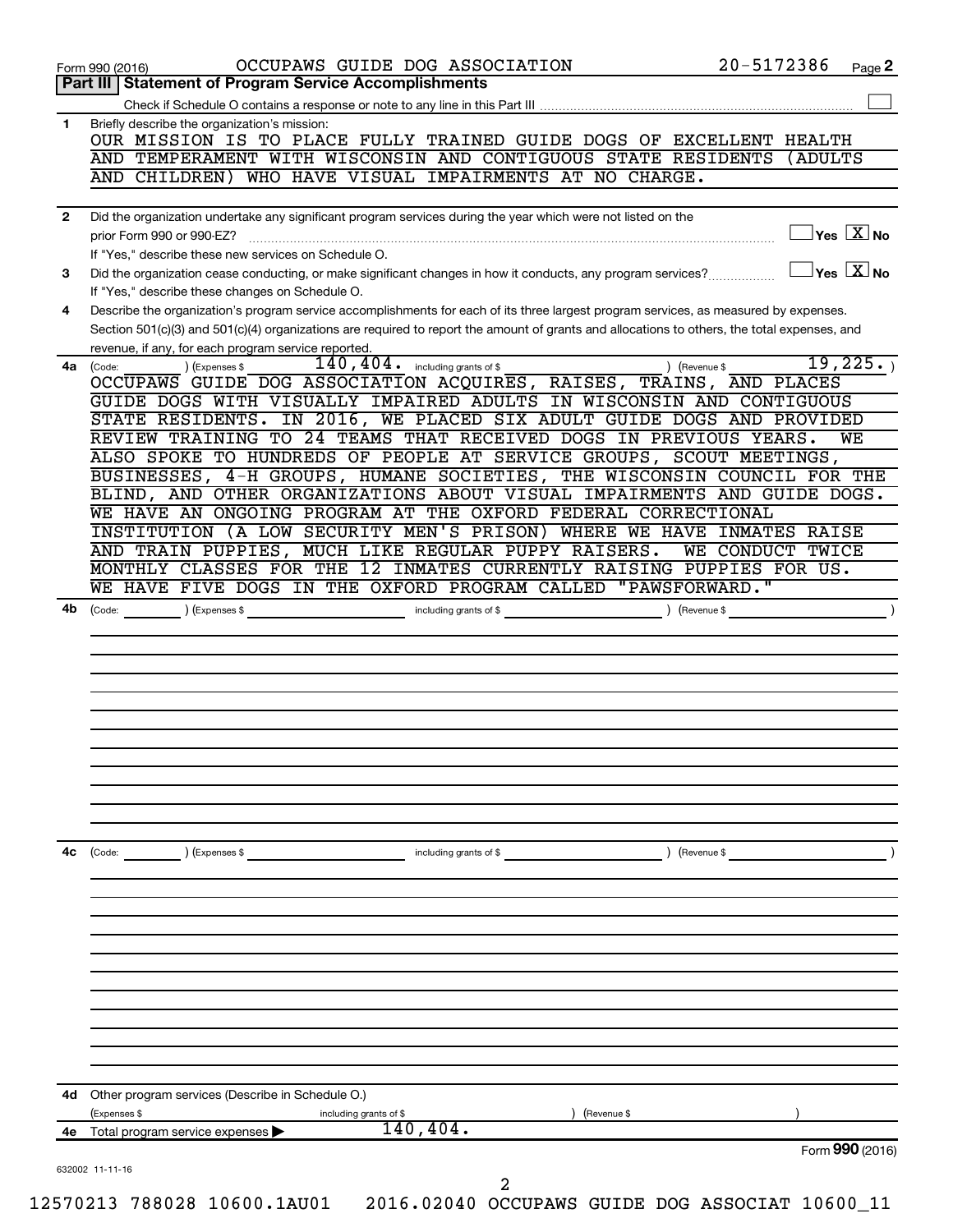| Form 990 (2016) |  |  |
|-----------------|--|--|

|     | <b>Checklist of Required Schedules</b><br><b>Part IV</b>                                                                                           |                 |                         |                              |
|-----|----------------------------------------------------------------------------------------------------------------------------------------------------|-----------------|-------------------------|------------------------------|
|     |                                                                                                                                                    |                 | <b>Yes</b>              | No.                          |
| 1   | Is the organization described in section $501(c)(3)$ or $4947(a)(1)$ (other than a private foundation)?                                            |                 |                         |                              |
|     |                                                                                                                                                    | 1               | X                       |                              |
| 2   |                                                                                                                                                    | $\mathbf{2}$    | $\overline{\mathbf{X}}$ |                              |
| 3   | Did the organization engage in direct or indirect political campaign activities on behalf of or in opposition to candidates for                    |                 |                         |                              |
|     |                                                                                                                                                    | 3               |                         | x                            |
| 4   | Section 501(c)(3) organizations. Did the organization engage in lobbying activities, or have a section 501(h) election in effect                   |                 |                         |                              |
|     |                                                                                                                                                    | 4               |                         | х                            |
| 5   | Is the organization a section 501(c)(4), 501(c)(5), or 501(c)(6) organization that receives membership dues, assessments, or                       |                 |                         |                              |
|     |                                                                                                                                                    | 5               |                         | х                            |
| 6   | Did the organization maintain any donor advised funds or any similar funds or accounts for which donors have the right to                          |                 |                         |                              |
|     | provide advice on the distribution or investment of amounts in such funds or accounts? If "Yes," complete Schedule D, Part I                       | 6               |                         | x                            |
| 7   | Did the organization receive or hold a conservation easement, including easements to preserve open space,                                          |                 |                         |                              |
|     |                                                                                                                                                    | $\overline{7}$  |                         | х                            |
| 8   | Did the organization maintain collections of works of art, historical treasures, or other similar assets? If "Yes," complete                       |                 |                         |                              |
|     | Schedule D, Part III <b>Marting Commission Commission</b> Commission Commission Commission Commission Commission                                   | 8               |                         | х                            |
| 9   | Did the organization report an amount in Part X, line 21, for escrow or custodial account liability, serve as a custodian for                      |                 |                         |                              |
|     | amounts not listed in Part X; or provide credit counseling, debt management, credit repair, or debt negotiation services?                          |                 |                         |                              |
|     | If "Yes," complete Schedule D, Part IV                                                                                                             | 9               |                         | x                            |
| 10  | Did the organization, directly or through a related organization, hold assets in temporarily restricted endowments, permanent                      |                 |                         |                              |
|     |                                                                                                                                                    | 10              |                         | x                            |
| 11  | If the organization's answer to any of the following questions is "Yes," then complete Schedule D, Parts VI, VII, VIII, IX, or X                   |                 |                         |                              |
|     | as applicable.                                                                                                                                     |                 |                         |                              |
|     | a Did the organization report an amount for land, buildings, and equipment in Part X, line 10? If "Yes," complete Schedule D,                      |                 |                         |                              |
|     |                                                                                                                                                    | 11a             |                         | х                            |
|     | <b>b</b> Did the organization report an amount for investments - other securities in Part X, line 12 that is 5% or more of its total               |                 |                         |                              |
|     |                                                                                                                                                    | 11b             |                         | х                            |
|     | c Did the organization report an amount for investments - program related in Part X, line 13 that is 5% or more of its total                       |                 |                         |                              |
|     |                                                                                                                                                    | 11с             |                         | х                            |
|     | d Did the organization report an amount for other assets in Part X, line 15 that is 5% or more of its total assets reported in                     |                 |                         |                              |
|     |                                                                                                                                                    | 11d             |                         | х<br>$\overline{\mathtt{x}}$ |
|     |                                                                                                                                                    | 11 <sub>c</sub> |                         |                              |
|     | f Did the organization's separate or consolidated financial statements for the tax year include a footnote that addresses                          |                 |                         | х                            |
|     | the organization's liability for uncertain tax positions under FIN 48 (ASC 740)? If "Yes," complete Schedule D, Part X                             | 11f             |                         |                              |
|     | 12a Did the organization obtain separate, independent audited financial statements for the tax year? If "Yes," complete                            |                 | x                       |                              |
|     | Schedule D, Parts XI and XII<br><b>b</b> Was the organization included in consolidated, independent audited financial statements for the tax year? | 12a             |                         |                              |
|     | If "Yes," and if the organization answered "No" to line 12a, then completing Schedule D, Parts XI and XII is optional                              | 12 <sub>b</sub> |                         | х                            |
| 13  |                                                                                                                                                    | 13              |                         | $\overline{\textbf{x}}$      |
| 14a |                                                                                                                                                    | 14a             |                         | $\overline{\text{X}}$        |
| b   | Did the organization have aggregate revenues or expenses of more than \$10,000 from grantmaking, fundraising, business,                            |                 |                         |                              |
|     | investment, and program service activities outside the United States, or aggregate foreign investments valued at \$100,000                         |                 |                         |                              |
|     |                                                                                                                                                    | 14b             |                         | х                            |
| 15  | Did the organization report on Part IX, column (A), line 3, more than \$5,000 of grants or other assistance to or for any                          |                 |                         |                              |
|     |                                                                                                                                                    | 15              |                         | х                            |
| 16  | Did the organization report on Part IX, column (A), line 3, more than \$5,000 of aggregate grants or other assistance to                           |                 |                         |                              |
|     |                                                                                                                                                    | 16              |                         | х                            |
| 17  | Did the organization report a total of more than \$15,000 of expenses for professional fundraising services on Part IX,                            |                 |                         |                              |
|     |                                                                                                                                                    | 17              |                         | x                            |
| 18  | Did the organization report more than \$15,000 total of fundraising event gross income and contributions on Part VIII, lines                       |                 |                         |                              |
|     |                                                                                                                                                    | 18              | х                       |                              |
| 19  | Did the organization report more than \$15,000 of gross income from gaming activities on Part VIII, line 9a? If "Yes,"                             |                 |                         |                              |
|     |                                                                                                                                                    | 19              |                         | X                            |

Form (2016) **990**

632003 11-11-16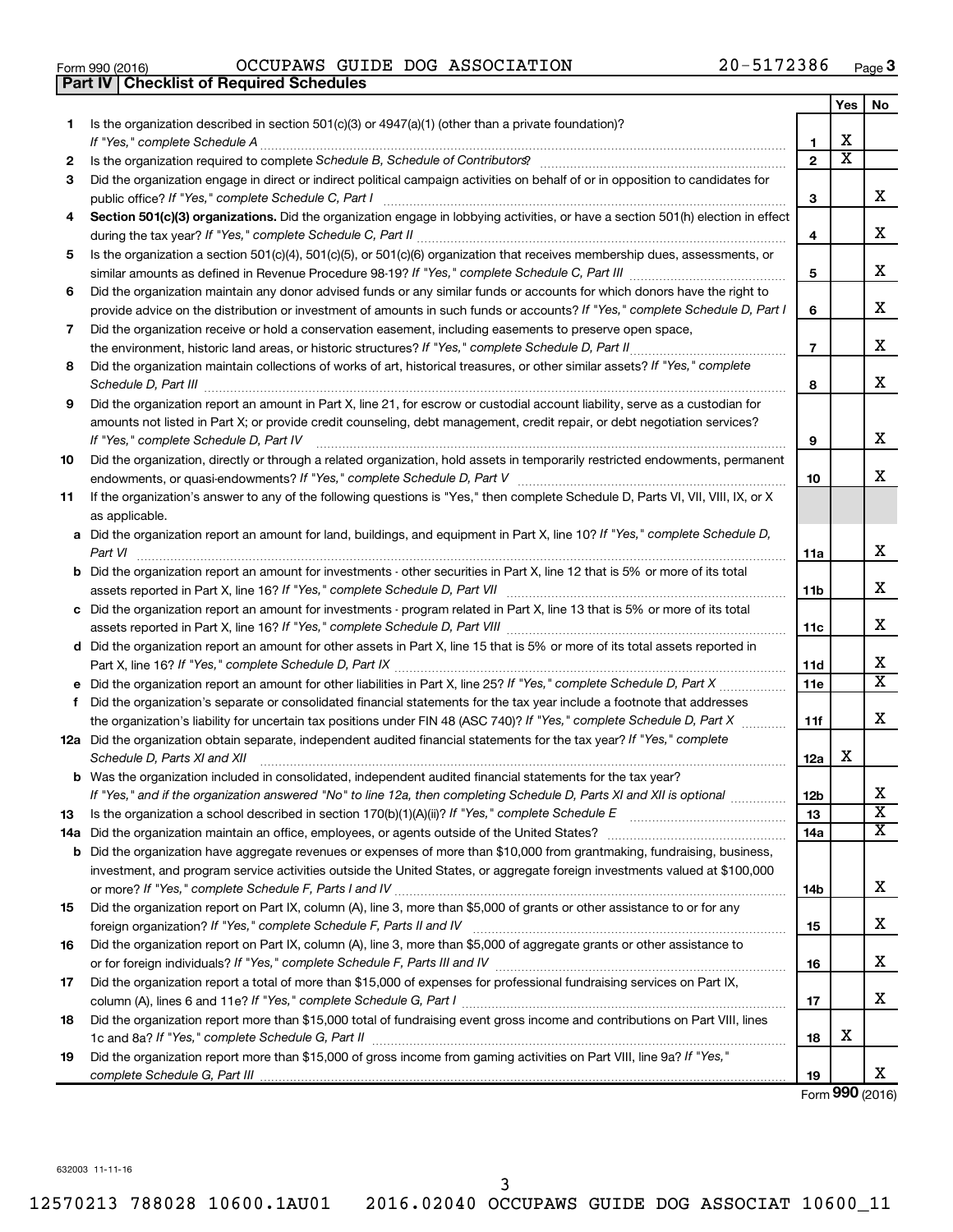|  | Form 990 (2016) |
|--|-----------------|
|  |                 |

*(continued)* **Part IV Checklist of Required Schedules**

|    |                                                                                                                                                                                                                                       |                 | Yes | No                      |
|----|---------------------------------------------------------------------------------------------------------------------------------------------------------------------------------------------------------------------------------------|-----------------|-----|-------------------------|
|    | 20a Did the organization operate one or more hospital facilities? If "Yes," complete Schedule H                                                                                                                                       | 20a             |     | X                       |
|    |                                                                                                                                                                                                                                       | 20 <sub>b</sub> |     |                         |
| 21 | Did the organization report more than \$5,000 of grants or other assistance to any domestic organization or                                                                                                                           |                 |     |                         |
|    |                                                                                                                                                                                                                                       | 21              |     | х                       |
| 22 | Did the organization report more than \$5,000 of grants or other assistance to or for domestic individuals on                                                                                                                         |                 |     | x                       |
| 23 | Did the organization answer "Yes" to Part VII, Section A, line 3, 4, or 5 about compensation of the organization's current                                                                                                            | 22              |     |                         |
|    | and former officers, directors, trustees, key employees, and highest compensated employees? If "Yes," complete                                                                                                                        |                 |     |                         |
|    | Schedule J                                                                                                                                                                                                                            | 23              |     | x                       |
|    | 24a Did the organization have a tax-exempt bond issue with an outstanding principal amount of more than \$100,000 as of the                                                                                                           |                 |     |                         |
|    | last day of the year, that was issued after December 31, 2002? If "Yes," answer lines 24b through 24d and complete                                                                                                                    |                 |     |                         |
|    | Schedule K. If "No", go to line 25a                                                                                                                                                                                                   | 24a             |     | x                       |
| b  |                                                                                                                                                                                                                                       | 24 <sub>b</sub> |     |                         |
|    | Did the organization maintain an escrow account other than a refunding escrow at any time during the year to defease                                                                                                                  |                 |     |                         |
|    |                                                                                                                                                                                                                                       | 24c             |     |                         |
|    |                                                                                                                                                                                                                                       | 24d             |     |                         |
|    | 25a Section 501(c)(3), 501(c)(4), and 501(c)(29) organizations. Did the organization engage in an excess benefit                                                                                                                      |                 |     |                         |
|    |                                                                                                                                                                                                                                       | 25a             |     | x                       |
|    | <b>b</b> Is the organization aware that it engaged in an excess benefit transaction with a disqualified person in a prior year, and                                                                                                   |                 |     |                         |
|    | that the transaction has not been reported on any of the organization's prior Forms 990 or 990-EZ? If "Yes," complete                                                                                                                 |                 |     |                         |
|    | Schedule L, Part I                                                                                                                                                                                                                    | 25b             |     | X                       |
| 26 | Did the organization report any amount on Part X, line 5, 6, or 22 for receivables from or payables to any current or                                                                                                                 |                 |     |                         |
|    | former officers, directors, trustees, key employees, highest compensated employees, or disqualified persons? If "Yes,"                                                                                                                |                 |     |                         |
|    | complete Schedule L, Part II                                                                                                                                                                                                          | 26              |     | X                       |
| 27 | Did the organization provide a grant or other assistance to an officer, director, trustee, key employee, substantial                                                                                                                  |                 |     |                         |
|    | contributor or employee thereof, a grant selection committee member, or to a 35% controlled entity or family member                                                                                                                   |                 |     |                         |
|    |                                                                                                                                                                                                                                       | 27              |     | x                       |
| 28 | Was the organization a party to a business transaction with one of the following parties (see Schedule L, Part IV                                                                                                                     |                 |     |                         |
|    | instructions for applicable filing thresholds, conditions, and exceptions):                                                                                                                                                           | 28a             |     | х                       |
| а  | A current or former officer, director, trustee, or key employee? If "Yes," complete Schedule L, Part IV<br>A family member of a current or former officer, director, trustee, or key employee? If "Yes," complete Schedule L, Part IV | 28b             |     | $\overline{\mathbf{X}}$ |
| b  | c An entity of which a current or former officer, director, trustee, or key employee (or a family member thereof) was an officer,                                                                                                     |                 |     |                         |
|    | director, trustee, or direct or indirect owner? If "Yes," complete Schedule L, Part IV.                                                                                                                                               | 28c             |     | х                       |
| 29 |                                                                                                                                                                                                                                       | 29              |     | $\overline{\textbf{x}}$ |
| 30 | Did the organization receive contributions of art, historical treasures, or other similar assets, or qualified conservation                                                                                                           |                 |     |                         |
|    |                                                                                                                                                                                                                                       | 30              |     | x                       |
| 31 | Did the organization liquidate, terminate, or dissolve and cease operations?                                                                                                                                                          |                 |     |                         |
|    |                                                                                                                                                                                                                                       | 31              |     | х                       |
| 32 | Did the organization sell, exchange, dispose of, or transfer more than 25% of its net assets? If "Yes," complete                                                                                                                      |                 |     |                         |
|    |                                                                                                                                                                                                                                       | 32              |     | х                       |
| 33 | Did the organization own 100% of an entity disregarded as separate from the organization under Regulations                                                                                                                            |                 |     |                         |
|    |                                                                                                                                                                                                                                       | 33              |     | х                       |
| 34 | Was the organization related to any tax-exempt or taxable entity? If "Yes," complete Schedule R, Part II, III, or IV, and                                                                                                             |                 |     |                         |
|    | Part V, line 1                                                                                                                                                                                                                        | 34              |     | x                       |
|    |                                                                                                                                                                                                                                       | 35a             |     | $\overline{\texttt{x}}$ |
|    | b If "Yes" to line 35a, did the organization receive any payment from or engage in any transaction with a controlled entity                                                                                                           |                 |     |                         |
|    |                                                                                                                                                                                                                                       | 35b             |     |                         |
| 36 | Section 501(c)(3) organizations. Did the organization make any transfers to an exempt non-charitable related organization?                                                                                                            |                 |     |                         |
|    |                                                                                                                                                                                                                                       | 36              |     | x                       |
| 37 | Did the organization conduct more than 5% of its activities through an entity that is not a related organization                                                                                                                      |                 |     | x                       |
|    |                                                                                                                                                                                                                                       | 37              |     |                         |
| 38 | Did the organization complete Schedule O and provide explanations in Schedule O for Part VI, lines 11b and 19?                                                                                                                        | 38              | Х   |                         |
|    |                                                                                                                                                                                                                                       |                 |     |                         |

Form (2016) **990**

632004 11-11-16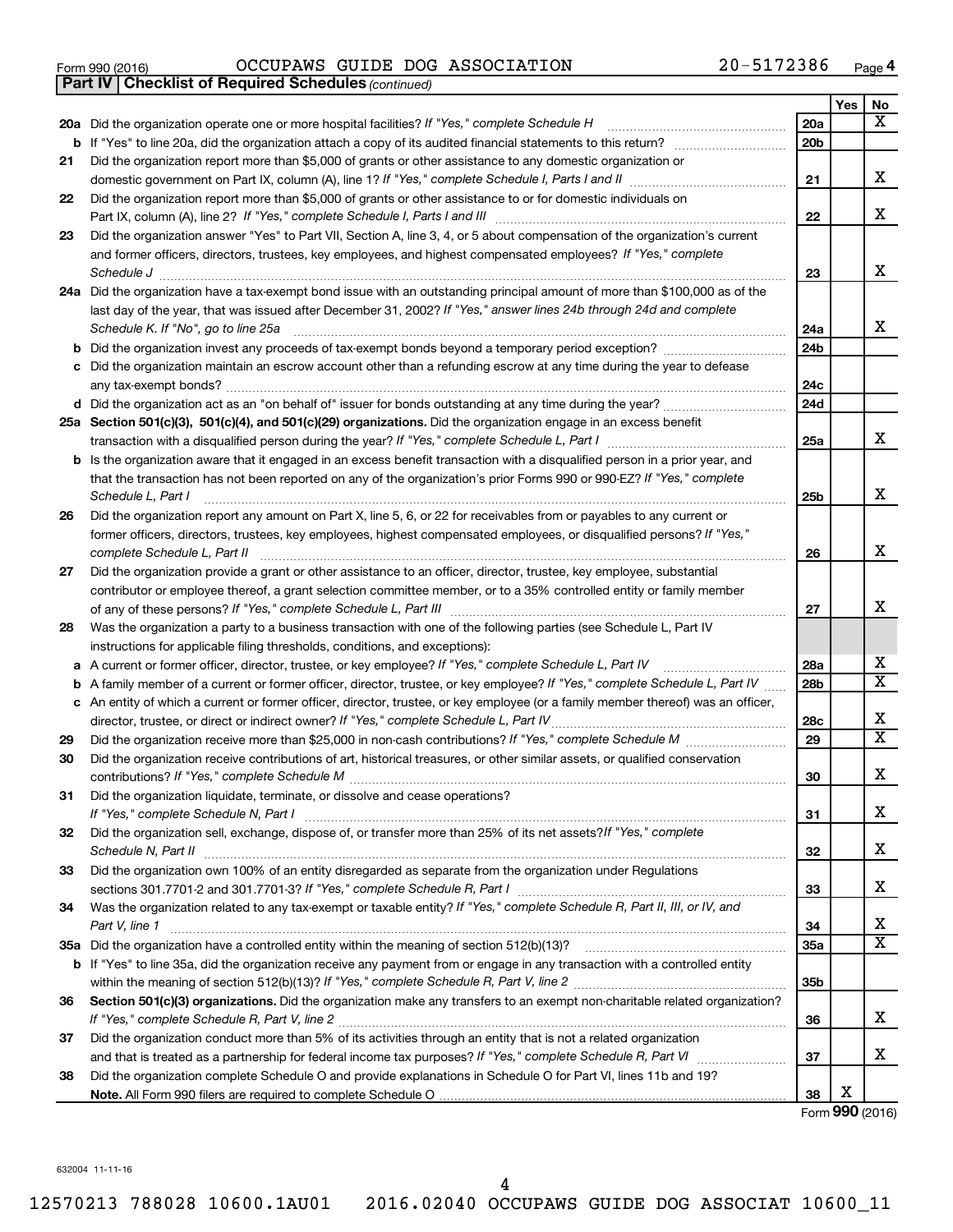| <b>Statements Regarding Other IRS Filings and Tax Compliance</b><br><b>Part V</b><br>Check if Schedule O contains a response or note to any line in this Part V<br>No<br>Yes<br>1a<br>1 <sub>b</sub><br><b>b</b> Enter the number of Forms W-2G included in line 1a. Enter -0- if not applicable <i>manumumumum</i><br>c Did the organization comply with backup withholding rules for reportable payments to vendors and reportable gaming<br>1c<br>2a Enter the number of employees reported on Form W-3, Transmittal of Wage and Tax Statements,<br>01<br>filed for the calendar year ending with or within the year covered by this return<br>2a<br>2 <sub>b</sub><br><b>Note.</b> If the sum of lines 1a and 2a is greater than 250, you may be required to e-file (see instructions)<br>x<br>3a<br>3a Did the organization have unrelated business gross income of \$1,000 or more during the year?<br>3 <sub>b</sub><br><b>b</b> If "Yes," has it filed a Form 990-T for this year? If "No," to line 3b, provide an explanation in Schedule O<br>4a At any time during the calendar year, did the organization have an interest in, or a signature or other authority over, a<br>х<br>financial account in a foreign country (such as a bank account, securities account, or other financial account)?<br>4a<br><b>b</b> If "Yes," enter the name of the foreign country: $\blacktriangleright$<br>See instructions for filing requirements for FinCEN Form 114, Report of Foreign Bank and Financial Accounts (FBAR).<br>х<br>5a<br>$\overline{\mathtt{x}}$<br>5 <sub>b</sub><br>5c<br>6a Does the organization have annual gross receipts that are normally greater than \$100,000, and did the organization solicit<br>x<br>any contributions that were not tax deductible as charitable contributions?<br>6a<br><b>b</b> If "Yes," did the organization include with every solicitation an express statement that such contributions or gifts<br>were not tax deductible?<br>6b<br>Organizations that may receive deductible contributions under section 170(c).<br>7<br>x<br>Did the organization receive a payment in excess of \$75 made partly as a contribution and partly for goods and services provided to the payor?<br>7a<br>a<br>7b<br>c Did the organization sell, exchange, or otherwise dispose of tangible personal property for which it was required<br>х<br>to file Form 8282?<br>7c<br>7d<br>d If "Yes," indicate the number of Forms 8282 filed during the year manufactured in the settle surface of Forms and The United States (States Infermation of the United States Infermation of the United States Infermation of<br>х<br>7е<br>e Did the organization receive any funds, directly or indirectly, to pay premiums on a personal benefit contract?<br>$\overline{\mathtt{x}}$<br>7f<br>Did the organization, during the year, pay premiums, directly or indirectly, on a personal benefit contract?<br>t.<br>If the organization received a contribution of qualified intellectual property, did the organization file Form 8899 as required?<br>7g<br>g<br>7h<br>h If the organization received a contribution of cars, boats, airplanes, or other vehicles, did the organization file a Form 1098-C?<br>Sponsoring organizations maintaining donor advised funds. Did a donor advised fund maintained by the<br>8<br>sponsoring organization have excess business holdings at any time during the year?<br>8<br>Sponsoring organizations maintaining donor advised funds.<br>9<br>Did the sponsoring organization make any taxable distributions under section 4966?<br>9а<br>а<br>$\mathcal{L} = \{1, 2, \ldots, 2, \ldots, 2, \ldots, 2, \ldots, 2, \ldots, 2, \ldots, 2, \ldots, 2, \ldots, 2, \ldots, 2, \ldots, 2, \ldots, 2, \ldots, 2, \ldots, 2, \ldots, 2, \ldots, 2, \ldots, 2, \ldots, 2, \ldots, 2, \ldots, 2, \ldots, 2, \ldots, 2, \ldots, 2, \ldots, 2, \ldots, 2, \ldots, 2, \ldots, 2, \ldots, 2, \ldots, 2, \ldots, 2, \ldots$<br>Did the sponsoring organization make a distribution to a donor, donor advisor, or related person?<br>9b<br>b<br>Section 501(c)(7) organizations. Enter:<br>10<br>10a<br>а<br>Gross receipts, included on Form 990, Part VIII, line 12, for public use of club facilities<br>10 <sub>b</sub><br>b<br>Section 501(c)(12) organizations. Enter:<br>11<br>11a<br>а<br>b Gross income from other sources (Do not net amounts due or paid to other sources against<br>11b<br>12a Section 4947(a)(1) non-exempt charitable trusts. Is the organization filing Form 990 in lieu of Form 1041?<br>12a<br><b>b</b> If "Yes," enter the amount of tax-exempt interest received or accrued during the year<br>12b<br>Section 501(c)(29) qualified nonprofit health insurance issuers.<br>13<br>a Is the organization licensed to issue qualified health plans in more than one state?<br>13a<br><b>Note.</b> See the instructions for additional information the organization must report on Schedule O.<br><b>b</b> Enter the amount of reserves the organization is required to maintain by the states in which the<br>13 <sub>b</sub><br>13с<br>X<br>14a<br><b>14a</b> Did the organization receive any payments for indoor tanning services during the tax year? | 20-5172386<br>OCCUPAWS GUIDE DOG ASSOCIATION<br>Form 990 (2016) |  | Page 5 |
|-------------------------------------------------------------------------------------------------------------------------------------------------------------------------------------------------------------------------------------------------------------------------------------------------------------------------------------------------------------------------------------------------------------------------------------------------------------------------------------------------------------------------------------------------------------------------------------------------------------------------------------------------------------------------------------------------------------------------------------------------------------------------------------------------------------------------------------------------------------------------------------------------------------------------------------------------------------------------------------------------------------------------------------------------------------------------------------------------------------------------------------------------------------------------------------------------------------------------------------------------------------------------------------------------------------------------------------------------------------------------------------------------------------------------------------------------------------------------------------------------------------------------------------------------------------------------------------------------------------------------------------------------------------------------------------------------------------------------------------------------------------------------------------------------------------------------------------------------------------------------------------------------------------------------------------------------------------------------------------------------------------------------------------------------------------------------------------------------------------------------------------------------------------------------------------------------------------------------------------------------------------------------------------------------------------------------------------------------------------------------------------------------------------------------------------------------------------------------------------------------------------------------------------------------------------------------------------------------------------------------------------------------------------------------------------------------------------------------------------------------------------------------------------------------------------------------------------------------------------------------------------------------------------------------------------------------------------------------------------------------------------------------------------------------------------------------------------------------------------------------------------------------------------------------------------------------------------------------------------------------------------------------------------------------------------------------------------------------------------------------------------------------------------------------------------------------------------------------------------------------------------------------------------------------------------------------------------------------------------------------------------------------------------------------------------------------------------------------------------------------------------------------------------------------------------------------------------------------------------------------------------------------------------------------------------------------------------------------------------------------------------------------------------------------------------------------------------------------------------------------------------------------------------------------------------------------------------------------------------------------------------------------------------------------------------------------------------------------------------------------------------------------------------------------------------------------------------------------------------------------------------------------------------------------------------------------------------------------------------------------------------------------------------------------------------------------------------------------------------------------------------------------------------------------------------------------------------------------------------------------------------------------------------------------------------------------------------------------------------------------------------------------------------------------------------------------------------------------------------------------------------------------------------------------------------------------------------------------------------------------------|-----------------------------------------------------------------|--|--------|
|                                                                                                                                                                                                                                                                                                                                                                                                                                                                                                                                                                                                                                                                                                                                                                                                                                                                                                                                                                                                                                                                                                                                                                                                                                                                                                                                                                                                                                                                                                                                                                                                                                                                                                                                                                                                                                                                                                                                                                                                                                                                                                                                                                                                                                                                                                                                                                                                                                                                                                                                                                                                                                                                                                                                                                                                                                                                                                                                                                                                                                                                                                                                                                                                                                                                                                                                                                                                                                                                                                                                                                                                                                                                                                                                                                                                                                                                                                                                                                                                                                                                                                                                                                                                                                                                                                                                                                                                                                                                                                                                                                                                                                                                                                                                                                                                                                                                                                                                                                                                                                                                                                                                                                                                                                                       |                                                                 |  |        |
|                                                                                                                                                                                                                                                                                                                                                                                                                                                                                                                                                                                                                                                                                                                                                                                                                                                                                                                                                                                                                                                                                                                                                                                                                                                                                                                                                                                                                                                                                                                                                                                                                                                                                                                                                                                                                                                                                                                                                                                                                                                                                                                                                                                                                                                                                                                                                                                                                                                                                                                                                                                                                                                                                                                                                                                                                                                                                                                                                                                                                                                                                                                                                                                                                                                                                                                                                                                                                                                                                                                                                                                                                                                                                                                                                                                                                                                                                                                                                                                                                                                                                                                                                                                                                                                                                                                                                                                                                                                                                                                                                                                                                                                                                                                                                                                                                                                                                                                                                                                                                                                                                                                                                                                                                                                       |                                                                 |  |        |
|                                                                                                                                                                                                                                                                                                                                                                                                                                                                                                                                                                                                                                                                                                                                                                                                                                                                                                                                                                                                                                                                                                                                                                                                                                                                                                                                                                                                                                                                                                                                                                                                                                                                                                                                                                                                                                                                                                                                                                                                                                                                                                                                                                                                                                                                                                                                                                                                                                                                                                                                                                                                                                                                                                                                                                                                                                                                                                                                                                                                                                                                                                                                                                                                                                                                                                                                                                                                                                                                                                                                                                                                                                                                                                                                                                                                                                                                                                                                                                                                                                                                                                                                                                                                                                                                                                                                                                                                                                                                                                                                                                                                                                                                                                                                                                                                                                                                                                                                                                                                                                                                                                                                                                                                                                                       |                                                                 |  |        |
|                                                                                                                                                                                                                                                                                                                                                                                                                                                                                                                                                                                                                                                                                                                                                                                                                                                                                                                                                                                                                                                                                                                                                                                                                                                                                                                                                                                                                                                                                                                                                                                                                                                                                                                                                                                                                                                                                                                                                                                                                                                                                                                                                                                                                                                                                                                                                                                                                                                                                                                                                                                                                                                                                                                                                                                                                                                                                                                                                                                                                                                                                                                                                                                                                                                                                                                                                                                                                                                                                                                                                                                                                                                                                                                                                                                                                                                                                                                                                                                                                                                                                                                                                                                                                                                                                                                                                                                                                                                                                                                                                                                                                                                                                                                                                                                                                                                                                                                                                                                                                                                                                                                                                                                                                                                       |                                                                 |  |        |
|                                                                                                                                                                                                                                                                                                                                                                                                                                                                                                                                                                                                                                                                                                                                                                                                                                                                                                                                                                                                                                                                                                                                                                                                                                                                                                                                                                                                                                                                                                                                                                                                                                                                                                                                                                                                                                                                                                                                                                                                                                                                                                                                                                                                                                                                                                                                                                                                                                                                                                                                                                                                                                                                                                                                                                                                                                                                                                                                                                                                                                                                                                                                                                                                                                                                                                                                                                                                                                                                                                                                                                                                                                                                                                                                                                                                                                                                                                                                                                                                                                                                                                                                                                                                                                                                                                                                                                                                                                                                                                                                                                                                                                                                                                                                                                                                                                                                                                                                                                                                                                                                                                                                                                                                                                                       |                                                                 |  |        |
|                                                                                                                                                                                                                                                                                                                                                                                                                                                                                                                                                                                                                                                                                                                                                                                                                                                                                                                                                                                                                                                                                                                                                                                                                                                                                                                                                                                                                                                                                                                                                                                                                                                                                                                                                                                                                                                                                                                                                                                                                                                                                                                                                                                                                                                                                                                                                                                                                                                                                                                                                                                                                                                                                                                                                                                                                                                                                                                                                                                                                                                                                                                                                                                                                                                                                                                                                                                                                                                                                                                                                                                                                                                                                                                                                                                                                                                                                                                                                                                                                                                                                                                                                                                                                                                                                                                                                                                                                                                                                                                                                                                                                                                                                                                                                                                                                                                                                                                                                                                                                                                                                                                                                                                                                                                       |                                                                 |  |        |
|                                                                                                                                                                                                                                                                                                                                                                                                                                                                                                                                                                                                                                                                                                                                                                                                                                                                                                                                                                                                                                                                                                                                                                                                                                                                                                                                                                                                                                                                                                                                                                                                                                                                                                                                                                                                                                                                                                                                                                                                                                                                                                                                                                                                                                                                                                                                                                                                                                                                                                                                                                                                                                                                                                                                                                                                                                                                                                                                                                                                                                                                                                                                                                                                                                                                                                                                                                                                                                                                                                                                                                                                                                                                                                                                                                                                                                                                                                                                                                                                                                                                                                                                                                                                                                                                                                                                                                                                                                                                                                                                                                                                                                                                                                                                                                                                                                                                                                                                                                                                                                                                                                                                                                                                                                                       |                                                                 |  |        |
|                                                                                                                                                                                                                                                                                                                                                                                                                                                                                                                                                                                                                                                                                                                                                                                                                                                                                                                                                                                                                                                                                                                                                                                                                                                                                                                                                                                                                                                                                                                                                                                                                                                                                                                                                                                                                                                                                                                                                                                                                                                                                                                                                                                                                                                                                                                                                                                                                                                                                                                                                                                                                                                                                                                                                                                                                                                                                                                                                                                                                                                                                                                                                                                                                                                                                                                                                                                                                                                                                                                                                                                                                                                                                                                                                                                                                                                                                                                                                                                                                                                                                                                                                                                                                                                                                                                                                                                                                                                                                                                                                                                                                                                                                                                                                                                                                                                                                                                                                                                                                                                                                                                                                                                                                                                       |                                                                 |  |        |
|                                                                                                                                                                                                                                                                                                                                                                                                                                                                                                                                                                                                                                                                                                                                                                                                                                                                                                                                                                                                                                                                                                                                                                                                                                                                                                                                                                                                                                                                                                                                                                                                                                                                                                                                                                                                                                                                                                                                                                                                                                                                                                                                                                                                                                                                                                                                                                                                                                                                                                                                                                                                                                                                                                                                                                                                                                                                                                                                                                                                                                                                                                                                                                                                                                                                                                                                                                                                                                                                                                                                                                                                                                                                                                                                                                                                                                                                                                                                                                                                                                                                                                                                                                                                                                                                                                                                                                                                                                                                                                                                                                                                                                                                                                                                                                                                                                                                                                                                                                                                                                                                                                                                                                                                                                                       |                                                                 |  |        |
|                                                                                                                                                                                                                                                                                                                                                                                                                                                                                                                                                                                                                                                                                                                                                                                                                                                                                                                                                                                                                                                                                                                                                                                                                                                                                                                                                                                                                                                                                                                                                                                                                                                                                                                                                                                                                                                                                                                                                                                                                                                                                                                                                                                                                                                                                                                                                                                                                                                                                                                                                                                                                                                                                                                                                                                                                                                                                                                                                                                                                                                                                                                                                                                                                                                                                                                                                                                                                                                                                                                                                                                                                                                                                                                                                                                                                                                                                                                                                                                                                                                                                                                                                                                                                                                                                                                                                                                                                                                                                                                                                                                                                                                                                                                                                                                                                                                                                                                                                                                                                                                                                                                                                                                                                                                       |                                                                 |  |        |
|                                                                                                                                                                                                                                                                                                                                                                                                                                                                                                                                                                                                                                                                                                                                                                                                                                                                                                                                                                                                                                                                                                                                                                                                                                                                                                                                                                                                                                                                                                                                                                                                                                                                                                                                                                                                                                                                                                                                                                                                                                                                                                                                                                                                                                                                                                                                                                                                                                                                                                                                                                                                                                                                                                                                                                                                                                                                                                                                                                                                                                                                                                                                                                                                                                                                                                                                                                                                                                                                                                                                                                                                                                                                                                                                                                                                                                                                                                                                                                                                                                                                                                                                                                                                                                                                                                                                                                                                                                                                                                                                                                                                                                                                                                                                                                                                                                                                                                                                                                                                                                                                                                                                                                                                                                                       |                                                                 |  |        |
|                                                                                                                                                                                                                                                                                                                                                                                                                                                                                                                                                                                                                                                                                                                                                                                                                                                                                                                                                                                                                                                                                                                                                                                                                                                                                                                                                                                                                                                                                                                                                                                                                                                                                                                                                                                                                                                                                                                                                                                                                                                                                                                                                                                                                                                                                                                                                                                                                                                                                                                                                                                                                                                                                                                                                                                                                                                                                                                                                                                                                                                                                                                                                                                                                                                                                                                                                                                                                                                                                                                                                                                                                                                                                                                                                                                                                                                                                                                                                                                                                                                                                                                                                                                                                                                                                                                                                                                                                                                                                                                                                                                                                                                                                                                                                                                                                                                                                                                                                                                                                                                                                                                                                                                                                                                       |                                                                 |  |        |
|                                                                                                                                                                                                                                                                                                                                                                                                                                                                                                                                                                                                                                                                                                                                                                                                                                                                                                                                                                                                                                                                                                                                                                                                                                                                                                                                                                                                                                                                                                                                                                                                                                                                                                                                                                                                                                                                                                                                                                                                                                                                                                                                                                                                                                                                                                                                                                                                                                                                                                                                                                                                                                                                                                                                                                                                                                                                                                                                                                                                                                                                                                                                                                                                                                                                                                                                                                                                                                                                                                                                                                                                                                                                                                                                                                                                                                                                                                                                                                                                                                                                                                                                                                                                                                                                                                                                                                                                                                                                                                                                                                                                                                                                                                                                                                                                                                                                                                                                                                                                                                                                                                                                                                                                                                                       |                                                                 |  |        |
|                                                                                                                                                                                                                                                                                                                                                                                                                                                                                                                                                                                                                                                                                                                                                                                                                                                                                                                                                                                                                                                                                                                                                                                                                                                                                                                                                                                                                                                                                                                                                                                                                                                                                                                                                                                                                                                                                                                                                                                                                                                                                                                                                                                                                                                                                                                                                                                                                                                                                                                                                                                                                                                                                                                                                                                                                                                                                                                                                                                                                                                                                                                                                                                                                                                                                                                                                                                                                                                                                                                                                                                                                                                                                                                                                                                                                                                                                                                                                                                                                                                                                                                                                                                                                                                                                                                                                                                                                                                                                                                                                                                                                                                                                                                                                                                                                                                                                                                                                                                                                                                                                                                                                                                                                                                       |                                                                 |  |        |
|                                                                                                                                                                                                                                                                                                                                                                                                                                                                                                                                                                                                                                                                                                                                                                                                                                                                                                                                                                                                                                                                                                                                                                                                                                                                                                                                                                                                                                                                                                                                                                                                                                                                                                                                                                                                                                                                                                                                                                                                                                                                                                                                                                                                                                                                                                                                                                                                                                                                                                                                                                                                                                                                                                                                                                                                                                                                                                                                                                                                                                                                                                                                                                                                                                                                                                                                                                                                                                                                                                                                                                                                                                                                                                                                                                                                                                                                                                                                                                                                                                                                                                                                                                                                                                                                                                                                                                                                                                                                                                                                                                                                                                                                                                                                                                                                                                                                                                                                                                                                                                                                                                                                                                                                                                                       |                                                                 |  |        |
|                                                                                                                                                                                                                                                                                                                                                                                                                                                                                                                                                                                                                                                                                                                                                                                                                                                                                                                                                                                                                                                                                                                                                                                                                                                                                                                                                                                                                                                                                                                                                                                                                                                                                                                                                                                                                                                                                                                                                                                                                                                                                                                                                                                                                                                                                                                                                                                                                                                                                                                                                                                                                                                                                                                                                                                                                                                                                                                                                                                                                                                                                                                                                                                                                                                                                                                                                                                                                                                                                                                                                                                                                                                                                                                                                                                                                                                                                                                                                                                                                                                                                                                                                                                                                                                                                                                                                                                                                                                                                                                                                                                                                                                                                                                                                                                                                                                                                                                                                                                                                                                                                                                                                                                                                                                       |                                                                 |  |        |
|                                                                                                                                                                                                                                                                                                                                                                                                                                                                                                                                                                                                                                                                                                                                                                                                                                                                                                                                                                                                                                                                                                                                                                                                                                                                                                                                                                                                                                                                                                                                                                                                                                                                                                                                                                                                                                                                                                                                                                                                                                                                                                                                                                                                                                                                                                                                                                                                                                                                                                                                                                                                                                                                                                                                                                                                                                                                                                                                                                                                                                                                                                                                                                                                                                                                                                                                                                                                                                                                                                                                                                                                                                                                                                                                                                                                                                                                                                                                                                                                                                                                                                                                                                                                                                                                                                                                                                                                                                                                                                                                                                                                                                                                                                                                                                                                                                                                                                                                                                                                                                                                                                                                                                                                                                                       |                                                                 |  |        |
|                                                                                                                                                                                                                                                                                                                                                                                                                                                                                                                                                                                                                                                                                                                                                                                                                                                                                                                                                                                                                                                                                                                                                                                                                                                                                                                                                                                                                                                                                                                                                                                                                                                                                                                                                                                                                                                                                                                                                                                                                                                                                                                                                                                                                                                                                                                                                                                                                                                                                                                                                                                                                                                                                                                                                                                                                                                                                                                                                                                                                                                                                                                                                                                                                                                                                                                                                                                                                                                                                                                                                                                                                                                                                                                                                                                                                                                                                                                                                                                                                                                                                                                                                                                                                                                                                                                                                                                                                                                                                                                                                                                                                                                                                                                                                                                                                                                                                                                                                                                                                                                                                                                                                                                                                                                       |                                                                 |  |        |
|                                                                                                                                                                                                                                                                                                                                                                                                                                                                                                                                                                                                                                                                                                                                                                                                                                                                                                                                                                                                                                                                                                                                                                                                                                                                                                                                                                                                                                                                                                                                                                                                                                                                                                                                                                                                                                                                                                                                                                                                                                                                                                                                                                                                                                                                                                                                                                                                                                                                                                                                                                                                                                                                                                                                                                                                                                                                                                                                                                                                                                                                                                                                                                                                                                                                                                                                                                                                                                                                                                                                                                                                                                                                                                                                                                                                                                                                                                                                                                                                                                                                                                                                                                                                                                                                                                                                                                                                                                                                                                                                                                                                                                                                                                                                                                                                                                                                                                                                                                                                                                                                                                                                                                                                                                                       |                                                                 |  |        |
|                                                                                                                                                                                                                                                                                                                                                                                                                                                                                                                                                                                                                                                                                                                                                                                                                                                                                                                                                                                                                                                                                                                                                                                                                                                                                                                                                                                                                                                                                                                                                                                                                                                                                                                                                                                                                                                                                                                                                                                                                                                                                                                                                                                                                                                                                                                                                                                                                                                                                                                                                                                                                                                                                                                                                                                                                                                                                                                                                                                                                                                                                                                                                                                                                                                                                                                                                                                                                                                                                                                                                                                                                                                                                                                                                                                                                                                                                                                                                                                                                                                                                                                                                                                                                                                                                                                                                                                                                                                                                                                                                                                                                                                                                                                                                                                                                                                                                                                                                                                                                                                                                                                                                                                                                                                       |                                                                 |  |        |
|                                                                                                                                                                                                                                                                                                                                                                                                                                                                                                                                                                                                                                                                                                                                                                                                                                                                                                                                                                                                                                                                                                                                                                                                                                                                                                                                                                                                                                                                                                                                                                                                                                                                                                                                                                                                                                                                                                                                                                                                                                                                                                                                                                                                                                                                                                                                                                                                                                                                                                                                                                                                                                                                                                                                                                                                                                                                                                                                                                                                                                                                                                                                                                                                                                                                                                                                                                                                                                                                                                                                                                                                                                                                                                                                                                                                                                                                                                                                                                                                                                                                                                                                                                                                                                                                                                                                                                                                                                                                                                                                                                                                                                                                                                                                                                                                                                                                                                                                                                                                                                                                                                                                                                                                                                                       |                                                                 |  |        |
|                                                                                                                                                                                                                                                                                                                                                                                                                                                                                                                                                                                                                                                                                                                                                                                                                                                                                                                                                                                                                                                                                                                                                                                                                                                                                                                                                                                                                                                                                                                                                                                                                                                                                                                                                                                                                                                                                                                                                                                                                                                                                                                                                                                                                                                                                                                                                                                                                                                                                                                                                                                                                                                                                                                                                                                                                                                                                                                                                                                                                                                                                                                                                                                                                                                                                                                                                                                                                                                                                                                                                                                                                                                                                                                                                                                                                                                                                                                                                                                                                                                                                                                                                                                                                                                                                                                                                                                                                                                                                                                                                                                                                                                                                                                                                                                                                                                                                                                                                                                                                                                                                                                                                                                                                                                       |                                                                 |  |        |
|                                                                                                                                                                                                                                                                                                                                                                                                                                                                                                                                                                                                                                                                                                                                                                                                                                                                                                                                                                                                                                                                                                                                                                                                                                                                                                                                                                                                                                                                                                                                                                                                                                                                                                                                                                                                                                                                                                                                                                                                                                                                                                                                                                                                                                                                                                                                                                                                                                                                                                                                                                                                                                                                                                                                                                                                                                                                                                                                                                                                                                                                                                                                                                                                                                                                                                                                                                                                                                                                                                                                                                                                                                                                                                                                                                                                                                                                                                                                                                                                                                                                                                                                                                                                                                                                                                                                                                                                                                                                                                                                                                                                                                                                                                                                                                                                                                                                                                                                                                                                                                                                                                                                                                                                                                                       |                                                                 |  |        |
|                                                                                                                                                                                                                                                                                                                                                                                                                                                                                                                                                                                                                                                                                                                                                                                                                                                                                                                                                                                                                                                                                                                                                                                                                                                                                                                                                                                                                                                                                                                                                                                                                                                                                                                                                                                                                                                                                                                                                                                                                                                                                                                                                                                                                                                                                                                                                                                                                                                                                                                                                                                                                                                                                                                                                                                                                                                                                                                                                                                                                                                                                                                                                                                                                                                                                                                                                                                                                                                                                                                                                                                                                                                                                                                                                                                                                                                                                                                                                                                                                                                                                                                                                                                                                                                                                                                                                                                                                                                                                                                                                                                                                                                                                                                                                                                                                                                                                                                                                                                                                                                                                                                                                                                                                                                       |                                                                 |  |        |
|                                                                                                                                                                                                                                                                                                                                                                                                                                                                                                                                                                                                                                                                                                                                                                                                                                                                                                                                                                                                                                                                                                                                                                                                                                                                                                                                                                                                                                                                                                                                                                                                                                                                                                                                                                                                                                                                                                                                                                                                                                                                                                                                                                                                                                                                                                                                                                                                                                                                                                                                                                                                                                                                                                                                                                                                                                                                                                                                                                                                                                                                                                                                                                                                                                                                                                                                                                                                                                                                                                                                                                                                                                                                                                                                                                                                                                                                                                                                                                                                                                                                                                                                                                                                                                                                                                                                                                                                                                                                                                                                                                                                                                                                                                                                                                                                                                                                                                                                                                                                                                                                                                                                                                                                                                                       |                                                                 |  |        |
|                                                                                                                                                                                                                                                                                                                                                                                                                                                                                                                                                                                                                                                                                                                                                                                                                                                                                                                                                                                                                                                                                                                                                                                                                                                                                                                                                                                                                                                                                                                                                                                                                                                                                                                                                                                                                                                                                                                                                                                                                                                                                                                                                                                                                                                                                                                                                                                                                                                                                                                                                                                                                                                                                                                                                                                                                                                                                                                                                                                                                                                                                                                                                                                                                                                                                                                                                                                                                                                                                                                                                                                                                                                                                                                                                                                                                                                                                                                                                                                                                                                                                                                                                                                                                                                                                                                                                                                                                                                                                                                                                                                                                                                                                                                                                                                                                                                                                                                                                                                                                                                                                                                                                                                                                                                       |                                                                 |  |        |
|                                                                                                                                                                                                                                                                                                                                                                                                                                                                                                                                                                                                                                                                                                                                                                                                                                                                                                                                                                                                                                                                                                                                                                                                                                                                                                                                                                                                                                                                                                                                                                                                                                                                                                                                                                                                                                                                                                                                                                                                                                                                                                                                                                                                                                                                                                                                                                                                                                                                                                                                                                                                                                                                                                                                                                                                                                                                                                                                                                                                                                                                                                                                                                                                                                                                                                                                                                                                                                                                                                                                                                                                                                                                                                                                                                                                                                                                                                                                                                                                                                                                                                                                                                                                                                                                                                                                                                                                                                                                                                                                                                                                                                                                                                                                                                                                                                                                                                                                                                                                                                                                                                                                                                                                                                                       |                                                                 |  |        |
|                                                                                                                                                                                                                                                                                                                                                                                                                                                                                                                                                                                                                                                                                                                                                                                                                                                                                                                                                                                                                                                                                                                                                                                                                                                                                                                                                                                                                                                                                                                                                                                                                                                                                                                                                                                                                                                                                                                                                                                                                                                                                                                                                                                                                                                                                                                                                                                                                                                                                                                                                                                                                                                                                                                                                                                                                                                                                                                                                                                                                                                                                                                                                                                                                                                                                                                                                                                                                                                                                                                                                                                                                                                                                                                                                                                                                                                                                                                                                                                                                                                                                                                                                                                                                                                                                                                                                                                                                                                                                                                                                                                                                                                                                                                                                                                                                                                                                                                                                                                                                                                                                                                                                                                                                                                       |                                                                 |  |        |
|                                                                                                                                                                                                                                                                                                                                                                                                                                                                                                                                                                                                                                                                                                                                                                                                                                                                                                                                                                                                                                                                                                                                                                                                                                                                                                                                                                                                                                                                                                                                                                                                                                                                                                                                                                                                                                                                                                                                                                                                                                                                                                                                                                                                                                                                                                                                                                                                                                                                                                                                                                                                                                                                                                                                                                                                                                                                                                                                                                                                                                                                                                                                                                                                                                                                                                                                                                                                                                                                                                                                                                                                                                                                                                                                                                                                                                                                                                                                                                                                                                                                                                                                                                                                                                                                                                                                                                                                                                                                                                                                                                                                                                                                                                                                                                                                                                                                                                                                                                                                                                                                                                                                                                                                                                                       |                                                                 |  |        |
|                                                                                                                                                                                                                                                                                                                                                                                                                                                                                                                                                                                                                                                                                                                                                                                                                                                                                                                                                                                                                                                                                                                                                                                                                                                                                                                                                                                                                                                                                                                                                                                                                                                                                                                                                                                                                                                                                                                                                                                                                                                                                                                                                                                                                                                                                                                                                                                                                                                                                                                                                                                                                                                                                                                                                                                                                                                                                                                                                                                                                                                                                                                                                                                                                                                                                                                                                                                                                                                                                                                                                                                                                                                                                                                                                                                                                                                                                                                                                                                                                                                                                                                                                                                                                                                                                                                                                                                                                                                                                                                                                                                                                                                                                                                                                                                                                                                                                                                                                                                                                                                                                                                                                                                                                                                       |                                                                 |  |        |
|                                                                                                                                                                                                                                                                                                                                                                                                                                                                                                                                                                                                                                                                                                                                                                                                                                                                                                                                                                                                                                                                                                                                                                                                                                                                                                                                                                                                                                                                                                                                                                                                                                                                                                                                                                                                                                                                                                                                                                                                                                                                                                                                                                                                                                                                                                                                                                                                                                                                                                                                                                                                                                                                                                                                                                                                                                                                                                                                                                                                                                                                                                                                                                                                                                                                                                                                                                                                                                                                                                                                                                                                                                                                                                                                                                                                                                                                                                                                                                                                                                                                                                                                                                                                                                                                                                                                                                                                                                                                                                                                                                                                                                                                                                                                                                                                                                                                                                                                                                                                                                                                                                                                                                                                                                                       |                                                                 |  |        |
|                                                                                                                                                                                                                                                                                                                                                                                                                                                                                                                                                                                                                                                                                                                                                                                                                                                                                                                                                                                                                                                                                                                                                                                                                                                                                                                                                                                                                                                                                                                                                                                                                                                                                                                                                                                                                                                                                                                                                                                                                                                                                                                                                                                                                                                                                                                                                                                                                                                                                                                                                                                                                                                                                                                                                                                                                                                                                                                                                                                                                                                                                                                                                                                                                                                                                                                                                                                                                                                                                                                                                                                                                                                                                                                                                                                                                                                                                                                                                                                                                                                                                                                                                                                                                                                                                                                                                                                                                                                                                                                                                                                                                                                                                                                                                                                                                                                                                                                                                                                                                                                                                                                                                                                                                                                       |                                                                 |  |        |
|                                                                                                                                                                                                                                                                                                                                                                                                                                                                                                                                                                                                                                                                                                                                                                                                                                                                                                                                                                                                                                                                                                                                                                                                                                                                                                                                                                                                                                                                                                                                                                                                                                                                                                                                                                                                                                                                                                                                                                                                                                                                                                                                                                                                                                                                                                                                                                                                                                                                                                                                                                                                                                                                                                                                                                                                                                                                                                                                                                                                                                                                                                                                                                                                                                                                                                                                                                                                                                                                                                                                                                                                                                                                                                                                                                                                                                                                                                                                                                                                                                                                                                                                                                                                                                                                                                                                                                                                                                                                                                                                                                                                                                                                                                                                                                                                                                                                                                                                                                                                                                                                                                                                                                                                                                                       |                                                                 |  |        |
|                                                                                                                                                                                                                                                                                                                                                                                                                                                                                                                                                                                                                                                                                                                                                                                                                                                                                                                                                                                                                                                                                                                                                                                                                                                                                                                                                                                                                                                                                                                                                                                                                                                                                                                                                                                                                                                                                                                                                                                                                                                                                                                                                                                                                                                                                                                                                                                                                                                                                                                                                                                                                                                                                                                                                                                                                                                                                                                                                                                                                                                                                                                                                                                                                                                                                                                                                                                                                                                                                                                                                                                                                                                                                                                                                                                                                                                                                                                                                                                                                                                                                                                                                                                                                                                                                                                                                                                                                                                                                                                                                                                                                                                                                                                                                                                                                                                                                                                                                                                                                                                                                                                                                                                                                                                       |                                                                 |  |        |
|                                                                                                                                                                                                                                                                                                                                                                                                                                                                                                                                                                                                                                                                                                                                                                                                                                                                                                                                                                                                                                                                                                                                                                                                                                                                                                                                                                                                                                                                                                                                                                                                                                                                                                                                                                                                                                                                                                                                                                                                                                                                                                                                                                                                                                                                                                                                                                                                                                                                                                                                                                                                                                                                                                                                                                                                                                                                                                                                                                                                                                                                                                                                                                                                                                                                                                                                                                                                                                                                                                                                                                                                                                                                                                                                                                                                                                                                                                                                                                                                                                                                                                                                                                                                                                                                                                                                                                                                                                                                                                                                                                                                                                                                                                                                                                                                                                                                                                                                                                                                                                                                                                                                                                                                                                                       |                                                                 |  |        |
|                                                                                                                                                                                                                                                                                                                                                                                                                                                                                                                                                                                                                                                                                                                                                                                                                                                                                                                                                                                                                                                                                                                                                                                                                                                                                                                                                                                                                                                                                                                                                                                                                                                                                                                                                                                                                                                                                                                                                                                                                                                                                                                                                                                                                                                                                                                                                                                                                                                                                                                                                                                                                                                                                                                                                                                                                                                                                                                                                                                                                                                                                                                                                                                                                                                                                                                                                                                                                                                                                                                                                                                                                                                                                                                                                                                                                                                                                                                                                                                                                                                                                                                                                                                                                                                                                                                                                                                                                                                                                                                                                                                                                                                                                                                                                                                                                                                                                                                                                                                                                                                                                                                                                                                                                                                       |                                                                 |  |        |
|                                                                                                                                                                                                                                                                                                                                                                                                                                                                                                                                                                                                                                                                                                                                                                                                                                                                                                                                                                                                                                                                                                                                                                                                                                                                                                                                                                                                                                                                                                                                                                                                                                                                                                                                                                                                                                                                                                                                                                                                                                                                                                                                                                                                                                                                                                                                                                                                                                                                                                                                                                                                                                                                                                                                                                                                                                                                                                                                                                                                                                                                                                                                                                                                                                                                                                                                                                                                                                                                                                                                                                                                                                                                                                                                                                                                                                                                                                                                                                                                                                                                                                                                                                                                                                                                                                                                                                                                                                                                                                                                                                                                                                                                                                                                                                                                                                                                                                                                                                                                                                                                                                                                                                                                                                                       |                                                                 |  |        |
|                                                                                                                                                                                                                                                                                                                                                                                                                                                                                                                                                                                                                                                                                                                                                                                                                                                                                                                                                                                                                                                                                                                                                                                                                                                                                                                                                                                                                                                                                                                                                                                                                                                                                                                                                                                                                                                                                                                                                                                                                                                                                                                                                                                                                                                                                                                                                                                                                                                                                                                                                                                                                                                                                                                                                                                                                                                                                                                                                                                                                                                                                                                                                                                                                                                                                                                                                                                                                                                                                                                                                                                                                                                                                                                                                                                                                                                                                                                                                                                                                                                                                                                                                                                                                                                                                                                                                                                                                                                                                                                                                                                                                                                                                                                                                                                                                                                                                                                                                                                                                                                                                                                                                                                                                                                       |                                                                 |  |        |
|                                                                                                                                                                                                                                                                                                                                                                                                                                                                                                                                                                                                                                                                                                                                                                                                                                                                                                                                                                                                                                                                                                                                                                                                                                                                                                                                                                                                                                                                                                                                                                                                                                                                                                                                                                                                                                                                                                                                                                                                                                                                                                                                                                                                                                                                                                                                                                                                                                                                                                                                                                                                                                                                                                                                                                                                                                                                                                                                                                                                                                                                                                                                                                                                                                                                                                                                                                                                                                                                                                                                                                                                                                                                                                                                                                                                                                                                                                                                                                                                                                                                                                                                                                                                                                                                                                                                                                                                                                                                                                                                                                                                                                                                                                                                                                                                                                                                                                                                                                                                                                                                                                                                                                                                                                                       |                                                                 |  |        |
|                                                                                                                                                                                                                                                                                                                                                                                                                                                                                                                                                                                                                                                                                                                                                                                                                                                                                                                                                                                                                                                                                                                                                                                                                                                                                                                                                                                                                                                                                                                                                                                                                                                                                                                                                                                                                                                                                                                                                                                                                                                                                                                                                                                                                                                                                                                                                                                                                                                                                                                                                                                                                                                                                                                                                                                                                                                                                                                                                                                                                                                                                                                                                                                                                                                                                                                                                                                                                                                                                                                                                                                                                                                                                                                                                                                                                                                                                                                                                                                                                                                                                                                                                                                                                                                                                                                                                                                                                                                                                                                                                                                                                                                                                                                                                                                                                                                                                                                                                                                                                                                                                                                                                                                                                                                       |                                                                 |  |        |
|                                                                                                                                                                                                                                                                                                                                                                                                                                                                                                                                                                                                                                                                                                                                                                                                                                                                                                                                                                                                                                                                                                                                                                                                                                                                                                                                                                                                                                                                                                                                                                                                                                                                                                                                                                                                                                                                                                                                                                                                                                                                                                                                                                                                                                                                                                                                                                                                                                                                                                                                                                                                                                                                                                                                                                                                                                                                                                                                                                                                                                                                                                                                                                                                                                                                                                                                                                                                                                                                                                                                                                                                                                                                                                                                                                                                                                                                                                                                                                                                                                                                                                                                                                                                                                                                                                                                                                                                                                                                                                                                                                                                                                                                                                                                                                                                                                                                                                                                                                                                                                                                                                                                                                                                                                                       |                                                                 |  |        |
|                                                                                                                                                                                                                                                                                                                                                                                                                                                                                                                                                                                                                                                                                                                                                                                                                                                                                                                                                                                                                                                                                                                                                                                                                                                                                                                                                                                                                                                                                                                                                                                                                                                                                                                                                                                                                                                                                                                                                                                                                                                                                                                                                                                                                                                                                                                                                                                                                                                                                                                                                                                                                                                                                                                                                                                                                                                                                                                                                                                                                                                                                                                                                                                                                                                                                                                                                                                                                                                                                                                                                                                                                                                                                                                                                                                                                                                                                                                                                                                                                                                                                                                                                                                                                                                                                                                                                                                                                                                                                                                                                                                                                                                                                                                                                                                                                                                                                                                                                                                                                                                                                                                                                                                                                                                       |                                                                 |  |        |
|                                                                                                                                                                                                                                                                                                                                                                                                                                                                                                                                                                                                                                                                                                                                                                                                                                                                                                                                                                                                                                                                                                                                                                                                                                                                                                                                                                                                                                                                                                                                                                                                                                                                                                                                                                                                                                                                                                                                                                                                                                                                                                                                                                                                                                                                                                                                                                                                                                                                                                                                                                                                                                                                                                                                                                                                                                                                                                                                                                                                                                                                                                                                                                                                                                                                                                                                                                                                                                                                                                                                                                                                                                                                                                                                                                                                                                                                                                                                                                                                                                                                                                                                                                                                                                                                                                                                                                                                                                                                                                                                                                                                                                                                                                                                                                                                                                                                                                                                                                                                                                                                                                                                                                                                                                                       |                                                                 |  |        |
|                                                                                                                                                                                                                                                                                                                                                                                                                                                                                                                                                                                                                                                                                                                                                                                                                                                                                                                                                                                                                                                                                                                                                                                                                                                                                                                                                                                                                                                                                                                                                                                                                                                                                                                                                                                                                                                                                                                                                                                                                                                                                                                                                                                                                                                                                                                                                                                                                                                                                                                                                                                                                                                                                                                                                                                                                                                                                                                                                                                                                                                                                                                                                                                                                                                                                                                                                                                                                                                                                                                                                                                                                                                                                                                                                                                                                                                                                                                                                                                                                                                                                                                                                                                                                                                                                                                                                                                                                                                                                                                                                                                                                                                                                                                                                                                                                                                                                                                                                                                                                                                                                                                                                                                                                                                       |                                                                 |  |        |
|                                                                                                                                                                                                                                                                                                                                                                                                                                                                                                                                                                                                                                                                                                                                                                                                                                                                                                                                                                                                                                                                                                                                                                                                                                                                                                                                                                                                                                                                                                                                                                                                                                                                                                                                                                                                                                                                                                                                                                                                                                                                                                                                                                                                                                                                                                                                                                                                                                                                                                                                                                                                                                                                                                                                                                                                                                                                                                                                                                                                                                                                                                                                                                                                                                                                                                                                                                                                                                                                                                                                                                                                                                                                                                                                                                                                                                                                                                                                                                                                                                                                                                                                                                                                                                                                                                                                                                                                                                                                                                                                                                                                                                                                                                                                                                                                                                                                                                                                                                                                                                                                                                                                                                                                                                                       |                                                                 |  |        |
|                                                                                                                                                                                                                                                                                                                                                                                                                                                                                                                                                                                                                                                                                                                                                                                                                                                                                                                                                                                                                                                                                                                                                                                                                                                                                                                                                                                                                                                                                                                                                                                                                                                                                                                                                                                                                                                                                                                                                                                                                                                                                                                                                                                                                                                                                                                                                                                                                                                                                                                                                                                                                                                                                                                                                                                                                                                                                                                                                                                                                                                                                                                                                                                                                                                                                                                                                                                                                                                                                                                                                                                                                                                                                                                                                                                                                                                                                                                                                                                                                                                                                                                                                                                                                                                                                                                                                                                                                                                                                                                                                                                                                                                                                                                                                                                                                                                                                                                                                                                                                                                                                                                                                                                                                                                       |                                                                 |  |        |
|                                                                                                                                                                                                                                                                                                                                                                                                                                                                                                                                                                                                                                                                                                                                                                                                                                                                                                                                                                                                                                                                                                                                                                                                                                                                                                                                                                                                                                                                                                                                                                                                                                                                                                                                                                                                                                                                                                                                                                                                                                                                                                                                                                                                                                                                                                                                                                                                                                                                                                                                                                                                                                                                                                                                                                                                                                                                                                                                                                                                                                                                                                                                                                                                                                                                                                                                                                                                                                                                                                                                                                                                                                                                                                                                                                                                                                                                                                                                                                                                                                                                                                                                                                                                                                                                                                                                                                                                                                                                                                                                                                                                                                                                                                                                                                                                                                                                                                                                                                                                                                                                                                                                                                                                                                                       |                                                                 |  |        |
|                                                                                                                                                                                                                                                                                                                                                                                                                                                                                                                                                                                                                                                                                                                                                                                                                                                                                                                                                                                                                                                                                                                                                                                                                                                                                                                                                                                                                                                                                                                                                                                                                                                                                                                                                                                                                                                                                                                                                                                                                                                                                                                                                                                                                                                                                                                                                                                                                                                                                                                                                                                                                                                                                                                                                                                                                                                                                                                                                                                                                                                                                                                                                                                                                                                                                                                                                                                                                                                                                                                                                                                                                                                                                                                                                                                                                                                                                                                                                                                                                                                                                                                                                                                                                                                                                                                                                                                                                                                                                                                                                                                                                                                                                                                                                                                                                                                                                                                                                                                                                                                                                                                                                                                                                                                       |                                                                 |  |        |
|                                                                                                                                                                                                                                                                                                                                                                                                                                                                                                                                                                                                                                                                                                                                                                                                                                                                                                                                                                                                                                                                                                                                                                                                                                                                                                                                                                                                                                                                                                                                                                                                                                                                                                                                                                                                                                                                                                                                                                                                                                                                                                                                                                                                                                                                                                                                                                                                                                                                                                                                                                                                                                                                                                                                                                                                                                                                                                                                                                                                                                                                                                                                                                                                                                                                                                                                                                                                                                                                                                                                                                                                                                                                                                                                                                                                                                                                                                                                                                                                                                                                                                                                                                                                                                                                                                                                                                                                                                                                                                                                                                                                                                                                                                                                                                                                                                                                                                                                                                                                                                                                                                                                                                                                                                                       |                                                                 |  |        |
|                                                                                                                                                                                                                                                                                                                                                                                                                                                                                                                                                                                                                                                                                                                                                                                                                                                                                                                                                                                                                                                                                                                                                                                                                                                                                                                                                                                                                                                                                                                                                                                                                                                                                                                                                                                                                                                                                                                                                                                                                                                                                                                                                                                                                                                                                                                                                                                                                                                                                                                                                                                                                                                                                                                                                                                                                                                                                                                                                                                                                                                                                                                                                                                                                                                                                                                                                                                                                                                                                                                                                                                                                                                                                                                                                                                                                                                                                                                                                                                                                                                                                                                                                                                                                                                                                                                                                                                                                                                                                                                                                                                                                                                                                                                                                                                                                                                                                                                                                                                                                                                                                                                                                                                                                                                       |                                                                 |  |        |
|                                                                                                                                                                                                                                                                                                                                                                                                                                                                                                                                                                                                                                                                                                                                                                                                                                                                                                                                                                                                                                                                                                                                                                                                                                                                                                                                                                                                                                                                                                                                                                                                                                                                                                                                                                                                                                                                                                                                                                                                                                                                                                                                                                                                                                                                                                                                                                                                                                                                                                                                                                                                                                                                                                                                                                                                                                                                                                                                                                                                                                                                                                                                                                                                                                                                                                                                                                                                                                                                                                                                                                                                                                                                                                                                                                                                                                                                                                                                                                                                                                                                                                                                                                                                                                                                                                                                                                                                                                                                                                                                                                                                                                                                                                                                                                                                                                                                                                                                                                                                                                                                                                                                                                                                                                                       |                                                                 |  |        |
|                                                                                                                                                                                                                                                                                                                                                                                                                                                                                                                                                                                                                                                                                                                                                                                                                                                                                                                                                                                                                                                                                                                                                                                                                                                                                                                                                                                                                                                                                                                                                                                                                                                                                                                                                                                                                                                                                                                                                                                                                                                                                                                                                                                                                                                                                                                                                                                                                                                                                                                                                                                                                                                                                                                                                                                                                                                                                                                                                                                                                                                                                                                                                                                                                                                                                                                                                                                                                                                                                                                                                                                                                                                                                                                                                                                                                                                                                                                                                                                                                                                                                                                                                                                                                                                                                                                                                                                                                                                                                                                                                                                                                                                                                                                                                                                                                                                                                                                                                                                                                                                                                                                                                                                                                                                       |                                                                 |  |        |
|                                                                                                                                                                                                                                                                                                                                                                                                                                                                                                                                                                                                                                                                                                                                                                                                                                                                                                                                                                                                                                                                                                                                                                                                                                                                                                                                                                                                                                                                                                                                                                                                                                                                                                                                                                                                                                                                                                                                                                                                                                                                                                                                                                                                                                                                                                                                                                                                                                                                                                                                                                                                                                                                                                                                                                                                                                                                                                                                                                                                                                                                                                                                                                                                                                                                                                                                                                                                                                                                                                                                                                                                                                                                                                                                                                                                                                                                                                                                                                                                                                                                                                                                                                                                                                                                                                                                                                                                                                                                                                                                                                                                                                                                                                                                                                                                                                                                                                                                                                                                                                                                                                                                                                                                                                                       |                                                                 |  |        |
|                                                                                                                                                                                                                                                                                                                                                                                                                                                                                                                                                                                                                                                                                                                                                                                                                                                                                                                                                                                                                                                                                                                                                                                                                                                                                                                                                                                                                                                                                                                                                                                                                                                                                                                                                                                                                                                                                                                                                                                                                                                                                                                                                                                                                                                                                                                                                                                                                                                                                                                                                                                                                                                                                                                                                                                                                                                                                                                                                                                                                                                                                                                                                                                                                                                                                                                                                                                                                                                                                                                                                                                                                                                                                                                                                                                                                                                                                                                                                                                                                                                                                                                                                                                                                                                                                                                                                                                                                                                                                                                                                                                                                                                                                                                                                                                                                                                                                                                                                                                                                                                                                                                                                                                                                                                       |                                                                 |  |        |
|                                                                                                                                                                                                                                                                                                                                                                                                                                                                                                                                                                                                                                                                                                                                                                                                                                                                                                                                                                                                                                                                                                                                                                                                                                                                                                                                                                                                                                                                                                                                                                                                                                                                                                                                                                                                                                                                                                                                                                                                                                                                                                                                                                                                                                                                                                                                                                                                                                                                                                                                                                                                                                                                                                                                                                                                                                                                                                                                                                                                                                                                                                                                                                                                                                                                                                                                                                                                                                                                                                                                                                                                                                                                                                                                                                                                                                                                                                                                                                                                                                                                                                                                                                                                                                                                                                                                                                                                                                                                                                                                                                                                                                                                                                                                                                                                                                                                                                                                                                                                                                                                                                                                                                                                                                                       |                                                                 |  |        |
| 14b<br>Form 990 (2016)                                                                                                                                                                                                                                                                                                                                                                                                                                                                                                                                                                                                                                                                                                                                                                                                                                                                                                                                                                                                                                                                                                                                                                                                                                                                                                                                                                                                                                                                                                                                                                                                                                                                                                                                                                                                                                                                                                                                                                                                                                                                                                                                                                                                                                                                                                                                                                                                                                                                                                                                                                                                                                                                                                                                                                                                                                                                                                                                                                                                                                                                                                                                                                                                                                                                                                                                                                                                                                                                                                                                                                                                                                                                                                                                                                                                                                                                                                                                                                                                                                                                                                                                                                                                                                                                                                                                                                                                                                                                                                                                                                                                                                                                                                                                                                                                                                                                                                                                                                                                                                                                                                                                                                                                                                |                                                                 |  |        |

632005 11-11-16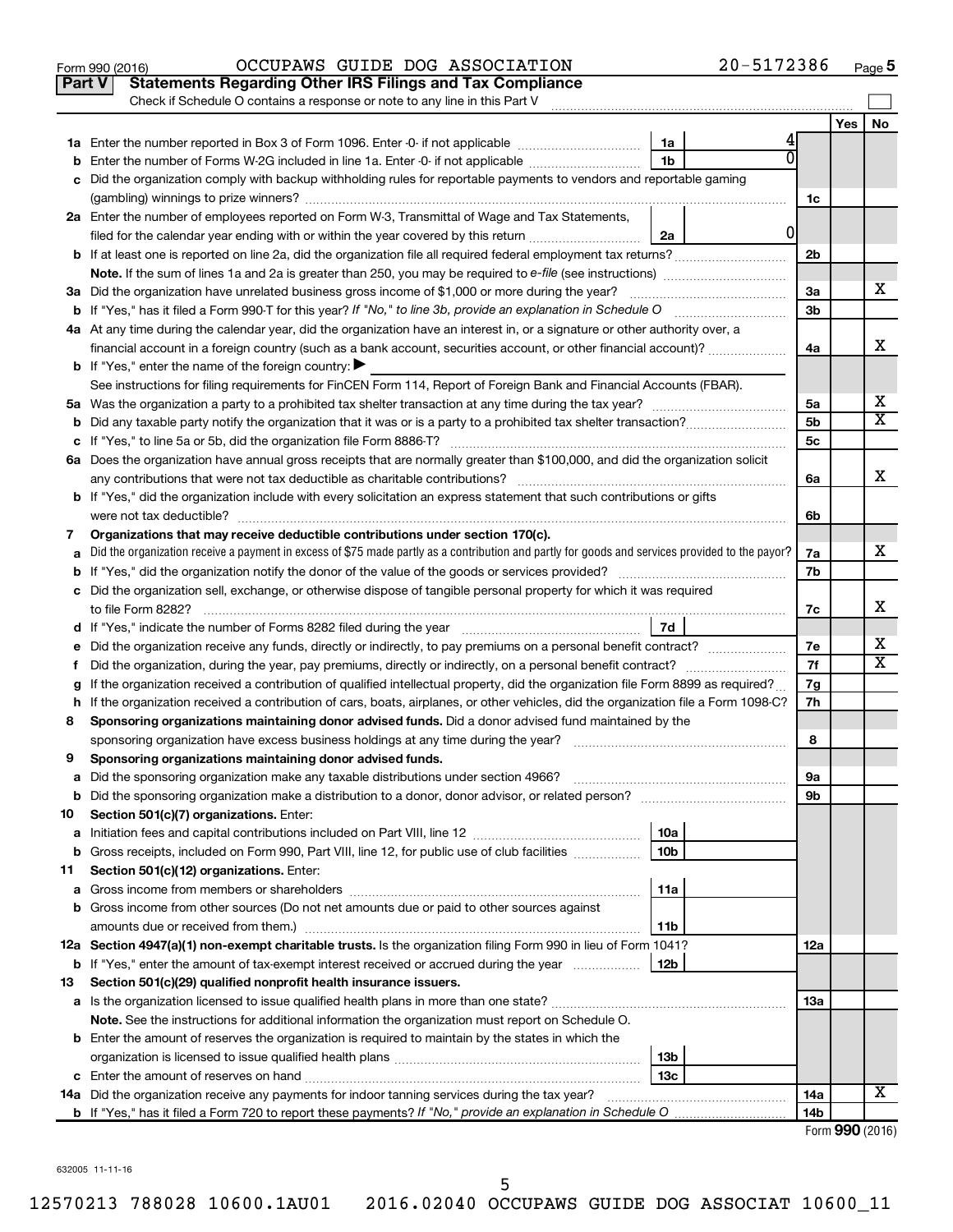**Part VI** Governance, Management, and Disclosure For each "Yes" response to lines 2 through 7b below, and for a "No" response *to line 8a, 8b, or 10b below, describe the circumstances, processes, or changes in Schedule O. See instructions.*

|     | <b>Section A. Governing Body and Management</b>                                                                                                 |                               |                         |                              |  |  |  |
|-----|-------------------------------------------------------------------------------------------------------------------------------------------------|-------------------------------|-------------------------|------------------------------|--|--|--|
|     |                                                                                                                                                 |                               |                         | Yes                          |  |  |  |
|     | 1a Enter the number of voting members of the governing body at the end of the tax year                                                          | 1a                            | 11                      |                              |  |  |  |
|     | If there are material differences in voting rights among members of the governing body, or if the governing                                     |                               |                         |                              |  |  |  |
|     | body delegated broad authority to an executive committee or similar committee, explain in Schedule O.                                           |                               |                         |                              |  |  |  |
|     | <b>b</b> Enter the number of voting members included in line 1a, above, who are independent <i>manameron</i>                                    | 1b                            | 11                      |                              |  |  |  |
| 2   | Did any officer, director, trustee, or key employee have a family relationship or a business relationship with any other                        |                               |                         |                              |  |  |  |
|     | officer, director, trustee, or key employee?                                                                                                    |                               | $\overline{2}$          | х                            |  |  |  |
| 3   | Did the organization delegate control over management duties customarily performed by or under the direct supervision                           |                               |                         |                              |  |  |  |
|     |                                                                                                                                                 |                               | 3                       |                              |  |  |  |
| 4   | Did the organization make any significant changes to its governing documents since the prior Form 990 was filed?                                |                               | 4                       |                              |  |  |  |
| 5   |                                                                                                                                                 |                               | $\overline{\mathbf{5}}$ |                              |  |  |  |
| 6   |                                                                                                                                                 |                               | 6                       |                              |  |  |  |
| 7a  | Did the organization have members, stockholders, or other persons who had the power to elect or appoint one or                                  |                               |                         |                              |  |  |  |
|     |                                                                                                                                                 |                               | 7a                      |                              |  |  |  |
|     | <b>b</b> Are any governance decisions of the organization reserved to (or subject to approval by) members, stockholders, or                     |                               |                         |                              |  |  |  |
|     | persons other than the governing body?                                                                                                          |                               | 7b                      |                              |  |  |  |
| 8   | Did the organization contemporaneously document the meetings held or written actions undertaken during the year by the following:               |                               |                         |                              |  |  |  |
|     |                                                                                                                                                 |                               | 8a                      | х                            |  |  |  |
| b   |                                                                                                                                                 |                               | 8b                      |                              |  |  |  |
| 9   | Is there any officer, director, trustee, or key employee listed in Part VII, Section A, who cannot be reached at the                            |                               |                         |                              |  |  |  |
|     |                                                                                                                                                 |                               | 9                       |                              |  |  |  |
|     | Section B. Policies (This Section B requests information about policies not required by the Internal Revenue Code.)                             |                               |                         |                              |  |  |  |
|     |                                                                                                                                                 |                               |                         | Yes                          |  |  |  |
|     |                                                                                                                                                 |                               | 10a                     |                              |  |  |  |
|     |                                                                                                                                                 |                               |                         |                              |  |  |  |
|     | <b>b</b> If "Yes," did the organization have written policies and procedures governing the activities of such chapters, affiliates,             |                               |                         |                              |  |  |  |
|     |                                                                                                                                                 |                               | 10 <sub>b</sub>         | X                            |  |  |  |
|     | 11a Has the organization provided a complete copy of this Form 990 to all members of its governing body before filing the form?                 |                               | 11a                     |                              |  |  |  |
|     | <b>b</b> Describe in Schedule O the process, if any, used by the organization to review this Form 990.                                          |                               |                         |                              |  |  |  |
| 12a | Did the organization have a written conflict of interest policy? If "No," go to line 13                                                         |                               | 12a                     | x<br>$\overline{\textbf{x}}$ |  |  |  |
| b   | Were officers, directors, or trustees, and key employees required to disclose annually interests that could give rise to conflicts?             |                               | 12 <sub>b</sub>         |                              |  |  |  |
|     | c Did the organization regularly and consistently monitor and enforce compliance with the policy? If "Yes," describe                            |                               |                         |                              |  |  |  |
|     | in Schedule O how this was done manufactured and continuum and contact the way to the set of the set of the schedule O how this was done        |                               | 12c                     | х                            |  |  |  |
| 13  |                                                                                                                                                 |                               | 13                      | $\overline{\textbf{x}}$      |  |  |  |
| 14  | Did the organization have a written document retention and destruction policy? [11] manufaction manufaction in                                  |                               | 14                      | $\overline{\textbf{x}}$      |  |  |  |
| 15  | Did the process for determining compensation of the following persons include a review and approval by independent                              |                               |                         |                              |  |  |  |
|     | persons, comparability data, and contemporaneous substantiation of the deliberation and decision?                                               |                               |                         |                              |  |  |  |
|     |                                                                                                                                                 |                               | 15a                     |                              |  |  |  |
|     |                                                                                                                                                 |                               | 15b                     |                              |  |  |  |
|     | If "Yes" to line 15a or 15b, describe the process in Schedule O (see instructions).                                                             |                               |                         |                              |  |  |  |
|     | 16a Did the organization invest in, contribute assets to, or participate in a joint venture or similar arrangement with a                       |                               |                         |                              |  |  |  |
|     | taxable entity during the year?                                                                                                                 |                               | 16a                     |                              |  |  |  |
|     | <b>b</b> If "Yes," did the organization follow a written policy or procedure requiring the organization to evaluate its participation           |                               |                         |                              |  |  |  |
|     | in joint venture arrangements under applicable federal tax law, and take steps to safeguard the organization's                                  |                               |                         |                              |  |  |  |
|     | exempt status with respect to such arrangements?                                                                                                |                               | 16b                     |                              |  |  |  |
|     | <b>Section C. Disclosure</b>                                                                                                                    |                               |                         |                              |  |  |  |
| 17  | List the states with which a copy of this Form 990 is required to be filed $\blacktriangleright\texttt{WI}$                                     |                               |                         |                              |  |  |  |
| 18  | Section 6104 requires an organization to make its Forms 1023 (or 1024 if applicable), 990, and 990-T (Section 501(c)(3)s only) available        |                               |                         |                              |  |  |  |
|     | for public inspection. Indicate how you made these available. Check all that apply.                                                             |                               |                         |                              |  |  |  |
|     | $\lfloor x \rfloor$ Upon request<br>Own website<br>Another's website                                                                            | Other (explain in Schedule O) |                         |                              |  |  |  |
| 19  | Describe in Schedule O whether (and if so, how) the organization made its governing documents, conflict of interest policy, and financial       |                               |                         |                              |  |  |  |
|     | statements available to the public during the tax year.                                                                                         |                               |                         |                              |  |  |  |
|     |                                                                                                                                                 |                               |                         |                              |  |  |  |
| 20  |                                                                                                                                                 |                               |                         |                              |  |  |  |
|     | State the name, address, and telephone number of the person who possesses the organization's books and records:<br>MARK SCHULTZE - 608-695-4700 |                               |                         |                              |  |  |  |
|     | 5659 ENCHANTED VALLEY RD, CROSS PLAINS, WI                                                                                                      | 53528-9723                    |                         |                              |  |  |  |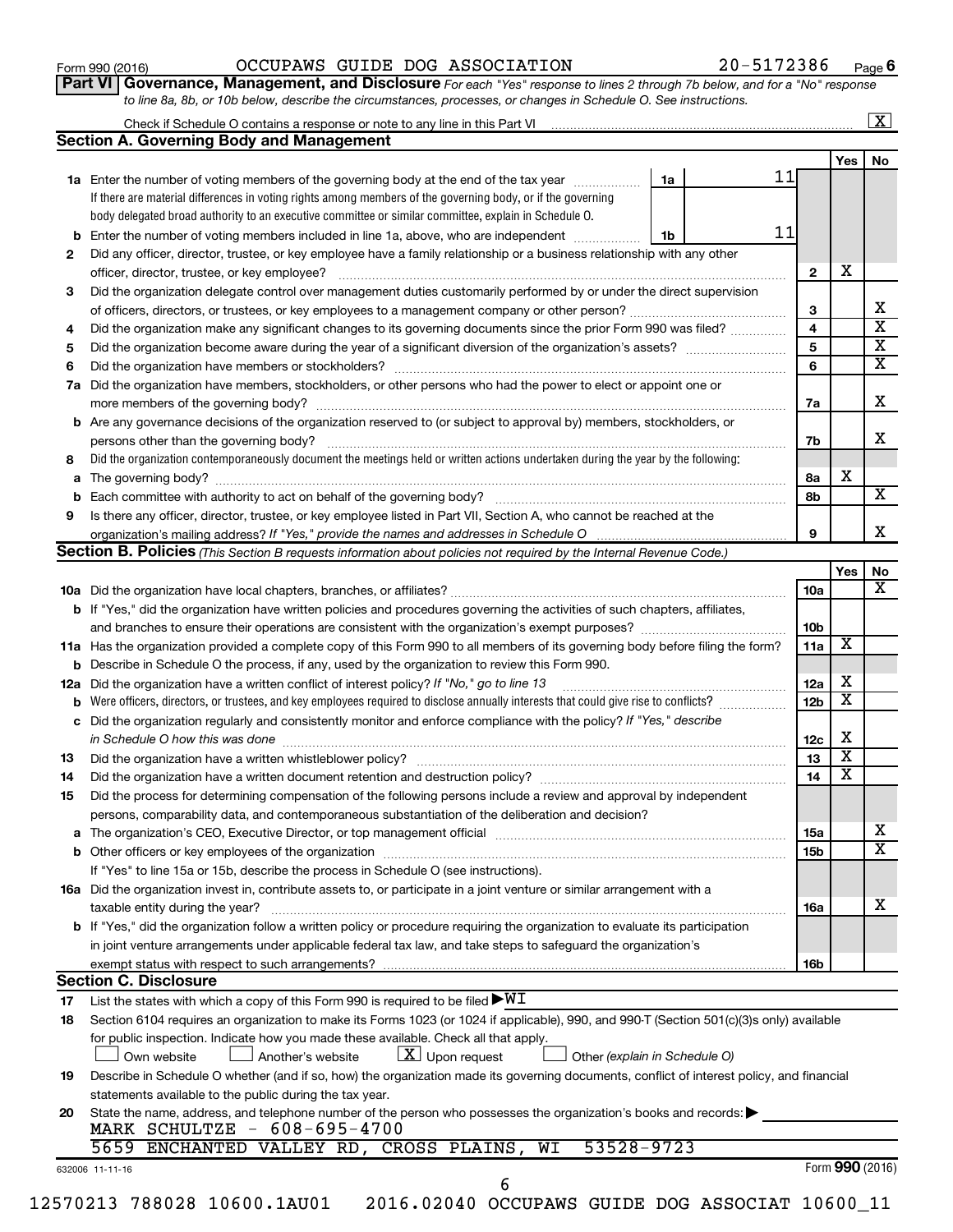$\Box$ 

| Part VII Compensation of Officers, Directors, Trustees, Key Employees, Highest Compensated |
|--------------------------------------------------------------------------------------------|
| <b>Employees, and Independent Contractors</b>                                              |

Check if Schedule O contains a response or note to any line in this Part VII

**Section A. Officers, Directors, Trustees, Key Employees, and Highest Compensated Employees**

**1a**  Complete this table for all persons required to be listed. Report compensation for the calendar year ending with or within the organization's tax year.

**•** List all of the organization's current officers, directors, trustees (whether individuals or organizations), regardless of amount of compensation. Enter -0- in columns  $(D)$ ,  $(E)$ , and  $(F)$  if no compensation was paid.

**•** List all of the organization's **current** key employees, if any. See instructions for definition of "key employee."

**•** List the organization's five current highest compensated employees (other than an officer, director, trustee, or key employee) who received reportable compensation (Box 5 of Form W-2 and/or Box 7 of Form 1099-MISC) of more than \$100,000 from the organization and any related organizations.

**•** List all of the organization's former officers, key employees, and highest compensated employees who received more than \$100,000 of reportable compensation from the organization and any related organizations.

**•** List all of the organization's former directors or trustees that received, in the capacity as a former director or trustee of the organization, more than \$10,000 of reportable compensation from the organization and any related organizations.

List persons in the following order: individual trustees or directors; institutional trustees; officers; key employees; highest compensated employees; and former such persons.

 $\boxed{\textbf{X}}$  Check this box if neither the organization nor any related organization compensated any current officer, director, or trustee.

| (A)                        | (B)            |                                |                                                                                                 |             | (C)          |                                 |        | (D)             | (E)             | (F)           |
|----------------------------|----------------|--------------------------------|-------------------------------------------------------------------------------------------------|-------------|--------------|---------------------------------|--------|-----------------|-----------------|---------------|
| Name and Title             | Average        |                                |                                                                                                 |             | Position     |                                 |        | Reportable      | Reportable      | Estimated     |
|                            | hours per      |                                | (do not check more than one<br>box, unless person is both an<br>officer and a director/trustee) |             |              |                                 |        | compensation    | compensation    | amount of     |
|                            | week           |                                |                                                                                                 |             |              |                                 |        | from            | from related    | other         |
|                            | (list any      |                                |                                                                                                 |             |              |                                 |        | the             | organizations   | compensation  |
|                            | hours for      |                                |                                                                                                 |             |              |                                 |        | organization    | (W-2/1099-MISC) | from the      |
|                            | related        |                                |                                                                                                 |             |              |                                 |        | (W-2/1099-MISC) |                 | organization  |
|                            | organizations  |                                |                                                                                                 |             |              |                                 |        |                 |                 | and related   |
|                            | below<br>line) | Individual trustee or director | Institutional trustee                                                                           | Officer     | Key employee | Highest compensated<br>employee | Former |                 |                 | organizations |
| BARBARA SCHULTZE<br>(1)    | 30.00          |                                |                                                                                                 |             |              |                                 |        |                 |                 |               |
| PRESIDENT                  |                | $\mathbf X$                    |                                                                                                 | $\mathbf X$ |              |                                 |        | $\mathbf 0$     | $\mathbf 0$ .   | $\mathbf 0$ . |
| (2)                        | 15.00          |                                |                                                                                                 |             |              |                                 |        |                 |                 |               |
| KRISTEN SCHOVILLE          |                | $\mathbf X$                    |                                                                                                 |             |              |                                 |        | $\mathbf 0$     | $\mathbf 0$ .   |               |
| VICE PRESIDENT             |                |                                |                                                                                                 | $\mathbf X$ |              |                                 |        |                 |                 | $\mathbf 0$ . |
| DIANNE HERMAN-BROWN<br>(3) | 10.00          |                                |                                                                                                 |             |              |                                 |        |                 |                 |               |
| <b>DIRECTOR</b>            |                | $\mathbf X$                    |                                                                                                 | $\mathbf X$ |              |                                 |        | $\mathbf 0$ .   | $\mathbf 0$ .   | $\mathbf 0$ . |
| MARK SCHULTZE<br>(4)       | 25.00          |                                |                                                                                                 |             |              |                                 |        |                 |                 |               |
| <b>TREASURER</b>           |                | $\mathbf X$                    |                                                                                                 | $\mathbf X$ |              |                                 |        | 0.              | $\mathbf 0$ .   | $\mathbf 0$ . |
| DESIRAE PAUSMA<br>(5)      | 5.00           |                                |                                                                                                 |             |              |                                 |        |                 |                 |               |
| <b>DIRECTOR</b>            |                | $\mathbf X$                    |                                                                                                 |             |              |                                 |        | 0.              | $\mathbf 0$ .   | $\mathbf 0$ . |
| (6)<br><b>RANDY MEYER</b>  | 5.00           |                                |                                                                                                 |             |              |                                 |        |                 |                 |               |
| <b>DIRECTOR</b>            |                | $\mathbf X$                    |                                                                                                 |             |              |                                 |        | 0.              | 0.              | $\mathbf 0$ . |
| PAM REICH<br>(7)           | 5.00           |                                |                                                                                                 |             |              |                                 |        |                 |                 |               |
| <b>DIRECTOR</b>            |                | $\mathbf X$                    |                                                                                                 |             |              |                                 |        | $\mathbf 0$ .   | $\mathbf 0$ .   | $\mathbf 0$ . |
| KELSEY MEHLHOFF<br>(8)     | 5.00           |                                |                                                                                                 |             |              |                                 |        |                 |                 |               |
| <b>DIRECTOR</b>            |                | $\mathbf X$                    |                                                                                                 |             |              |                                 |        | 0.              | 0.              | $\mathbf 0$ . |
| KATHY DUCAT<br>(9)         | 5.00           |                                |                                                                                                 |             |              |                                 |        |                 |                 |               |
| <b>SECRETARY</b>           |                | $\mathbf X$                    |                                                                                                 | $\mathbf X$ |              |                                 |        | 0.              | $\mathbf{0}$ .  | $\mathbf 0$ . |
| (10) DON CURTIS            | 10.00          |                                |                                                                                                 |             |              |                                 |        |                 |                 |               |
| <b>DIRECTOR</b>            |                | $\rm X$                        |                                                                                                 |             |              |                                 |        | $\mathbf 0$     | $\mathbf 0$ .   | 0.            |
| (11) TAMMY JUEN            | 10.00          |                                |                                                                                                 |             |              |                                 |        |                 |                 |               |
| <b>DIRECTOR</b>            |                | $\mathbf X$                    |                                                                                                 |             |              |                                 |        | $\mathbf 0$ .   | $\mathbf 0$ .   | $\mathbf 0$ . |
| (12) MARLETTE LARSEN       | 5.00           |                                |                                                                                                 |             |              |                                 |        |                 |                 |               |
| <b>DIRECTOR</b>            |                | $\mathbf X$                    |                                                                                                 | $\mathbf X$ |              |                                 |        | $\mathbf 0$ .   | $\mathbf 0$ .   | $\mathbf 0$ . |
| (13) COURTNEY SWEET        | 3.00           |                                |                                                                                                 |             |              |                                 |        |                 |                 |               |
| <b>DIRECTOR</b>            |                | $\mathbf X$                    |                                                                                                 |             |              |                                 |        | $\mathbf{0}$ .  | $\mathbf 0$ .   | $\mathbf 0$ . |
| (14) PAUL TURINSKE         | 3.00           |                                |                                                                                                 |             |              |                                 |        |                 |                 |               |
| <b>DIRECTOR</b>            |                | X                              |                                                                                                 |             |              |                                 |        | 0               | $\mathbf 0$ .   | 0.            |
|                            |                |                                |                                                                                                 |             |              |                                 |        |                 |                 |               |
|                            |                |                                |                                                                                                 |             |              |                                 |        |                 |                 |               |
|                            |                |                                |                                                                                                 |             |              |                                 |        |                 |                 |               |
|                            |                |                                |                                                                                                 |             |              |                                 |        |                 |                 |               |
|                            |                |                                |                                                                                                 |             |              |                                 |        |                 |                 |               |
|                            |                |                                |                                                                                                 |             |              |                                 |        |                 |                 |               |

632007 11-11-16

Form (2016) **990**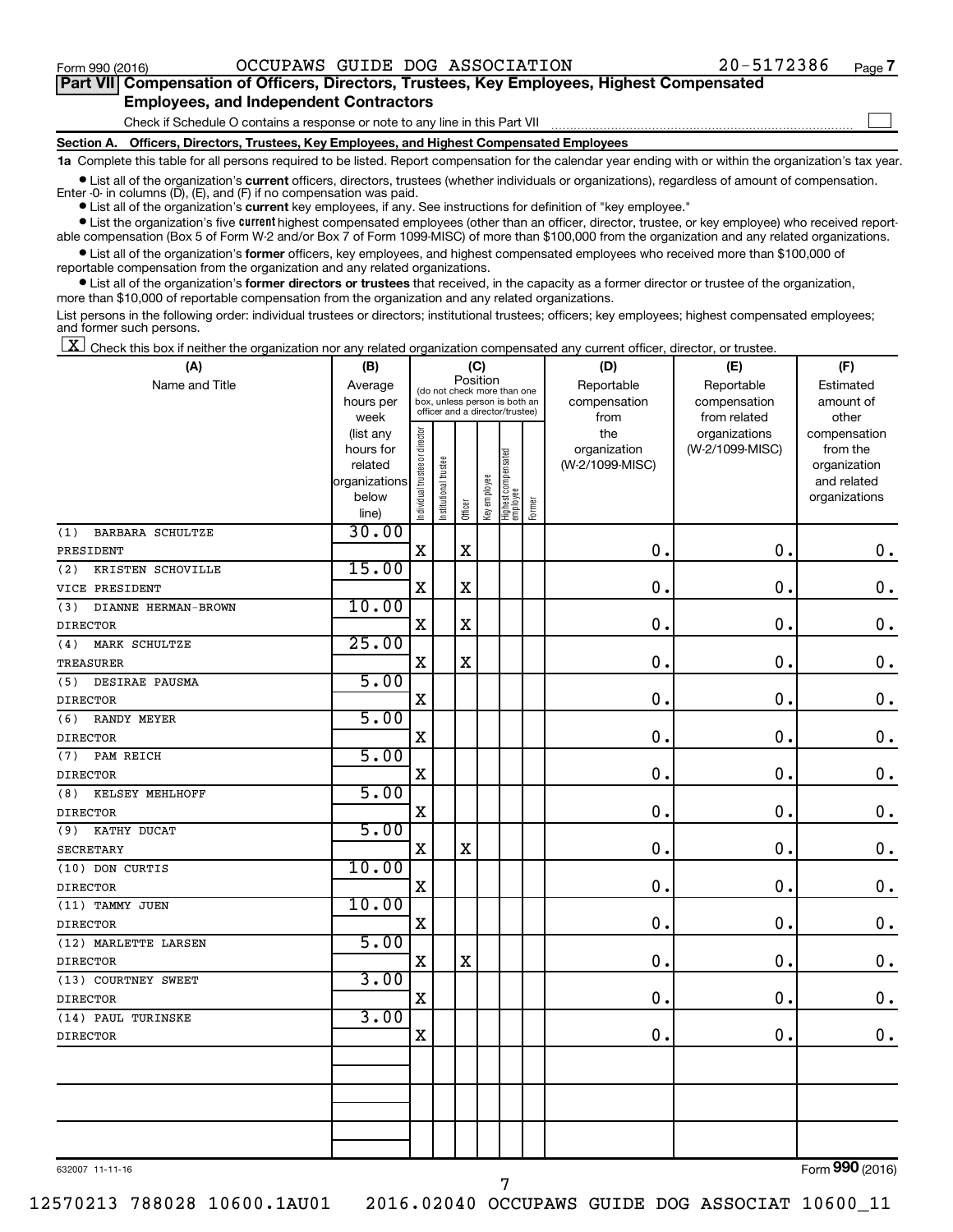|                                                                                                                           | 20-5172386<br>OCCUPAWS GUIDE DOG ASSOCIATION<br>Form 990 (2016)                                                                      |               |                                |                       |          |              |                                                              |        |                         |                 |     | Page 8          |              |                  |
|---------------------------------------------------------------------------------------------------------------------------|--------------------------------------------------------------------------------------------------------------------------------------|---------------|--------------------------------|-----------------------|----------|--------------|--------------------------------------------------------------|--------|-------------------------|-----------------|-----|-----------------|--------------|------------------|
| <b>Part VII</b><br>Section A. Officers, Directors, Trustees, Key Employees, and Highest Compensated Employees (continued) |                                                                                                                                      |               |                                |                       |          |              |                                                              |        |                         |                 |     |                 |              |                  |
|                                                                                                                           | (B)<br>(A)<br>(C)<br>(D)<br>(E)                                                                                                      |               |                                |                       |          |              |                                                              |        |                         |                 | (F) |                 |              |                  |
|                                                                                                                           | Name and title                                                                                                                       | Average       |                                |                       | Position |              |                                                              |        | Reportable              | Reportable      |     |                 | Estimated    |                  |
|                                                                                                                           |                                                                                                                                      | hours per     |                                |                       |          |              | (do not check more than one<br>box, unless person is both an |        | compensation            | compensation    |     |                 | amount of    |                  |
|                                                                                                                           |                                                                                                                                      | week          |                                |                       |          |              | officer and a director/trustee)                              |        | from                    | from related    |     |                 | other        |                  |
|                                                                                                                           |                                                                                                                                      | (list any     |                                |                       |          |              |                                                              |        | the                     | organizations   |     | compensation    |              |                  |
|                                                                                                                           |                                                                                                                                      | hours for     |                                |                       |          |              |                                                              |        | organization            | (W-2/1099-MISC) |     |                 | from the     |                  |
|                                                                                                                           |                                                                                                                                      | related       | Individual trustee or director | Institutional trustee |          |              |                                                              |        | (W-2/1099-MISC)         |                 |     |                 | organization |                  |
|                                                                                                                           |                                                                                                                                      | organizations |                                |                       |          | Key employee |                                                              |        |                         |                 |     |                 | and related  |                  |
|                                                                                                                           |                                                                                                                                      | below         |                                |                       |          |              |                                                              | Former |                         |                 |     | organizations   |              |                  |
|                                                                                                                           |                                                                                                                                      | line)         |                                |                       | Officer  |              | Highest compensated<br>  employee                            |        |                         |                 |     |                 |              |                  |
|                                                                                                                           |                                                                                                                                      |               |                                |                       |          |              |                                                              |        |                         |                 |     |                 |              |                  |
|                                                                                                                           |                                                                                                                                      |               |                                |                       |          |              |                                                              |        |                         |                 |     |                 |              |                  |
|                                                                                                                           |                                                                                                                                      |               |                                |                       |          |              |                                                              |        |                         |                 |     |                 |              |                  |
|                                                                                                                           |                                                                                                                                      |               |                                |                       |          |              |                                                              |        |                         |                 |     |                 |              |                  |
|                                                                                                                           |                                                                                                                                      |               |                                |                       |          |              |                                                              |        |                         |                 |     |                 |              |                  |
|                                                                                                                           |                                                                                                                                      |               |                                |                       |          |              |                                                              |        |                         |                 |     |                 |              |                  |
|                                                                                                                           |                                                                                                                                      |               |                                |                       |          |              |                                                              |        |                         |                 |     |                 |              |                  |
|                                                                                                                           |                                                                                                                                      |               |                                |                       |          |              |                                                              |        |                         |                 |     |                 |              |                  |
|                                                                                                                           |                                                                                                                                      |               |                                |                       |          |              |                                                              |        |                         |                 |     |                 |              |                  |
|                                                                                                                           |                                                                                                                                      |               |                                |                       |          |              |                                                              |        |                         |                 |     |                 |              |                  |
|                                                                                                                           |                                                                                                                                      |               |                                |                       |          |              |                                                              |        |                         |                 |     |                 |              |                  |
|                                                                                                                           |                                                                                                                                      |               |                                |                       |          |              |                                                              |        |                         |                 |     |                 |              |                  |
|                                                                                                                           |                                                                                                                                      |               |                                |                       |          |              |                                                              |        |                         |                 |     |                 |              |                  |
|                                                                                                                           |                                                                                                                                      |               |                                |                       |          |              |                                                              |        |                         |                 |     |                 |              |                  |
|                                                                                                                           |                                                                                                                                      |               |                                |                       |          |              |                                                              |        |                         |                 |     |                 |              |                  |
|                                                                                                                           |                                                                                                                                      |               |                                |                       |          |              |                                                              |        |                         |                 |     |                 |              |                  |
|                                                                                                                           |                                                                                                                                      |               |                                |                       |          |              |                                                              |        |                         |                 |     |                 |              |                  |
|                                                                                                                           |                                                                                                                                      |               |                                |                       |          |              |                                                              |        |                         |                 |     |                 |              |                  |
|                                                                                                                           |                                                                                                                                      |               |                                |                       |          |              |                                                              |        |                         |                 |     |                 |              |                  |
|                                                                                                                           | 1b Sub-total                                                                                                                         |               |                                |                       |          |              |                                                              |        | $0$ .                   |                 | 0.  |                 |              | $\overline{0}$ . |
|                                                                                                                           | c Total from continuation sheets to Part VII, Section A manufactured by                                                              |               |                                |                       |          |              |                                                              |        | $\overline{0}$ .        |                 | σ.  |                 |              | $\overline{0}$ . |
|                                                                                                                           |                                                                                                                                      |               |                                |                       |          |              |                                                              |        | 0.                      |                 | О.  |                 |              | $\overline{0}$ . |
| 2                                                                                                                         | Total number of individuals (including but not limited to those listed above) who received more than \$100,000 of reportable         |               |                                |                       |          |              |                                                              |        |                         |                 |     |                 |              |                  |
|                                                                                                                           | compensation from the organization $\blacktriangleright$                                                                             |               |                                |                       |          |              |                                                              |        |                         |                 |     |                 |              | 0                |
|                                                                                                                           |                                                                                                                                      |               |                                |                       |          |              |                                                              |        |                         |                 |     |                 | Yes          | No               |
| 3                                                                                                                         | Did the organization list any former officer, director, or trustee, key employee, or highest compensated employee on                 |               |                                |                       |          |              |                                                              |        |                         |                 |     |                 |              |                  |
|                                                                                                                           | line 1a? If "Yes," complete Schedule J for such individual manufactured content to the set of the set of the s                       |               |                                |                       |          |              |                                                              |        |                         |                 |     | 3               |              | х                |
|                                                                                                                           | For any individual listed on line 1a, is the sum of reportable compensation and other compensation from the organization             |               |                                |                       |          |              |                                                              |        |                         |                 |     |                 |              |                  |
|                                                                                                                           | and related organizations greater than \$150,000? If "Yes," complete Schedule J for such individual                                  |               |                                |                       |          |              |                                                              |        |                         |                 |     | 4               |              | х                |
| 5                                                                                                                         | Did any person listed on line 1a receive or accrue compensation from any unrelated organization or individual for services           |               |                                |                       |          |              |                                                              |        |                         |                 |     |                 |              |                  |
|                                                                                                                           |                                                                                                                                      |               |                                |                       |          |              |                                                              |        |                         |                 |     | 5               |              | х                |
|                                                                                                                           | <b>Section B. Independent Contractors</b>                                                                                            |               |                                |                       |          |              |                                                              |        |                         |                 |     |                 |              |                  |
| 1.                                                                                                                        | Complete this table for your five highest compensated independent contractors that received more than \$100,000 of compensation from |               |                                |                       |          |              |                                                              |        |                         |                 |     |                 |              |                  |
|                                                                                                                           | the organization. Report compensation for the calendar year ending with or within the organization's tax year.                       |               |                                |                       |          |              |                                                              |        |                         |                 |     |                 |              |                  |
|                                                                                                                           | (A)                                                                                                                                  |               |                                |                       |          |              |                                                              |        | (B)                     |                 |     | (C)             |              |                  |
|                                                                                                                           | Name and business address                                                                                                            |               |                                | <b>NONE</b>           |          |              |                                                              |        | Description of services |                 |     | Compensation    |              |                  |
|                                                                                                                           |                                                                                                                                      |               |                                |                       |          |              |                                                              |        |                         |                 |     |                 |              |                  |
|                                                                                                                           |                                                                                                                                      |               |                                |                       |          |              |                                                              |        |                         |                 |     |                 |              |                  |
|                                                                                                                           |                                                                                                                                      |               |                                |                       |          |              |                                                              |        |                         |                 |     |                 |              |                  |
|                                                                                                                           |                                                                                                                                      |               |                                |                       |          |              |                                                              |        |                         |                 |     |                 |              |                  |
|                                                                                                                           |                                                                                                                                      |               |                                |                       |          |              |                                                              |        |                         |                 |     |                 |              |                  |
|                                                                                                                           |                                                                                                                                      |               |                                |                       |          |              |                                                              |        |                         |                 |     |                 |              |                  |
|                                                                                                                           |                                                                                                                                      |               |                                |                       |          |              |                                                              |        |                         |                 |     |                 |              |                  |
|                                                                                                                           |                                                                                                                                      |               |                                |                       |          |              |                                                              |        |                         |                 |     |                 |              |                  |
|                                                                                                                           |                                                                                                                                      |               |                                |                       |          |              |                                                              |        |                         |                 |     |                 |              |                  |
|                                                                                                                           |                                                                                                                                      |               |                                |                       |          |              |                                                              |        |                         |                 |     |                 |              |                  |
|                                                                                                                           |                                                                                                                                      |               |                                |                       |          |              |                                                              |        |                         |                 |     |                 |              |                  |
| 2                                                                                                                         | Total number of independent contractors (including but not limited to those listed above) who received more than                     |               |                                |                       |          |              |                                                              |        |                         |                 |     |                 |              |                  |
|                                                                                                                           | \$100,000 of compensation from the organization                                                                                      |               |                                |                       |          |              | 0                                                            |        |                         |                 |     |                 |              |                  |
|                                                                                                                           |                                                                                                                                      |               |                                |                       |          |              |                                                              |        |                         |                 |     | Form 990 (2016) |              |                  |

632008 11-11-16

8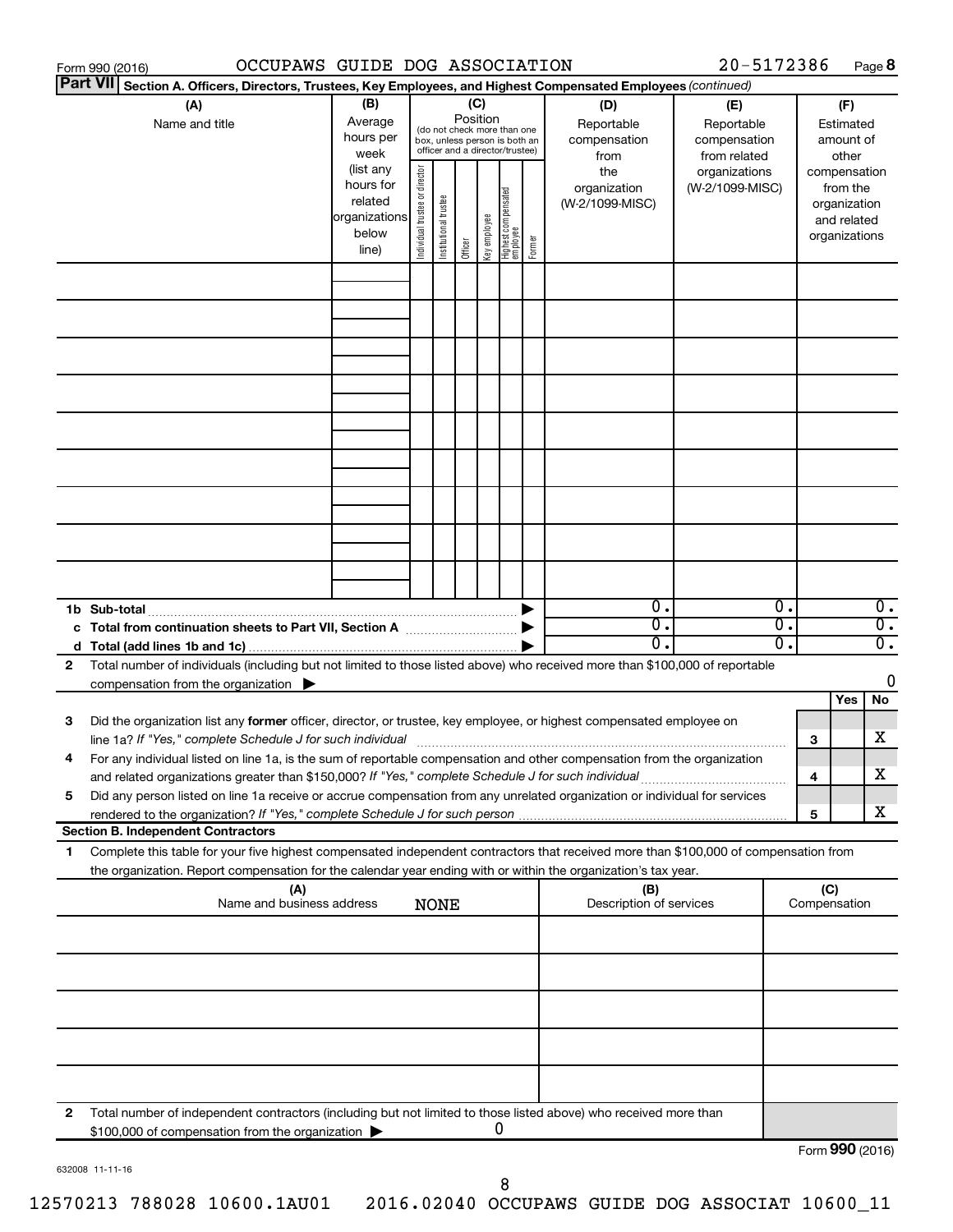|                                                           | <b>Part VIII</b> | <b>Statement of Revenue</b>                                                                                             |                                         |                      |               |                                          |                                  |                                                             |
|-----------------------------------------------------------|------------------|-------------------------------------------------------------------------------------------------------------------------|-----------------------------------------|----------------------|---------------|------------------------------------------|----------------------------------|-------------------------------------------------------------|
|                                                           |                  |                                                                                                                         |                                         |                      |               |                                          |                                  | (D)                                                         |
|                                                           |                  |                                                                                                                         |                                         |                      | Total revenue | Related or<br>exempt function<br>revenue | Unrelated<br>business<br>revenue | Revenue excluded<br>from tax under<br>sections<br>512 - 514 |
|                                                           |                  | 1 a Federated campaigns                                                                                                 | 1a                                      | 3,122.               |               |                                          |                                  |                                                             |
| Contributions, Gifts, Grants<br>and Other Similar Amounts |                  |                                                                                                                         | 1 <sub>b</sub>                          |                      |               |                                          |                                  |                                                             |
|                                                           |                  | c Fundraising events                                                                                                    | 1 <sub>c</sub>                          | 3,729.               |               |                                          |                                  |                                                             |
|                                                           |                  | d Related organizations                                                                                                 | 1 <sub>d</sub>                          |                      |               |                                          |                                  |                                                             |
|                                                           |                  | Government grants (contributions)                                                                                       | 1e                                      |                      |               |                                          |                                  |                                                             |
|                                                           |                  | f All other contributions, gifts, grants, and                                                                           |                                         |                      |               |                                          |                                  |                                                             |
|                                                           |                  | similar amounts not included above                                                                                      | 1f                                      | 110,641.             |               |                                          |                                  |                                                             |
|                                                           |                  | Noncash contributions included in lines 1a-1f: \$                                                                       |                                         | 12,564.              |               |                                          |                                  |                                                             |
|                                                           |                  |                                                                                                                         |                                         |                      | 117,492.      |                                          |                                  |                                                             |
|                                                           |                  |                                                                                                                         |                                         | <b>Business Code</b> |               |                                          |                                  |                                                             |
|                                                           |                  | 2 a ADOPTION FEES                                                                                                       |                                         | 900099               | 19,225.       | 19,225.                                  |                                  |                                                             |
|                                                           | b                |                                                                                                                         |                                         |                      |               |                                          |                                  |                                                             |
|                                                           | c                | the control of the control of the control of the control of the control of                                              |                                         |                      |               |                                          |                                  |                                                             |
|                                                           | d                | the control of the control of the control of the control of the control of                                              |                                         |                      |               |                                          |                                  |                                                             |
| Program Service<br>Revenue                                | е                |                                                                                                                         |                                         |                      |               |                                          |                                  |                                                             |
|                                                           | f.               |                                                                                                                         |                                         |                      |               |                                          |                                  |                                                             |
|                                                           |                  |                                                                                                                         |                                         |                      | 19,225.       |                                          |                                  |                                                             |
|                                                           | 3                | Investment income (including dividends, interest, and                                                                   |                                         |                      |               |                                          |                                  |                                                             |
|                                                           |                  |                                                                                                                         |                                         |                      | 1,083.        |                                          |                                  | 1,083.                                                      |
|                                                           | 4                | Income from investment of tax-exempt bond proceeds                                                                      |                                         |                      |               |                                          |                                  |                                                             |
|                                                           | 5                |                                                                                                                         |                                         |                      |               |                                          |                                  |                                                             |
|                                                           |                  |                                                                                                                         | (i) Real                                | (ii) Personal        |               |                                          |                                  |                                                             |
|                                                           |                  | <b>6 a</b> Gross rents                                                                                                  |                                         |                      |               |                                          |                                  |                                                             |
|                                                           | b                | Less: rental expenses                                                                                                   |                                         |                      |               |                                          |                                  |                                                             |
|                                                           | c                | Rental income or (loss)                                                                                                 |                                         |                      |               |                                          |                                  |                                                             |
|                                                           |                  |                                                                                                                         |                                         |                      |               |                                          |                                  |                                                             |
|                                                           |                  | 7 a Gross amount from sales of                                                                                          | (i) Securities                          | (ii) Other           |               |                                          |                                  |                                                             |
|                                                           |                  | assets other than inventory                                                                                             |                                         |                      |               |                                          |                                  |                                                             |
|                                                           |                  | <b>b</b> Less: cost or other basis                                                                                      |                                         |                      |               |                                          |                                  |                                                             |
|                                                           |                  | and sales expenses                                                                                                      |                                         |                      |               |                                          |                                  |                                                             |
|                                                           |                  |                                                                                                                         |                                         |                      |               |                                          |                                  |                                                             |
|                                                           |                  |                                                                                                                         |                                         |                      |               |                                          |                                  |                                                             |
| <b>Other Revenue</b>                                      |                  | 8 a Gross income from fundraising events (not<br>$3,729.$ of<br>including \$<br>contributions reported on line 1c). See |                                         |                      |               |                                          |                                  |                                                             |
|                                                           |                  |                                                                                                                         |                                         | 27,687.              |               |                                          |                                  |                                                             |
|                                                           |                  | <b>b</b> Less: direct expenses                                                                                          | $\mathbf b$                             | 158.                 |               |                                          |                                  |                                                             |
|                                                           |                  | c Net income or (loss) from fundraising events                                                                          |                                         | ▶<br>.               | 27,529.       |                                          |                                  | 27,529.                                                     |
|                                                           |                  | 9 a Gross income from gaming activities. See                                                                            |                                         |                      |               |                                          |                                  |                                                             |
|                                                           |                  |                                                                                                                         |                                         |                      |               |                                          |                                  |                                                             |
|                                                           |                  |                                                                                                                         | b                                       |                      |               |                                          |                                  |                                                             |
|                                                           |                  | c Net income or (loss) from gaming activities                                                                           |                                         |                      |               |                                          |                                  |                                                             |
|                                                           |                  | 10 a Gross sales of inventory, less returns                                                                             |                                         |                      |               |                                          |                                  |                                                             |
|                                                           |                  |                                                                                                                         |                                         |                      |               |                                          |                                  |                                                             |
|                                                           |                  |                                                                                                                         | $\mathbf b$                             |                      |               |                                          |                                  |                                                             |
|                                                           |                  | c Net income or (loss) from sales of inventory                                                                          |                                         |                      |               |                                          |                                  |                                                             |
|                                                           |                  | Miscellaneous Revenue                                                                                                   |                                         | <b>Business Code</b> |               |                                          |                                  |                                                             |
|                                                           | 11a              | the control of the control of the control of the control of                                                             |                                         |                      |               |                                          |                                  |                                                             |
|                                                           | b                |                                                                                                                         |                                         |                      |               |                                          |                                  |                                                             |
|                                                           | с                |                                                                                                                         | <u> 1989 - Johann Barbara, martin a</u> |                      |               |                                          |                                  |                                                             |
|                                                           | d                |                                                                                                                         |                                         |                      |               |                                          |                                  |                                                             |
|                                                           | е                |                                                                                                                         |                                         |                      |               |                                          |                                  |                                                             |
|                                                           | 12               |                                                                                                                         |                                         |                      | 165, 329.     | 19,225.                                  | $\overline{\bullet}$             | 28,612.                                                     |
|                                                           | 632009 11-11-16  |                                                                                                                         |                                         |                      |               |                                          |                                  | Form 990 (2016)                                             |

Form 990 (2016) OCCUPAWS GUIDE DOG ASSOCIATION 20-5172386 Page

20-5172386 Page 9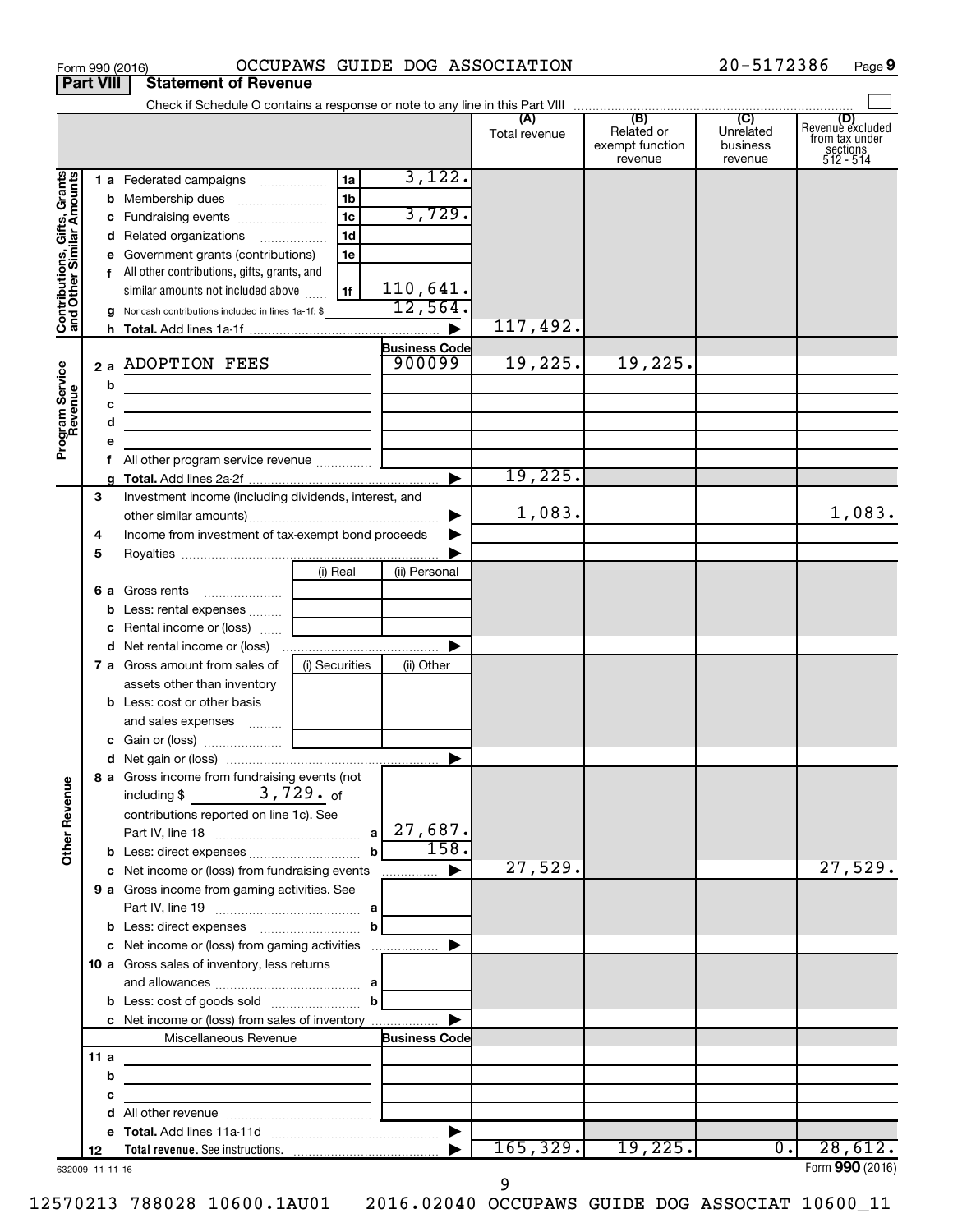**Part IX Statement of Functional Expenses** 

Form 990 (2016)  $OCCUPANS$   $GUIDE$   $DOG$   $ASSOCIATION$   $20-5172386$   $Page$ 

|    | Section 501(c)(3) and 501(c)(4) organizations must complete all columns. All other organizations must complete column (A).                                                                                  |                        |                             |                                    |                         |
|----|-------------------------------------------------------------------------------------------------------------------------------------------------------------------------------------------------------------|------------------------|-----------------------------|------------------------------------|-------------------------|
|    | Check if Schedule O contains a response or note to any line in this Part IX                                                                                                                                 | (A)                    | (B)                         | (C)                                | $\mathbf{X}$<br>(D)     |
|    | Do not include amounts reported on lines 6b,<br>7b, 8b, 9b, and 10b of Part VIII.                                                                                                                           | Total expenses         | Program service<br>expenses | Management and<br>general expenses | Fundraising<br>expenses |
| 1  | Grants and other assistance to domestic organizations                                                                                                                                                       |                        |                             |                                    |                         |
|    | and domestic governments. See Part IV, line 21                                                                                                                                                              |                        |                             |                                    |                         |
| 2  | Grants and other assistance to domestic                                                                                                                                                                     |                        |                             |                                    |                         |
|    | individuals. See Part IV, line 22<br>$\overline{\phantom{a}}$                                                                                                                                               |                        |                             |                                    |                         |
| 3  | Grants and other assistance to foreign                                                                                                                                                                      |                        |                             |                                    |                         |
|    | organizations, foreign governments, and foreign                                                                                                                                                             |                        |                             |                                    |                         |
|    | individuals. See Part IV, lines 15 and 16                                                                                                                                                                   |                        |                             |                                    |                         |
| 4  | Benefits paid to or for members                                                                                                                                                                             |                        |                             |                                    |                         |
| 5  | Compensation of current officers, directors,                                                                                                                                                                |                        |                             |                                    |                         |
|    | trustees, and key employees                                                                                                                                                                                 |                        |                             |                                    |                         |
| 6  | Compensation not included above, to disqualified                                                                                                                                                            |                        |                             |                                    |                         |
|    | persons (as defined under section 4958(f)(1)) and                                                                                                                                                           |                        |                             |                                    |                         |
|    | persons described in section 4958(c)(3)(B)                                                                                                                                                                  |                        |                             |                                    |                         |
| 7  |                                                                                                                                                                                                             |                        |                             |                                    |                         |
| 8  | Pension plan accruals and contributions (include                                                                                                                                                            |                        |                             |                                    |                         |
|    | section 401(k) and 403(b) employer contributions)                                                                                                                                                           |                        |                             |                                    |                         |
| 9  |                                                                                                                                                                                                             |                        |                             |                                    |                         |
| 10 |                                                                                                                                                                                                             |                        |                             |                                    |                         |
| 11 | Fees for services (non-employees):                                                                                                                                                                          |                        |                             |                                    |                         |
| а  |                                                                                                                                                                                                             |                        |                             |                                    |                         |
| b  |                                                                                                                                                                                                             | 3,370.                 |                             | 3,370.                             |                         |
| с  |                                                                                                                                                                                                             |                        |                             |                                    |                         |
| d  | Professional fundraising services. See Part IV, line 17                                                                                                                                                     |                        |                             |                                    |                         |
| f  | Investment management fees                                                                                                                                                                                  |                        |                             |                                    |                         |
| g  | Other. (If line 11g amount exceeds 10% of line 25,                                                                                                                                                          |                        |                             |                                    |                         |
|    | column (A) amount, list line 11g expenses on Sch 0.)                                                                                                                                                        |                        | 61,482.                     |                                    |                         |
| 12 |                                                                                                                                                                                                             | $\frac{61,482.}{144.}$ | 115.                        |                                    | 29.                     |
| 13 |                                                                                                                                                                                                             | 19,096.                | 15,759.                     | 966.                               | 2,371.                  |
| 14 |                                                                                                                                                                                                             | 4,558.                 | 3,646.                      | 456.                               | 456.                    |
| 15 |                                                                                                                                                                                                             |                        |                             |                                    |                         |
| 16 |                                                                                                                                                                                                             |                        |                             |                                    |                         |
| 17 |                                                                                                                                                                                                             | 31,749.                | 25,546.                     | 3,102.                             | 3,101.                  |
| 18 | Payments of travel or entertainment expenses                                                                                                                                                                |                        |                             |                                    |                         |
|    | for any federal, state, or local public officials                                                                                                                                                           |                        |                             |                                    |                         |
| 19 | Conferences, conventions, and meetings                                                                                                                                                                      | 388.                   | 310.                        | 39.                                | 39.                     |
| 20 | Interest                                                                                                                                                                                                    |                        |                             |                                    |                         |
| 21 |                                                                                                                                                                                                             |                        |                             |                                    |                         |
| 22 | Depreciation, depletion, and amortization                                                                                                                                                                   |                        |                             |                                    |                         |
| 23 | Insurance                                                                                                                                                                                                   | 1,732.                 | 1,386.                      | 173.                               | 173.                    |
| 24 | Other expenses. Itemize expenses not covered<br>above. (List miscellaneous expenses in line 24e. If line<br>24e amount exceeds 10% of line 25, column (A)<br>amount, list line 24e expenses on Schedule O.) |                        |                             |                                    |                         |
| a  | DOG FOOD EXPENSE                                                                                                                                                                                            | 16,415.                | 16,415.                     |                                    |                         |
|    | <b>PUPPIES</b>                                                                                                                                                                                              | 14,334.                | 14,334.                     |                                    |                         |
| с  |                                                                                                                                                                                                             |                        |                             |                                    |                         |
| d  |                                                                                                                                                                                                             |                        |                             |                                    |                         |
|    | e All other expenses                                                                                                                                                                                        | 1,763.                 | 1,411.                      | 176.                               | 176.                    |
| 25 | Total functional expenses. Add lines 1 through 24e                                                                                                                                                          | 155,031.               | 140, 404.                   | 8,282.                             | 6,345.                  |
| 26 | Joint costs. Complete this line only if the organization                                                                                                                                                    |                        |                             |                                    |                         |
|    | reported in column (B) joint costs from a combined                                                                                                                                                          |                        |                             |                                    |                         |
|    | educational campaign and fundraising solicitation.                                                                                                                                                          |                        |                             |                                    |                         |
|    | Check here $\blacktriangleright$<br>if following SOP 98-2 (ASC 958-720)                                                                                                                                     |                        |                             |                                    |                         |

632010 11-11-16

Form (2016) **990**

12570213 788028 10600.1AU01 2016.02040 OCCUPAWS GUIDE DOG ASSOCIAT 10600\_11

10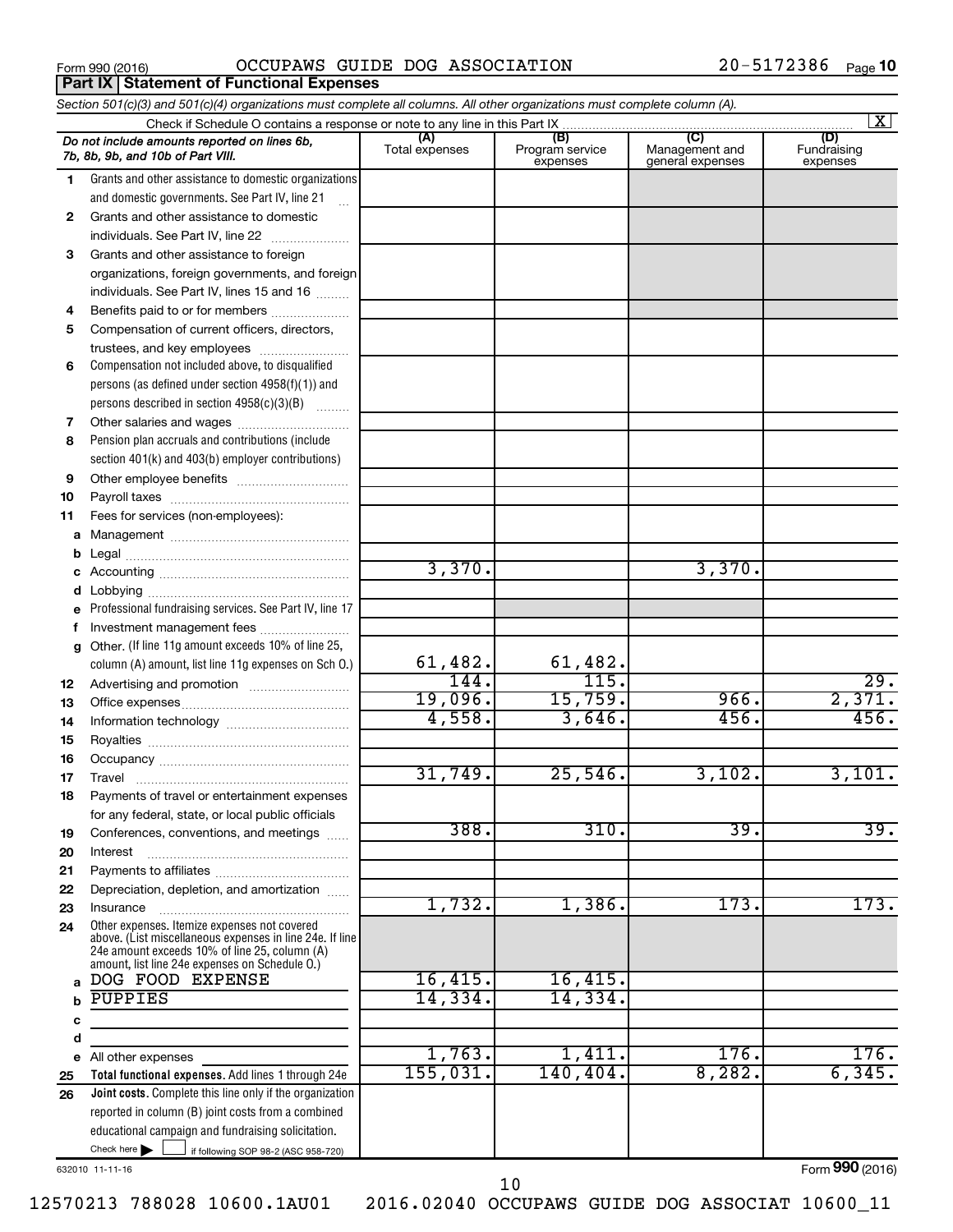12570213 788028 10600.1AU01 2016.02040 OCCUPAWS GUIDE DOG ASSOCIAT 10600\_11

Form 990 (2016)  $OCCUPANS$   $GUIDE$   $DOG$   $ASSOCIATION$   $20-5172386$   $Page$ **Part X Balance Sheet**

20-5172386 Page 11

|                             |    |                                                                                                                           | (A)<br>Beginning of year |                          | (B)<br>End of year              |
|-----------------------------|----|---------------------------------------------------------------------------------------------------------------------------|--------------------------|--------------------------|---------------------------------|
|                             | 1  |                                                                                                                           | 144,980.                 | $\blacksquare$           | 146, 725.                       |
|                             | 2  |                                                                                                                           | 17,841.                  | $\mathbf{2}$             | 17,877.                         |
|                             | З  |                                                                                                                           | 5,200.                   | 3                        |                                 |
|                             | 4  |                                                                                                                           |                          | 4                        |                                 |
|                             | 5  | Loans and other receivables from current and former officers, directors,                                                  |                          |                          |                                 |
|                             |    | trustees, key employees, and highest compensated employees. Complete                                                      |                          |                          |                                 |
|                             |    | Part II of Schedule Latin and Communication of Schedule Latin and Communication of Schedule Latin and Schedule            |                          | 5                        |                                 |
|                             | 6  | Loans and other receivables from other disqualified persons (as defined under                                             |                          |                          |                                 |
|                             |    | section 4958(f)(1)), persons described in section 4958(c)(3)(B), and contributing                                         |                          |                          |                                 |
| Assets                      |    | employers and sponsoring organizations of section 501(c)(9) voluntary                                                     |                          |                          |                                 |
|                             |    | employees' beneficiary organizations (see instr). Complete Part II of Sch L                                               |                          | 6                        |                                 |
|                             | 7  |                                                                                                                           |                          | $\overline{\phantom{a}}$ |                                 |
|                             | 8  |                                                                                                                           |                          | 8                        |                                 |
|                             | 9  | Prepaid expenses and deferred charges [11] [11] prepaid expenses and deferred charges [11] [11] minimum materials         | 383.                     | 9                        | 1,240.                          |
|                             |    | 10a Land, buildings, and equipment: cost or other                                                                         |                          |                          |                                 |
|                             |    | 0.<br>basis. Complete Part VI of Schedule D<br>10a                                                                        |                          |                          |                                 |
|                             |    | 10 <sub>b</sub><br><b>b</b> Less: accumulated depreciation <i></i>                                                        | 0.                       | 10 <sub>c</sub>          |                                 |
|                             | 11 |                                                                                                                           | 7,928.                   | 11                       | 23,498.                         |
|                             | 12 |                                                                                                                           |                          | 12                       |                                 |
|                             | 13 |                                                                                                                           |                          | 13                       |                                 |
|                             | 14 |                                                                                                                           |                          | 14                       |                                 |
|                             | 15 |                                                                                                                           |                          | 15                       |                                 |
|                             | 16 |                                                                                                                           | 176, 332.                | 16                       | 189,340.                        |
|                             | 17 |                                                                                                                           |                          | 17                       | 2,187.                          |
|                             | 18 |                                                                                                                           |                          | 18                       |                                 |
|                             | 19 |                                                                                                                           |                          | 19                       |                                 |
|                             | 20 |                                                                                                                           |                          | 20                       |                                 |
|                             | 21 | Escrow or custodial account liability. Complete Part IV of Schedule D                                                     |                          | 21                       |                                 |
|                             | 22 | Loans and other payables to current and former officers, directors, trustees,                                             |                          |                          |                                 |
| Liabilities                 |    | key employees, highest compensated employees, and disqualified persons.                                                   |                          |                          |                                 |
|                             |    |                                                                                                                           |                          | 22                       |                                 |
|                             | 23 | Secured mortgages and notes payable to unrelated third parties                                                            |                          | 23                       |                                 |
|                             | 24 |                                                                                                                           |                          | 24                       |                                 |
|                             | 25 | Other liabilities (including federal income tax, payables to related third                                                |                          |                          |                                 |
|                             |    | parties, and other liabilities not included on lines 17-24). Complete Part X of                                           |                          |                          |                                 |
|                             |    | Schedule D                                                                                                                |                          | 25                       |                                 |
|                             | 26 |                                                                                                                           | о.                       | 26                       | 2,187.                          |
|                             |    | Organizations that follow SFAS 117 (ASC 958), check here $\blacktriangleright \begin{array}{c} \boxed{X} \end{array}$ and |                          |                          |                                 |
|                             |    | complete lines 27 through 29, and lines 33 and 34.                                                                        |                          |                          |                                 |
|                             | 27 |                                                                                                                           | 174,332.                 | 27                       | 181,223.                        |
|                             | 28 |                                                                                                                           | 2,000.                   | 28                       | 5,930.                          |
|                             | 29 | Permanently restricted net assets                                                                                         |                          | 29                       |                                 |
|                             |    | Organizations that do not follow SFAS 117 (ASC 958), check here ▶                                                         |                          |                          |                                 |
|                             |    | and complete lines 30 through 34.                                                                                         |                          |                          |                                 |
|                             | 30 |                                                                                                                           |                          | 30                       |                                 |
|                             | 31 | Paid-in or capital surplus, or land, building, or equipment fund                                                          |                          | 31                       |                                 |
| Net Assets or Fund Balances | 32 | Retained earnings, endowment, accumulated income, or other funds                                                          |                          | 32                       |                                 |
|                             | 33 |                                                                                                                           | 176, 332.                | 33                       | 187, 153.                       |
|                             | 34 |                                                                                                                           | 176, 332.                | 34                       | 189, 340.<br>$000 \text{ days}$ |

Form (2016) **990**

11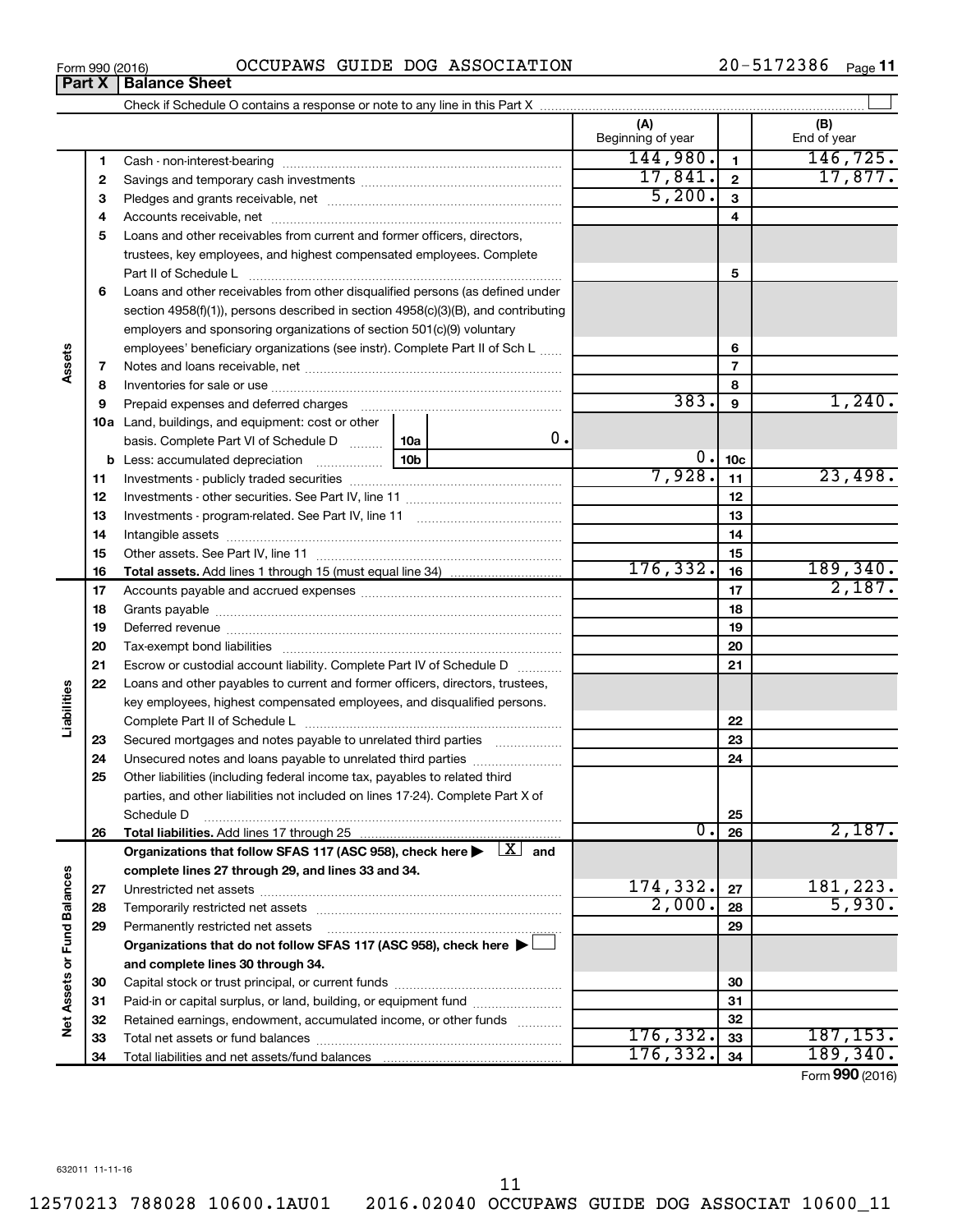|    | OCCUPAWS GUIDE DOG ASSOCIATION<br>Form 990 (2016)                                                                                                                                                                              | 20-5172386     |                |     | Page 12           |
|----|--------------------------------------------------------------------------------------------------------------------------------------------------------------------------------------------------------------------------------|----------------|----------------|-----|-------------------|
|    | Part XI Reconciliation of Net Assets                                                                                                                                                                                           |                |                |     |                   |
|    | Check if Schedule O contains a response or note to any line in this Part XI [11] [11] [11] Check if Schedule O contains a response or note to any line in this Part XI                                                         |                |                |     |                   |
|    |                                                                                                                                                                                                                                |                |                |     |                   |
| 1  |                                                                                                                                                                                                                                | 1              |                |     | 165,329.          |
| 2  |                                                                                                                                                                                                                                | $\overline{2}$ |                |     | 155,031.          |
| 3  |                                                                                                                                                                                                                                | 3              |                |     | 10, 298.          |
| 4  |                                                                                                                                                                                                                                | 4              |                |     | 176, 332.         |
| 5  | Net unrealized gains (losses) on investments [111] matter in the contract of the contract of the contract of the contract of the contract of the contract of the contract of the contract of the contract of the contract of t | 5              |                |     | 523.              |
| 6  | Donated services and use of facilities                                                                                                                                                                                         | 6              |                |     |                   |
| 7  | Investment expenses                                                                                                                                                                                                            | $\overline{7}$ |                |     |                   |
| 8  | Prior period adjustments                                                                                                                                                                                                       | 8              |                |     |                   |
| 9  |                                                                                                                                                                                                                                | 9              |                |     | $\overline{0}$ .  |
| 10 | Net assets or fund balances at end of year. Combine lines 3 through 9 (must equal Part X, line 33,                                                                                                                             |                |                |     |                   |
|    | column (B))                                                                                                                                                                                                                    | 10             |                |     | 187,153.          |
|    | Part XII Financial Statements and Reporting                                                                                                                                                                                    |                |                |     |                   |
|    |                                                                                                                                                                                                                                |                |                |     |                   |
|    |                                                                                                                                                                                                                                |                |                | Yes | <b>No</b>         |
| 1  | $\lfloor x \rfloor$ Accrual<br>Accounting method used to prepare the Form 990: [130] Cash<br>Other                                                                                                                             |                |                |     |                   |
|    | If the organization changed its method of accounting from a prior year or checked "Other," explain in Schedule O.                                                                                                              |                |                |     | x                 |
|    |                                                                                                                                                                                                                                |                | 2a             |     |                   |
|    | If "Yes," check a box below to indicate whether the financial statements for the year were compiled or reviewed on a                                                                                                           |                |                |     |                   |
|    | separate basis, consolidated basis, or both:                                                                                                                                                                                   |                |                |     |                   |
|    | Separate basis<br>Consolidated basis<br>Both consolidated and separate basis                                                                                                                                                   |                | 2 <sub>b</sub> | х   |                   |
|    |                                                                                                                                                                                                                                |                |                |     |                   |
|    | If "Yes," check a box below to indicate whether the financial statements for the year were audited on a separate basis,<br>consolidated basis, or both:                                                                        |                |                |     |                   |
|    | $ \mathbf{X} $ Separate basis<br>Both consolidated and separate basis<br>Consolidated basis                                                                                                                                    |                |                |     |                   |
|    |                                                                                                                                                                                                                                |                |                |     |                   |
|    | c If "Yes" to line 2a or 2b, does the organization have a committee that assumes responsibility for oversight of the audit,                                                                                                    |                | 2c             | х   |                   |
|    | review, or compilation of its financial statements and selection of an independent accountant?<br>If the organization changed either its oversight process or selection process during the tax year, explain in Schedule O.    |                |                |     |                   |
|    | 3a As a result of a federal award, was the organization required to undergo an audit or audits as set forth in the Single Audit                                                                                                |                |                |     |                   |
|    |                                                                                                                                                                                                                                |                | 3a             |     | x                 |
|    | <b>b</b> If "Yes," did the organization undergo the required audit or audits? If the organization did not undergo the required audit                                                                                           |                |                |     |                   |
|    |                                                                                                                                                                                                                                |                | 3b             |     |                   |
|    |                                                                                                                                                                                                                                |                |                |     | $Form$ 990 (2016) |

Form (2016) **990**

632012 11-11-16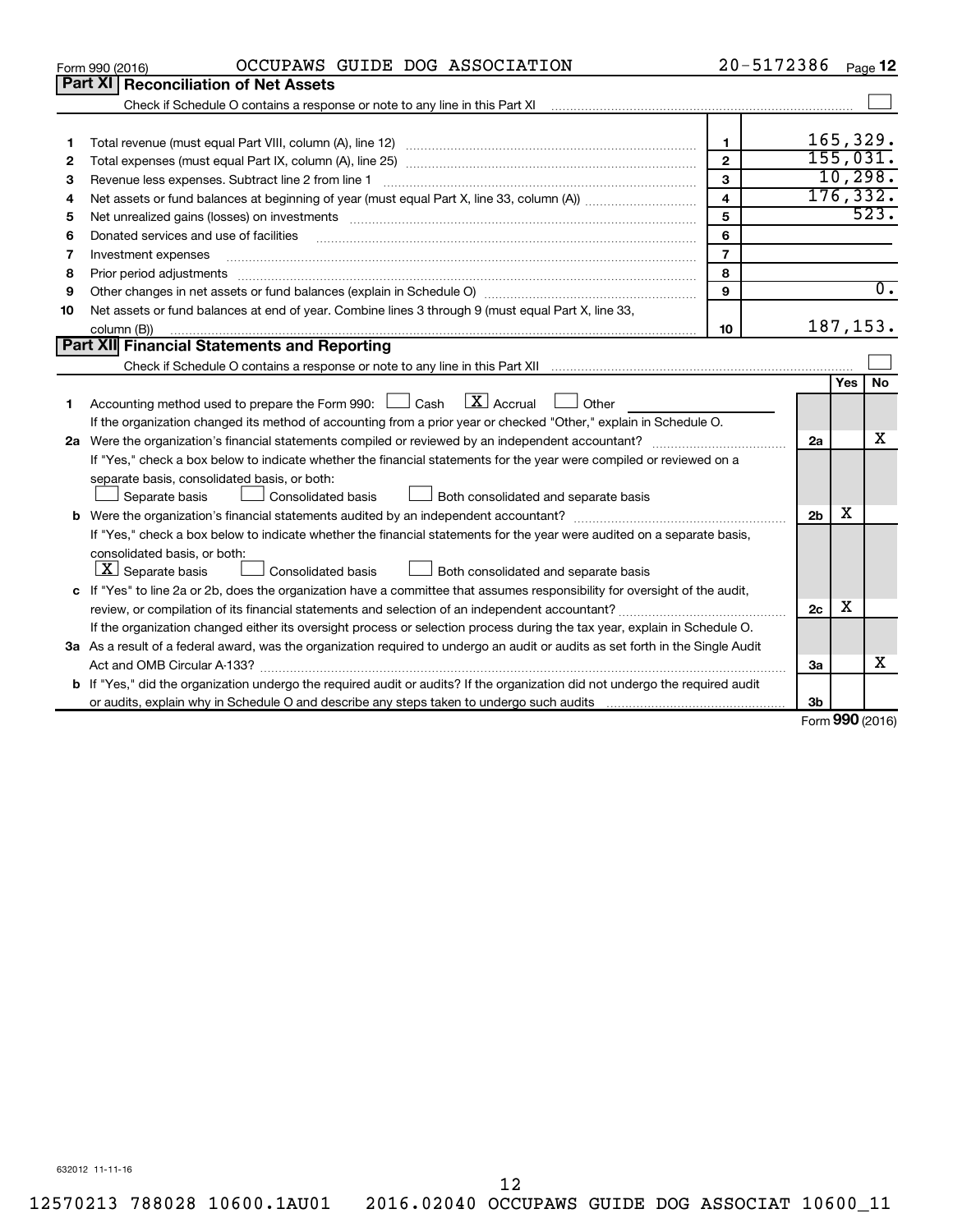| <b>SCHEDULE A</b> |  |
|-------------------|--|
|-------------------|--|

Department of the Treasury Internal Revenue Service

**Total**

## **Public Charity Status and Public Support**

**(Form 990 or 990-EZ) Complete if the organization is a section 501(c)(3) organization or a section**

**4947(a)(1) nonexempt charitable trust. | Attach to Form 990 or Form 990-EZ.** 

| <b>Open to Public</b><br>Inspection |  |
|-------------------------------------|--|

OMB No. 1545-0047

Information about Schedule A (Form 990 or 990-EZ) and its instructions is at WWW.irs.gov/form990.

|        |                     | Name of the organization                                                                                                                      |          |                                |                                 |                                   |                            |  | <b>Employer identification number</b> |  |
|--------|---------------------|-----------------------------------------------------------------------------------------------------------------------------------------------|----------|--------------------------------|---------------------------------|-----------------------------------|----------------------------|--|---------------------------------------|--|
|        |                     |                                                                                                                                               |          | OCCUPAWS GUIDE DOG ASSOCIATION |                                 |                                   |                            |  | 20-5172386                            |  |
| Part I |                     | Reason for Public Charity Status (All organizations must complete this part.) See instructions.                                               |          |                                |                                 |                                   |                            |  |                                       |  |
|        |                     | The organization is not a private foundation because it is: (For lines 1 through 12, check only one box.)                                     |          |                                |                                 |                                   |                            |  |                                       |  |
| 1      |                     | A church, convention of churches, or association of churches described in section 170(b)(1)(A)(i).                                            |          |                                |                                 |                                   |                            |  |                                       |  |
| 2      |                     | A school described in section 170(b)(1)(A)(ii). (Attach Schedule E (Form 990 or 990-EZ).)                                                     |          |                                |                                 |                                   |                            |  |                                       |  |
| з      |                     | A hospital or a cooperative hospital service organization described in section 170(b)(1)(A)(iii).                                             |          |                                |                                 |                                   |                            |  |                                       |  |
|        |                     | A medical research organization operated in conjunction with a hospital described in section 170(b)(1)(A)(iii). Enter the hospital's name,    |          |                                |                                 |                                   |                            |  |                                       |  |
|        |                     | city, and state:                                                                                                                              |          |                                |                                 |                                   |                            |  |                                       |  |
| 5      |                     | An organization operated for the benefit of a college or university owned or operated by a governmental unit described in                     |          |                                |                                 |                                   |                            |  |                                       |  |
|        |                     | section 170(b)(1)(A)(iv). (Complete Part II.)                                                                                                 |          |                                |                                 |                                   |                            |  |                                       |  |
|        |                     | A federal, state, or local government or governmental unit described in section 170(b)(1)(A)(v).                                              |          |                                |                                 |                                   |                            |  |                                       |  |
| 7      | $\lfloor x \rfloor$ | An organization that normally receives a substantial part of its support from a governmental unit or from the general public described in     |          |                                |                                 |                                   |                            |  |                                       |  |
|        |                     | section 170(b)(1)(A)(vi). (Complete Part II.)                                                                                                 |          |                                |                                 |                                   |                            |  |                                       |  |
| 8      |                     | A community trust described in section 170(b)(1)(A)(vi). (Complete Part II.)                                                                  |          |                                |                                 |                                   |                            |  |                                       |  |
| 9      |                     | An agricultural research organization described in section 170(b)(1)(A)(ix) operated in conjunction with a land-grant college                 |          |                                |                                 |                                   |                            |  |                                       |  |
|        |                     | or university or a non-land-grant college of agriculture (see instructions). Enter the name, city, and state of the college or                |          |                                |                                 |                                   |                            |  |                                       |  |
|        |                     | university:                                                                                                                                   |          |                                |                                 |                                   |                            |  |                                       |  |
| 10     |                     | An organization that normally receives: (1) more than 33 1/3% of its support from contributions, membership fees, and gross receipts from     |          |                                |                                 |                                   |                            |  |                                       |  |
|        |                     | activities related to its exempt functions - subject to certain exceptions, and (2) no more than 33 1/3% of its support from gross investment |          |                                |                                 |                                   |                            |  |                                       |  |
|        |                     | income and unrelated business taxable income (less section 511 tax) from businesses acquired by the organization after June 30, 1975.         |          |                                |                                 |                                   |                            |  |                                       |  |
|        |                     | See section 509(a)(2). (Complete Part III.)                                                                                                   |          |                                |                                 |                                   |                            |  |                                       |  |
| 11     |                     | An organization organized and operated exclusively to test for public safety. See section 509(a)(4).                                          |          |                                |                                 |                                   |                            |  |                                       |  |
| 12     |                     | An organization organized and operated exclusively for the benefit of, to perform the functions of, or to carry out the purposes of one or    |          |                                |                                 |                                   |                            |  |                                       |  |
|        |                     | more publicly supported organizations described in section 509(a)(1) or section 509(a)(2). See section 509(a)(3). Check the box in            |          |                                |                                 |                                   |                            |  |                                       |  |
|        |                     | lines 12a through 12d that describes the type of supporting organization and complete lines 12e, 12f, and 12g.                                |          |                                |                                 |                                   |                            |  |                                       |  |
| а      |                     | Type I. A supporting organization operated, supervised, or controlled by its supported organization(s), typically by giving                   |          |                                |                                 |                                   |                            |  |                                       |  |
|        |                     | the supported organization(s) the power to regularly appoint or elect a majority of the directors or trustees of the supporting               |          |                                |                                 |                                   |                            |  |                                       |  |
|        |                     | organization. You must complete Part IV, Sections A and B.                                                                                    |          |                                |                                 |                                   |                            |  |                                       |  |
| b      |                     | Type II. A supporting organization supervised or controlled in connection with its supported organization(s), by having                       |          |                                |                                 |                                   |                            |  |                                       |  |
|        |                     | control or management of the supporting organization vested in the same persons that control or manage the supported                          |          |                                |                                 |                                   |                            |  |                                       |  |
|        |                     | organization(s). You must complete Part IV, Sections A and C.                                                                                 |          |                                |                                 |                                   |                            |  |                                       |  |
| с      |                     | Type III functionally integrated. A supporting organization operated in connection with, and functionally integrated with,                    |          |                                |                                 |                                   |                            |  |                                       |  |
|        |                     | its supported organization(s) (see instructions). You must complete Part IV, Sections A, D, and E.                                            |          |                                |                                 |                                   |                            |  |                                       |  |
| d      |                     | Type III non-functionally integrated. A supporting organization operated in connection with its supported organization(s)                     |          |                                |                                 |                                   |                            |  |                                       |  |
|        |                     | that is not functionally integrated. The organization generally must satisfy a distribution requirement and an attentiveness                  |          |                                |                                 |                                   |                            |  |                                       |  |
|        |                     | requirement (see instructions). You must complete Part IV, Sections A and D, and Part V.                                                      |          |                                |                                 |                                   |                            |  |                                       |  |
| е      |                     | Check this box if the organization received a written determination from the IRS that it is a Type I, Type II, Type III                       |          |                                |                                 |                                   |                            |  |                                       |  |
|        |                     | functionally integrated, or Type III non-functionally integrated supporting organization.                                                     |          |                                |                                 |                                   |                            |  |                                       |  |
|        |                     | f Enter the number of supported organizations                                                                                                 |          |                                |                                 |                                   |                            |  |                                       |  |
|        |                     | g Provide the following information about the supported organization(s).<br>(i) Name of supported                                             | (ii) EIN | (iii) Type of organization     | (iv) Is the organization listed |                                   | (v) Amount of monetary     |  | (vi) Amount of other                  |  |
|        |                     | organization                                                                                                                                  |          | (described on lines 1-10       | Yes                             | in your governing document?<br>No | support (see instructions) |  | support (see instructions)            |  |
|        |                     |                                                                                                                                               |          | above (see instructions))      |                                 |                                   |                            |  |                                       |  |
|        |                     |                                                                                                                                               |          |                                |                                 |                                   |                            |  |                                       |  |
|        |                     |                                                                                                                                               |          |                                |                                 |                                   |                            |  |                                       |  |
|        |                     |                                                                                                                                               |          |                                |                                 |                                   |                            |  |                                       |  |
|        |                     |                                                                                                                                               |          |                                |                                 |                                   |                            |  |                                       |  |
|        |                     |                                                                                                                                               |          |                                |                                 |                                   |                            |  |                                       |  |
|        |                     |                                                                                                                                               |          |                                |                                 |                                   |                            |  |                                       |  |
|        |                     |                                                                                                                                               |          |                                |                                 |                                   |                            |  |                                       |  |
|        |                     |                                                                                                                                               |          |                                |                                 |                                   |                            |  |                                       |  |
|        |                     |                                                                                                                                               |          |                                |                                 |                                   |                            |  |                                       |  |
| Total  |                     |                                                                                                                                               |          |                                |                                 |                                   |                            |  |                                       |  |
|        |                     |                                                                                                                                               |          |                                |                                 |                                   |                            |  |                                       |  |

LHA For Paperwork Reduction Act Notice, see the Instructions for Form 990 or 990-EZ. 632021 09-21-16 Schedule A (Form 990 or 990-EZ) 2016 12570213 788028 10600.1AU01 2016.02040 OCCUPAWS GUIDE DOG ASSOCIAT 10600\_11 13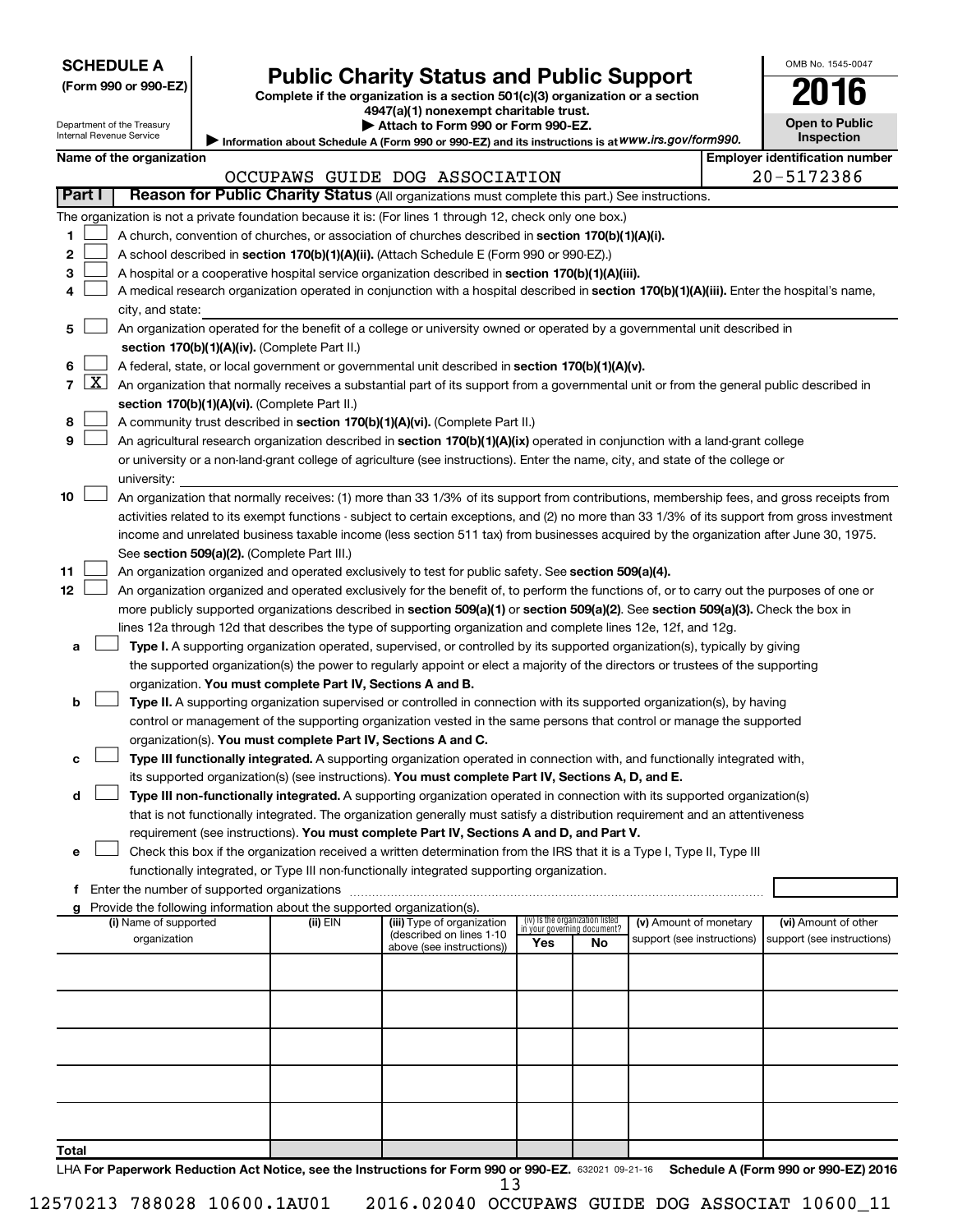## Schedule A (Form 990 or 990-EZ) 2016  $\rm OCCUPANS$  GUIDE DOG  $\rm ASSOCIATION$   $20-5172386$   $_{\rm Page}$

20-5172386 Page 2

(Complete only if you checked the box on line 5, 7, or 8 of Part I or if the organization failed to qualify under Part III. If the organization fails to qualify under the tests listed below, please complete Part III.) **Part II Support Schedule for Organizations Described in Sections 170(b)(1)(A)(iv) and 170(b)(1)(A)(vi)**

| <b>Section A. Public Support</b>                                                                                                                                                                                              |           |          |                        |                        |                                      |                                          |
|-------------------------------------------------------------------------------------------------------------------------------------------------------------------------------------------------------------------------------|-----------|----------|------------------------|------------------------|--------------------------------------|------------------------------------------|
| Calendar year (or fiscal year beginning in)                                                                                                                                                                                   | (a) 2012  | (b) 2013 | $(c)$ 2014             | $(d)$ 2015             | (e) 2016                             | (f) Total                                |
| 1 Gifts, grants, contributions, and                                                                                                                                                                                           |           |          |                        |                        |                                      |                                          |
| membership fees received. (Do not                                                                                                                                                                                             |           |          |                        |                        |                                      |                                          |
| include any "unusual grants.")                                                                                                                                                                                                | 123, 190. | 94, 224. | 154, 724.              | 144,616.               | 117,492.                             | 634,246.                                 |
| 2 Tax revenues levied for the organ-                                                                                                                                                                                          |           |          |                        |                        |                                      |                                          |
| ization's benefit and either paid to                                                                                                                                                                                          |           |          |                        |                        |                                      |                                          |
| or expended on its behalf                                                                                                                                                                                                     |           |          |                        |                        |                                      |                                          |
| 3 The value of services or facilities                                                                                                                                                                                         |           |          |                        |                        |                                      |                                          |
| furnished by a governmental unit to                                                                                                                                                                                           |           |          |                        |                        |                                      |                                          |
| the organization without charge                                                                                                                                                                                               |           |          |                        |                        |                                      |                                          |
| 4 Total. Add lines 1 through 3                                                                                                                                                                                                | 123, 190. | 94, 224. | 154, 724.              | 144,616.               | 117,492.                             | 634, 246.                                |
| 5 The portion of total contributions                                                                                                                                                                                          |           |          |                        |                        |                                      |                                          |
| by each person (other than a                                                                                                                                                                                                  |           |          |                        |                        |                                      |                                          |
| governmental unit or publicly                                                                                                                                                                                                 |           |          |                        |                        |                                      |                                          |
| supported organization) included                                                                                                                                                                                              |           |          |                        |                        |                                      |                                          |
| on line 1 that exceeds 2% of the                                                                                                                                                                                              |           |          |                        |                        |                                      |                                          |
| amount shown on line 11,                                                                                                                                                                                                      |           |          |                        |                        |                                      |                                          |
| column (f)                                                                                                                                                                                                                    |           |          |                        |                        |                                      | 86,616.                                  |
| 6 Public support. Subtract line 5 from line 4.                                                                                                                                                                                |           |          |                        |                        |                                      | 547,630.                                 |
| <b>Section B. Total Support</b>                                                                                                                                                                                               |           |          |                        |                        |                                      |                                          |
| Calendar year (or fiscal year beginning in)                                                                                                                                                                                   | (a) 2012  | (b) 2013 | $(c)$ 2014<br>154,724. | $(d)$ 2015<br>144,616. | (e) 2016                             | $(f)$ Total 634, 246.                    |
| <b>7</b> Amounts from line 4                                                                                                                                                                                                  | 123, 190. | 94,224.  |                        |                        | 117,492.                             |                                          |
| 8 Gross income from interest,                                                                                                                                                                                                 |           |          |                        |                        |                                      |                                          |
| dividends, payments received on                                                                                                                                                                                               |           |          |                        |                        |                                      |                                          |
| securities loans, rents, royalties                                                                                                                                                                                            | 76.       | 47.      | 36.                    | 435.                   |                                      |                                          |
| and income from similar sources                                                                                                                                                                                               |           |          |                        |                        | 1,083.                               | 1,677.                                   |
| <b>9</b> Net income from unrelated business                                                                                                                                                                                   |           |          |                        |                        |                                      |                                          |
| activities, whether or not the                                                                                                                                                                                                |           |          |                        |                        |                                      |                                          |
| business is regularly carried on                                                                                                                                                                                              |           |          |                        |                        |                                      |                                          |
| 10 Other income. Do not include gain                                                                                                                                                                                          |           |          |                        |                        |                                      |                                          |
| or loss from the sale of capital                                                                                                                                                                                              |           |          |                        |                        |                                      |                                          |
| assets (Explain in Part VI.)                                                                                                                                                                                                  |           |          |                        |                        |                                      | 635,923.                                 |
| 11 Total support. Add lines 7 through 10<br><b>12</b> Gross receipts from related activities, etc. (see instructions)                                                                                                         |           |          |                        |                        | 12                                   | 137,475.                                 |
| 13 First five years. If the Form 990 is for the organization's first, second, third, fourth, or fifth tax year as a section 501(c)(3)                                                                                         |           |          |                        |                        |                                      |                                          |
| organization, check this box and stop here                                                                                                                                                                                    |           |          |                        |                        |                                      |                                          |
| Section C. Computation of Public Support Percentage                                                                                                                                                                           |           |          |                        |                        |                                      |                                          |
|                                                                                                                                                                                                                               |           |          |                        |                        | 14                                   | 86.12<br>$\%$                            |
|                                                                                                                                                                                                                               |           |          |                        |                        | 15                                   | 81.27<br>$\%$                            |
| 16a 33 1/3% support test - 2016. If the organization did not check the box on line 13, and line 14 is 33 1/3% or more, check this box and                                                                                     |           |          |                        |                        |                                      |                                          |
| stop here. The organization qualifies as a publicly supported organization manufaction manufacture or the organization manufacture or the organization manufacture or the organization of the state of the state of the state |           |          |                        |                        |                                      | $\blacktriangleright$ $\boxed{\text{X}}$ |
| b 33 1/3% support test - 2015. If the organization did not check a box on line 13 or 16a, and line 15 is 33 1/3% or more, check this box                                                                                      |           |          |                        |                        |                                      |                                          |
|                                                                                                                                                                                                                               |           |          |                        |                        |                                      |                                          |
| 17a 10% -facts-and-circumstances test - 2016. If the organization did not check a box on line 13, 16a, or 16b, and line 14 is 10% or more,                                                                                    |           |          |                        |                        |                                      |                                          |
| and if the organization meets the "facts-and-circumstances" test, check this box and stop here. Explain in Part VI how the organization                                                                                       |           |          |                        |                        |                                      |                                          |
|                                                                                                                                                                                                                               |           |          |                        |                        |                                      |                                          |
| <b>b 10%</b> -facts-and-circumstances test - 2015. If the organization did not check a box on line 13, 16a, 16b, or 17a, and line 15 is 10% or                                                                                |           |          |                        |                        |                                      |                                          |
| more, and if the organization meets the "facts-and-circumstances" test, check this box and stop here. Explain in Part VI how the                                                                                              |           |          |                        |                        |                                      |                                          |
| organization meets the "facts-and-circumstances" test. The organization qualifies as a publicly supported organization                                                                                                        |           |          |                        |                        |                                      |                                          |
| 18 Private foundation. If the organization did not check a box on line 13, 16a, 16b, 17a, or 17b, check this box and see instructions.                                                                                        |           |          |                        |                        |                                      |                                          |
|                                                                                                                                                                                                                               |           |          |                        |                        | Schedule A (Form 990 or 990-EZ) 2016 |                                          |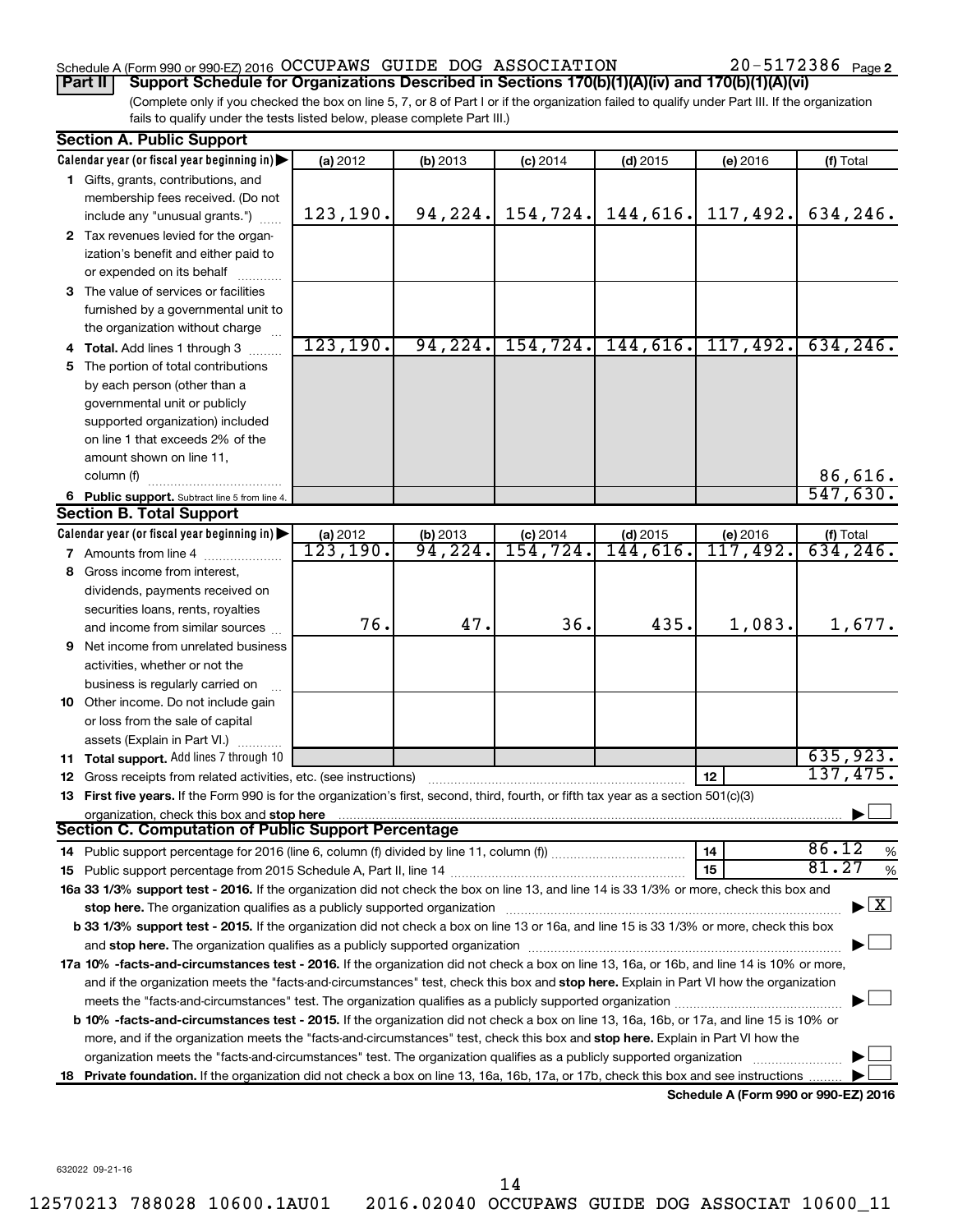## Schedule A (Form 990 or 990-EZ) 2016  $\rm OCCUPANS$  GUIDE DOG  $\rm ASSOCIATION$   $20-5172386$   $_{\rm Page}$ **Part III Support Schedule for Organizations Described in Section 509(a)(2)**

(Complete only if you checked the box on line 10 of Part I or if the organization failed to qualify under Part II. If the organization fails to qualify under the tests listed below, please complete Part II.)

| <b>Section A. Public Support</b>                                                                                                                                                         |          |          |            |            |          |                                      |
|------------------------------------------------------------------------------------------------------------------------------------------------------------------------------------------|----------|----------|------------|------------|----------|--------------------------------------|
| Calendar year (or fiscal year beginning in)                                                                                                                                              | (a) 2012 | (b) 2013 | $(c)$ 2014 | $(d)$ 2015 | (e) 2016 | (f) Total                            |
| 1 Gifts, grants, contributions, and                                                                                                                                                      |          |          |            |            |          |                                      |
| membership fees received. (Do not                                                                                                                                                        |          |          |            |            |          |                                      |
| include any "unusual grants.")                                                                                                                                                           |          |          |            |            |          |                                      |
| 2 Gross receipts from admissions,<br>merchandise sold or services per-<br>formed, or facilities furnished in<br>any activity that is related to the<br>organization's tax-exempt purpose |          |          |            |            |          |                                      |
| 3 Gross receipts from activities that                                                                                                                                                    |          |          |            |            |          |                                      |
| are not an unrelated trade or bus-                                                                                                                                                       |          |          |            |            |          |                                      |
| iness under section 513                                                                                                                                                                  |          |          |            |            |          |                                      |
| 4 Tax revenues levied for the organ-                                                                                                                                                     |          |          |            |            |          |                                      |
| ization's benefit and either paid to                                                                                                                                                     |          |          |            |            |          |                                      |
| or expended on its behalf                                                                                                                                                                |          |          |            |            |          |                                      |
| 5 The value of services or facilities                                                                                                                                                    |          |          |            |            |          |                                      |
| furnished by a governmental unit to                                                                                                                                                      |          |          |            |            |          |                                      |
| the organization without charge                                                                                                                                                          |          |          |            |            |          |                                      |
| 6 Total. Add lines 1 through 5                                                                                                                                                           |          |          |            |            |          |                                      |
| 7a Amounts included on lines 1, 2, and                                                                                                                                                   |          |          |            |            |          |                                      |
| 3 received from disqualified persons                                                                                                                                                     |          |          |            |            |          |                                      |
| <b>b</b> Amounts included on lines 2 and 3 received<br>from other than disqualified persons that<br>exceed the greater of \$5,000 or 1% of the<br>amount on line 13 for the year         |          |          |            |            |          |                                      |
| c Add lines 7a and 7b                                                                                                                                                                    |          |          |            |            |          |                                      |
| 8 Public support. (Subtract line 7c from line 6.)                                                                                                                                        |          |          |            |            |          |                                      |
| <b>Section B. Total Support</b>                                                                                                                                                          |          |          |            |            |          |                                      |
| Calendar year (or fiscal year beginning in)                                                                                                                                              | (a) 2012 | (b) 2013 | $(c)$ 2014 | $(d)$ 2015 | (e) 2016 | (f) Total                            |
| <b>9</b> Amounts from line 6                                                                                                                                                             |          |          |            |            |          |                                      |
| <b>10a</b> Gross income from interest,<br>dividends, payments received on<br>securities loans, rents, royalties<br>and income from similar sources                                       |          |          |            |            |          |                                      |
| <b>b</b> Unrelated business taxable income                                                                                                                                               |          |          |            |            |          |                                      |
| (less section 511 taxes) from businesses                                                                                                                                                 |          |          |            |            |          |                                      |
| acquired after June 30, 1975                                                                                                                                                             |          |          |            |            |          |                                      |
| c Add lines 10a and 10b                                                                                                                                                                  |          |          |            |            |          |                                      |
| 11 Net income from unrelated business<br>activities not included in line 10b.<br>whether or not the business is<br>regularly carried on                                                  |          |          |            |            |          |                                      |
| <b>12</b> Other income. Do not include gain<br>or loss from the sale of capital<br>assets (Explain in Part VI.)                                                                          |          |          |            |            |          |                                      |
| <b>13</b> Total support. (Add lines 9, 10c, 11, and 12.)                                                                                                                                 |          |          |            |            |          |                                      |
| 14 First five years. If the Form 990 is for the organization's first, second, third, fourth, or fifth tax year as a section 501(c)(3) organization,                                      |          |          |            |            |          |                                      |
|                                                                                                                                                                                          |          |          |            |            |          |                                      |
| Section C. Computation of Public Support Percentage                                                                                                                                      |          |          |            |            |          |                                      |
|                                                                                                                                                                                          |          |          |            |            | 15       | ℅                                    |
| 16 Public support percentage from 2015 Schedule A, Part III, line 15                                                                                                                     |          |          |            |            | 16       | %                                    |
| Section D. Computation of Investment Income Percentage                                                                                                                                   |          |          |            |            |          |                                      |
|                                                                                                                                                                                          |          |          |            |            | 17       | %                                    |
| 18 Investment income percentage from 2015 Schedule A, Part III, line 17                                                                                                                  |          |          |            |            | 18       | %                                    |
| 19a 33 1/3% support tests - 2016. If the organization did not check the box on line 14, and line 15 is more than 33 1/3%, and line 17 is not                                             |          |          |            |            |          |                                      |
| more than 33 1/3%, check this box and stop here. The organization qualifies as a publicly supported organization                                                                         |          |          |            |            |          |                                      |
| b 33 1/3% support tests - 2015. If the organization did not check a box on line 14 or line 19a, and line 16 is more than 33 1/3%, and                                                    |          |          |            |            |          |                                      |
| line 18 is not more than 33 1/3%, check this box and stop here. The organization qualifies as a publicly supported organization                                                          |          |          |            |            |          |                                      |
|                                                                                                                                                                                          |          |          |            |            |          |                                      |
| 632023 09-21-16                                                                                                                                                                          |          |          |            |            |          | Schedule A (Form 990 or 990-EZ) 2016 |
|                                                                                                                                                                                          |          |          | 15         |            |          |                                      |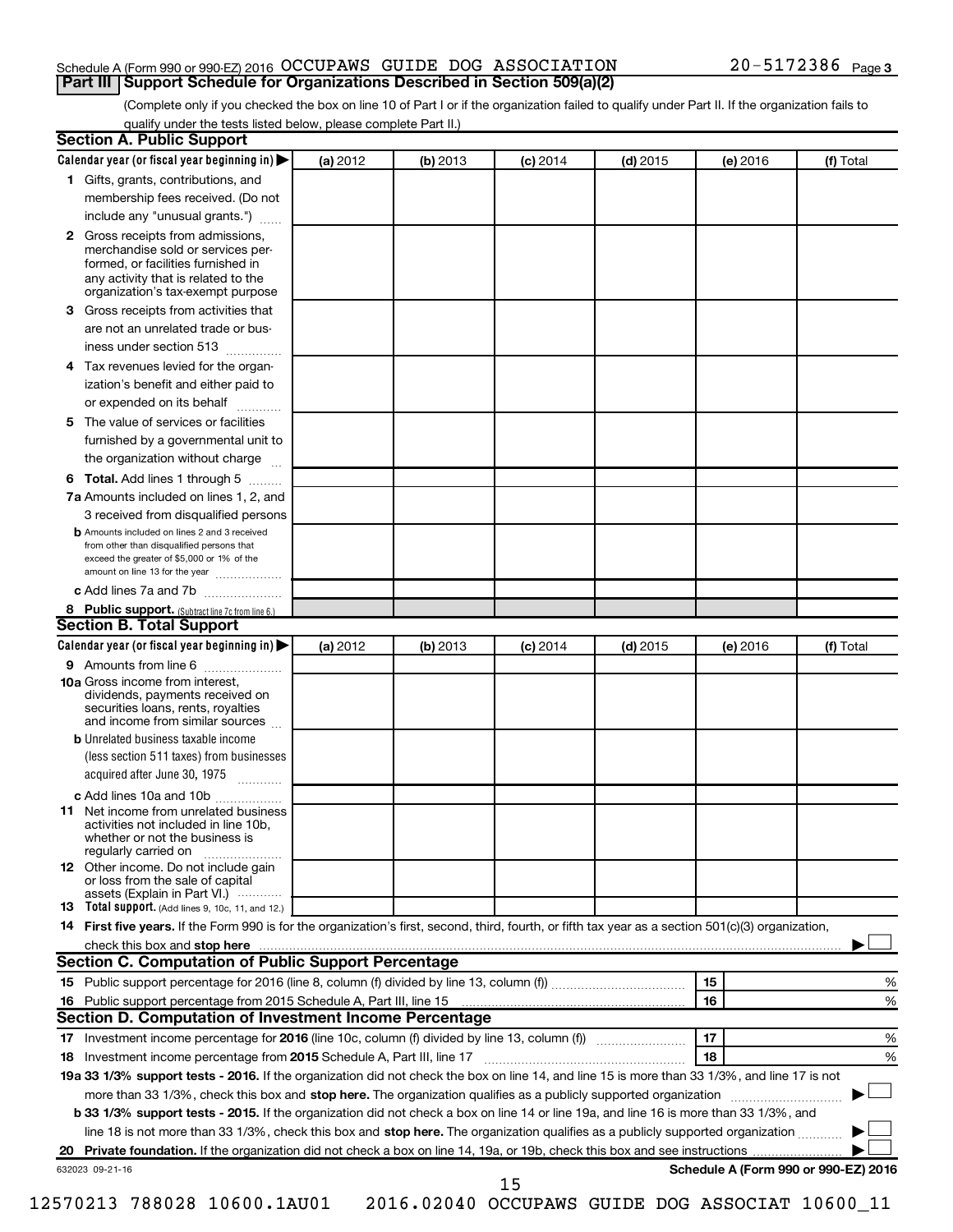## Schedule A (Form 990 or 990-EZ) 2016  $\rm OCCUPANS$  GUIDE DOG  $\rm ASSOCIATION$   $20-5172386$   $_{\rm Page}$

## **Part IV Supporting Organizations**

(Complete only if you checked a box in line 12 on Part I. If you checked 12a of Part I, complete Sections A and B. If you checked 12b of Part I, complete Sections A and C. If you checked 12c of Part I, complete Sections A, D, and E. If you checked 12d of Part I, complete Sections A and D, and complete Part V.)

### **Section A. All Supporting Organizations**

- **1** Are all of the organization's supported organizations listed by name in the organization's governing documents? If "No," describe in Part VI how the supported organizations are designated. If designated by *class or purpose, describe the designation. If historic and continuing relationship, explain.*
- **2** Did the organization have any supported organization that does not have an IRS determination of status under section 509(a)(1) or (2)? If "Yes," explain in Part VI how the organization determined that the supported *organization was described in section 509(a)(1) or (2).*
- **3a** Did the organization have a supported organization described in section 501(c)(4), (5), or (6)? If "Yes," answer *(b) and (c) below.*
- **b** Did the organization confirm that each supported organization qualified under section 501(c)(4), (5), or (6) and satisfied the public support tests under section 509(a)(2)? If "Yes," describe in Part VI when and how the *organization made the determination.*
- **c** Did the organization ensure that all support to such organizations was used exclusively for section 170(c)(2)(B) purposes? If "Yes," explain in Part VI what controls the organization put in place to ensure such use.
- **4 a** *If* Was any supported organization not organized in the United States ("foreign supported organization")? *"Yes," and if you checked 12a or 12b in Part I, answer (b) and (c) below.*
- **b** Did the organization have ultimate control and discretion in deciding whether to make grants to the foreign supported organization? If "Yes," describe in Part VI how the organization had such control and discretion *despite being controlled or supervised by or in connection with its supported organizations.*
- **c** Did the organization support any foreign supported organization that does not have an IRS determination under sections 501(c)(3) and 509(a)(1) or (2)? If "Yes," explain in Part VI what controls the organization used *to ensure that all support to the foreign supported organization was used exclusively for section 170(c)(2)(B) purposes.*
- **5a** Did the organization add, substitute, or remove any supported organizations during the tax year? If "Yes," answer (b) and (c) below (if applicable). Also, provide detail in Part VI, including (i) the names and EIN *numbers of the supported organizations added, substituted, or removed; (ii) the reasons for each such action; (iii) the authority under the organization's organizing document authorizing such action; and (iv) how the action was accomplished (such as by amendment to the organizing document).*
- **b** Type I or Type II only. Was any added or substituted supported organization part of a class already designated in the organization's organizing document?
- **c Substitutions only.**  Was the substitution the result of an event beyond the organization's control?
- **6** Did the organization provide support (whether in the form of grants or the provision of services or facilities) to support or benefit one or more of the filing organization's supported organizations? If "Yes," provide detail in anyone other than (i) its supported organizations, (ii) individuals that are part of the charitable class benefited by one or more of its supported organizations, or (iii) other supporting organizations that also *Part VI.*
- **7** Did the organization provide a grant, loan, compensation, or other similar payment to a substantial contributor regard to a substantial contributor? If "Yes," complete Part I of Schedule L (Form 990 or 990-EZ). (defined in section 4958(c)(3)(C)), a family member of a substantial contributor, or a 35% controlled entity with
- **8** Did the organization make a loan to a disqualified person (as defined in section 4958) not described in line 7? *If "Yes," complete Part I of Schedule L (Form 990 or 990-EZ).*
- **9 a** Was the organization controlled directly or indirectly at any time during the tax year by one or more in section 509(a)(1) or (2))? If "Yes," provide detail in Part VI. disqualified persons as defined in section 4946 (other than foundation managers and organizations described
- **b** Did one or more disqualified persons (as defined in line 9a) hold a controlling interest in any entity in which the supporting organization had an interest? If "Yes," provide detail in Part VI.
- **c** Did a disqualified person (as defined in line 9a) have an ownership interest in, or derive any personal benefit from, assets in which the supporting organization also had an interest? If "Yes," provide detail in Part VI.
- **10 a** Was the organization subject to the excess business holdings rules of section 4943 because of section supporting organizations)? If "Yes," answer 10b below. 4943(f) (regarding certain Type II supporting organizations, and all Type III non-functionally integrated
	- **b** Did the organization have any excess business holdings in the tax year? (Use Schedule C, Form 4720, to *determine whether the organization had excess business holdings.)*

632024 09-21-16

**Schedule A (Form 990 or 990-EZ) 2016**

**1**

**2**

**3a**

**3b**

**3c**

**4a**

**4b**

**4c**

**5a**

**5b 5c**

**6**

**7**

**8**

**9a**

**9b**

**9c**

**10a**

**10b**

**Yes No**

16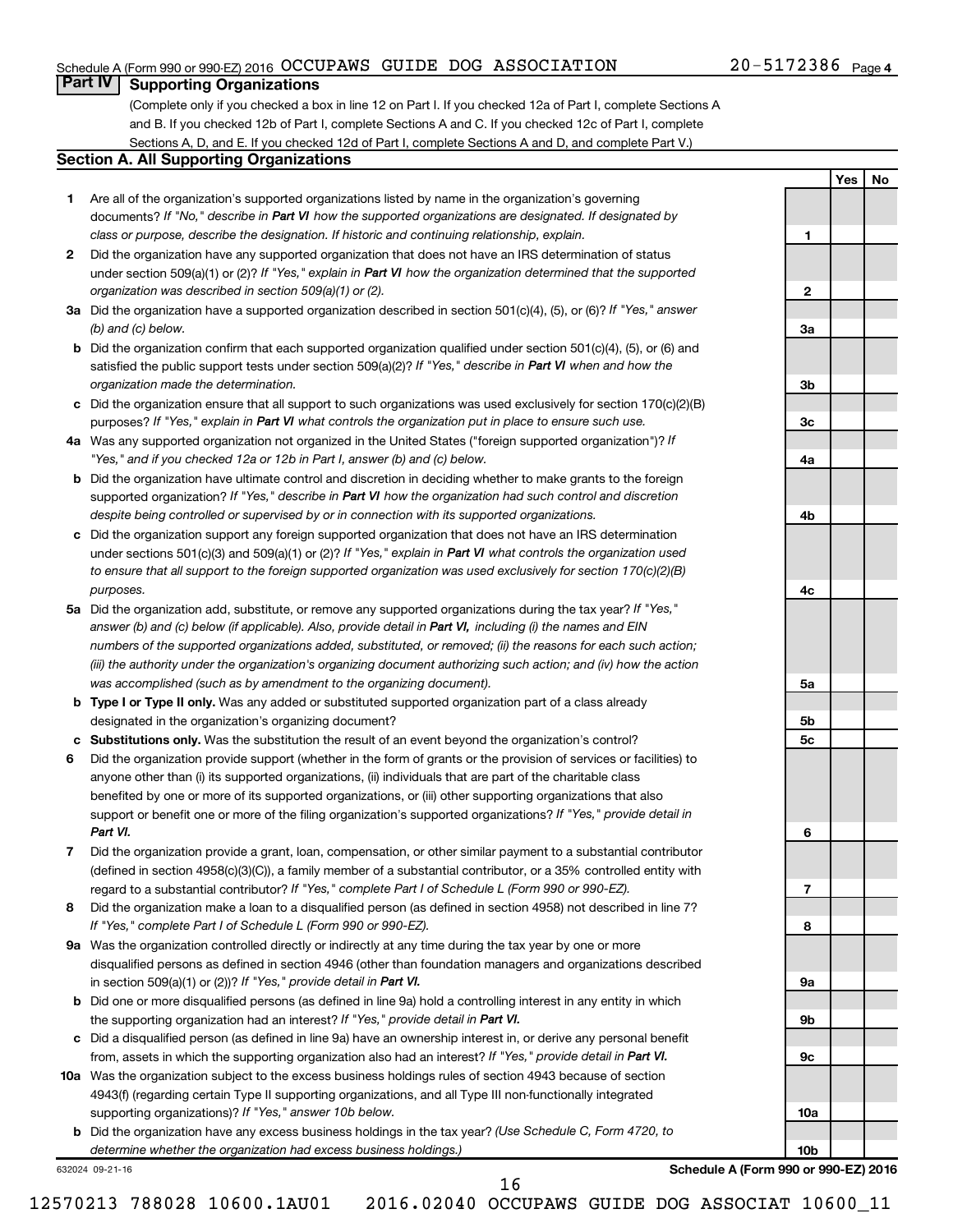#### Schedule A (Form 990 or 990-EZ) 2016 Page OCCUPAWS GUIDE DOG ASSOCIATION 20-5172386

|    | Part IV<br><b>Supporting Organizations (continued)</b>                                                                          |                 |     |    |
|----|---------------------------------------------------------------------------------------------------------------------------------|-----------------|-----|----|
|    |                                                                                                                                 |                 | Yes | No |
| 11 | Has the organization accepted a gift or contribution from any of the following persons?                                         |                 |     |    |
|    | a A person who directly or indirectly controls, either alone or together with persons described in (b) and (c)                  |                 |     |    |
|    | below, the governing body of a supported organization?                                                                          | 11a             |     |    |
|    | <b>b</b> A family member of a person described in (a) above?                                                                    | 11 <sub>b</sub> |     |    |
|    | c A 35% controlled entity of a person described in (a) or (b) above? If "Yes" to a, b, or c, provide detail in Part VI.         | 11c             |     |    |
|    | <b>Section B. Type I Supporting Organizations</b>                                                                               |                 |     |    |
|    |                                                                                                                                 |                 | Yes | No |
| 1  | Did the directors, trustees, or membership of one or more supported organizations have the power to                             |                 |     |    |
|    | regularly appoint or elect at least a majority of the organization's directors or trustees at all times during the              |                 |     |    |
|    | tax year? If "No," describe in Part VI how the supported organization(s) effectively operated, supervised, or                   |                 |     |    |
|    | controlled the organization's activities. If the organization had more than one supported organization,                         |                 |     |    |
|    | describe how the powers to appoint and/or remove directors or trustees were allocated among the supported                       |                 |     |    |
|    |                                                                                                                                 |                 |     |    |
|    | organizations and what conditions or restrictions, if any, applied to such powers during the tax year.                          | 1               |     |    |
| 2  | Did the organization operate for the benefit of any supported organization other than the supported                             |                 |     |    |
|    | organization(s) that operated, supervised, or controlled the supporting organization? If "Yes," explain in                      |                 |     |    |
|    | Part VI how providing such benefit carried out the purposes of the supported organization(s) that operated,                     |                 |     |    |
|    | supervised, or controlled the supporting organization.                                                                          | 2               |     |    |
|    | <b>Section C. Type II Supporting Organizations</b>                                                                              |                 |     |    |
|    |                                                                                                                                 |                 | Yes | No |
| 1. | Were a majority of the organization's directors or trustees during the tax year also a majority of the directors                |                 |     |    |
|    | or trustees of each of the organization's supported organization(s)? If "No," describe in Part VI how control                   |                 |     |    |
|    | or management of the supporting organization was vested in the same persons that controlled or managed                          |                 |     |    |
|    | the supported organization(s).                                                                                                  | 1               |     |    |
|    | <b>Section D. All Type III Supporting Organizations</b>                                                                         |                 |     |    |
|    |                                                                                                                                 |                 | Yes | No |
| 1  | Did the organization provide to each of its supported organizations, by the last day of the fifth month of the                  |                 |     |    |
|    | organization's tax year, (i) a written notice describing the type and amount of support provided during the prior tax           |                 |     |    |
|    | year, (ii) a copy of the Form 990 that was most recently filed as of the date of notification, and (iii) copies of the          |                 |     |    |
|    | organization's governing documents in effect on the date of notification, to the extent not previously provided?                | 1               |     |    |
| 2  | Were any of the organization's officers, directors, or trustees either (i) appointed or elected by the supported                |                 |     |    |
|    | organization(s) or (ii) serving on the governing body of a supported organization? If "No," explain in Part VI how              |                 |     |    |
|    | the organization maintained a close and continuous working relationship with the supported organization(s).                     | 2               |     |    |
| 3  | By reason of the relationship described in (2), did the organization's supported organizations have a                           |                 |     |    |
|    | significant voice in the organization's investment policies and in directing the use of the organization's                      |                 |     |    |
|    | income or assets at all times during the tax year? If "Yes," describe in Part VI the role the organization's                    |                 |     |    |
|    | supported organizations played in this regard.                                                                                  | з               |     |    |
|    | Section E. Type III Functionally Integrated Supporting Organizations                                                            |                 |     |    |
| 1  | Check the box next to the method that the organization used to satisfy the Integral Part Test during the yea(see instructions). |                 |     |    |
| a  | The organization satisfied the Activities Test. Complete line 2 below.                                                          |                 |     |    |
| b  | The organization is the parent of each of its supported organizations. Complete line 3 below.                                   |                 |     |    |
| с  | The organization supported a governmental entity. Describe in Part VI how you supported a government entity (see instructions). |                 |     |    |
| 2  | Activities Test. Answer (a) and (b) below.                                                                                      |                 | Yes | No |
| а  | Did substantially all of the organization's activities during the tax year directly further the exempt purposes of              |                 |     |    |
|    | the supported organization(s) to which the organization was responsive? If "Yes," then in Part VI identify                      |                 |     |    |
|    | those supported organizations and explain<br>how these activities directly furthered their exempt purposes,                     |                 |     |    |
|    | how the organization was responsive to those supported organizations, and how the organization determined                       |                 |     |    |
|    | that these activities constituted substantially all of its activities.                                                          | 2a              |     |    |
| b  | Did the activities described in (a) constitute activities that, but for the organization's involvement, one or more             |                 |     |    |
|    | of the organization's supported organization(s) would have been engaged in? If "Yes," explain in Part VI the                    |                 |     |    |
|    | reasons for the organization's position that its supported organization(s) would have engaged in these                          |                 |     |    |
|    | activities but for the organization's involvement.                                                                              | 2b              |     |    |
|    |                                                                                                                                 |                 |     |    |
| 3  | Parent of Supported Organizations. Answer (a) and (b) below.                                                                    |                 |     |    |
| а  | Did the organization have the power to regularly appoint or elect a majority of the officers, directors, or                     |                 |     |    |
|    | trustees of each of the supported organizations? Provide details in Part VI.                                                    | За              |     |    |
|    | <b>b</b> Did the organization exercise a substantial degree of direction over the policies, programs, and activities of each    |                 |     |    |
|    | of its supported organizations? If "Yes," describe in Part VI the role played by the organization in this regard.               | 3b              |     |    |
|    | Schedule A (Form 990 or 990-EZ) 2016<br>632025 09-21-16<br>17                                                                   |                 |     |    |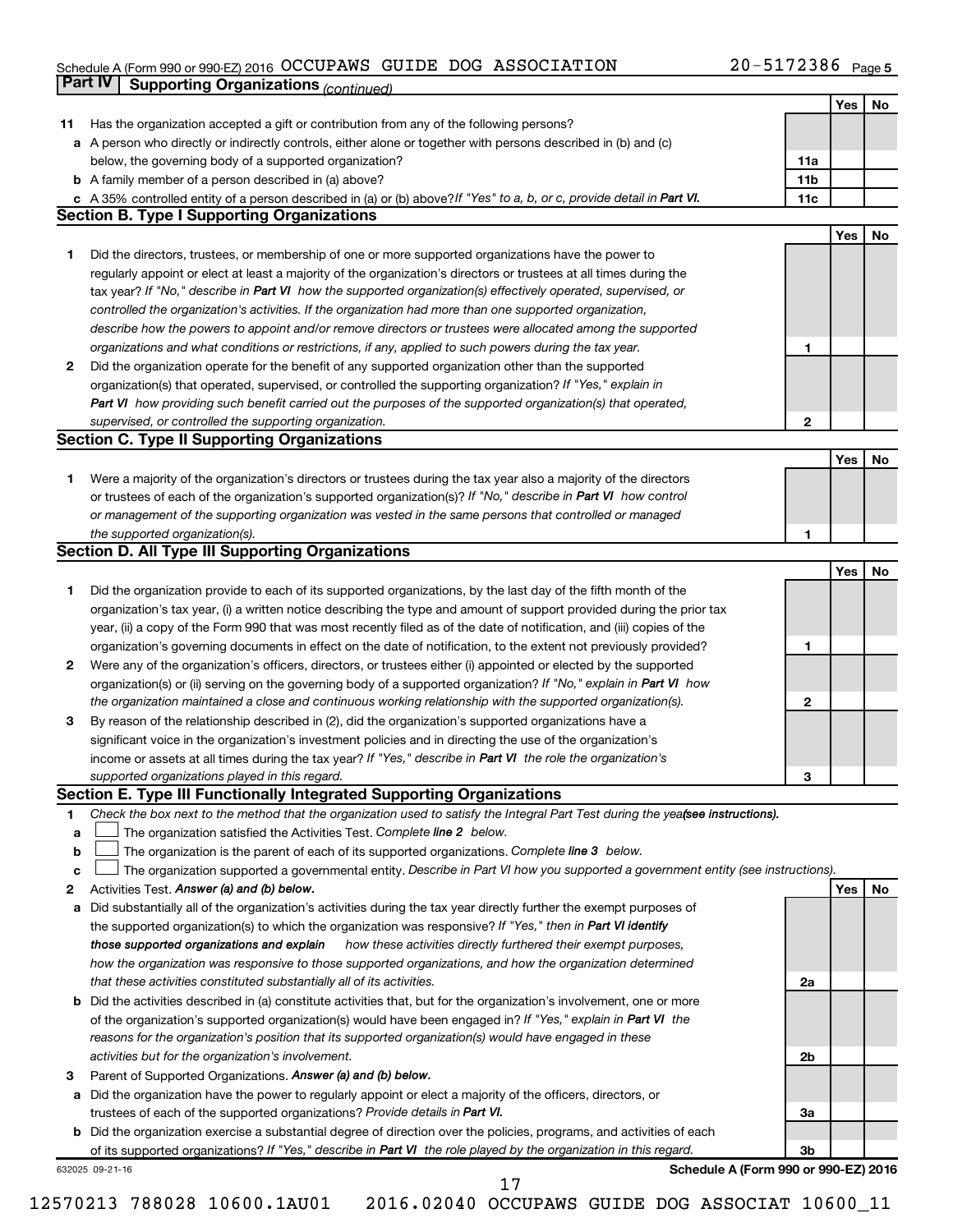## Schedule A (Form 990 or 990-EZ) 2016  $\rm OCCUPANS$  GUIDE DOG  $\rm ASSOCIATION$   $20-5172386$   $_{\rm Page}$ **Part V Type III Non-Functionally Integrated 509(a)(3) Supporting Organizations**

## 20-5172386 Page 6

1 **Letter See instructions.** All Check here if the organization satisfied the Integral Part Test as a qualifying trust on Nov. 20, 1970 (explain in Part VI.) See instructions. All other Type III non-functionally integrated supporting organizations must complete Sections A through E.

| Section A - Adjusted Net Income |                                                                              |                | (A) Prior Year | (B) Current Year<br>(optional) |
|---------------------------------|------------------------------------------------------------------------------|----------------|----------------|--------------------------------|
| 1                               | Net short-term capital gain                                                  | 1              |                |                                |
| $\mathbf{2}$                    | Recoveries of prior-year distributions                                       | $\mathbf{2}$   |                |                                |
| З                               | Other gross income (see instructions)                                        | 3              |                |                                |
| 4                               | Add lines 1 through 3                                                        | 4              |                |                                |
| 5                               | Depreciation and depletion                                                   | 5              |                |                                |
| 6                               | Portion of operating expenses paid or incurred for production or             |                |                |                                |
|                                 | collection of gross income or for management, conservation, or               |                |                |                                |
|                                 | maintenance of property held for production of income (see instructions)     | 6              |                |                                |
| 7                               | Other expenses (see instructions)                                            | $\overline{7}$ |                |                                |
| 8                               | Adjusted Net Income (subtract lines 5, 6, and 7 from line 4)                 | 8              |                |                                |
|                                 | <b>Section B - Minimum Asset Amount</b>                                      |                | (A) Prior Year | (B) Current Year<br>(optional) |
| 1.                              | Aggregate fair market value of all non-exempt-use assets (see                |                |                |                                |
|                                 | instructions for short tax year or assets held for part of year):            |                |                |                                |
|                                 | <b>a</b> Average monthly value of securities                                 | 1a             |                |                                |
|                                 | <b>b</b> Average monthly cash balances                                       | 1 <sub>b</sub> |                |                                |
|                                 | <b>c</b> Fair market value of other non-exempt-use assets                    | 1c             |                |                                |
|                                 | <b>d</b> Total (add lines 1a, 1b, and 1c)                                    | 1d             |                |                                |
|                                 | e Discount claimed for blockage or other                                     |                |                |                                |
|                                 | factors (explain in detail in <b>Part VI</b> ):                              |                |                |                                |
| 2                               | Acquisition indebtedness applicable to non-exempt-use assets                 | $\mathbf{2}$   |                |                                |
| З                               | Subtract line 2 from line 1d                                                 | 3              |                |                                |
| 4                               | Cash deemed held for exempt use. Enter 1-1/2% of line 3 (for greater amount, |                |                |                                |
|                                 | see instructions)                                                            | 4              |                |                                |
| 5                               | Net value of non-exempt-use assets (subtract line 4 from line 3)             | 5              |                |                                |
| 6                               | Multiply line 5 by .035                                                      | 6              |                |                                |
| 7                               | Recoveries of prior-year distributions                                       | $\overline{7}$ |                |                                |
| 8                               | <b>Minimum Asset Amount (add line 7 to line 6)</b>                           | 8              |                |                                |
|                                 | <b>Section C - Distributable Amount</b>                                      |                |                | <b>Current Year</b>            |
| 1                               | Adjusted net income for prior year (from Section A, line 8, Column A)        | 1              |                |                                |
| $\mathbf{2}$                    | Enter 85% of line 1                                                          | $\mathbf{2}$   |                |                                |
| З                               | Minimum asset amount for prior year (from Section B, line 8, Column A)       | 3              |                |                                |
| 4                               | Enter greater of line 2 or line 3                                            | 4              |                |                                |
| 5                               | Income tax imposed in prior year                                             | 5              |                |                                |
| 6                               | <b>Distributable Amount.</b> Subtract line 5 from line 4, unless subject to  |                |                |                                |
|                                 | emergency temporary reduction (see instructions)                             | 6              |                |                                |
|                                 |                                                                              |                |                |                                |

**7** Check here if the current year is the organization's first as a non-functionally integrated Type III supporting organization (see † instructions).

**Schedule A (Form 990 or 990-EZ) 2016**

632026 09-21-16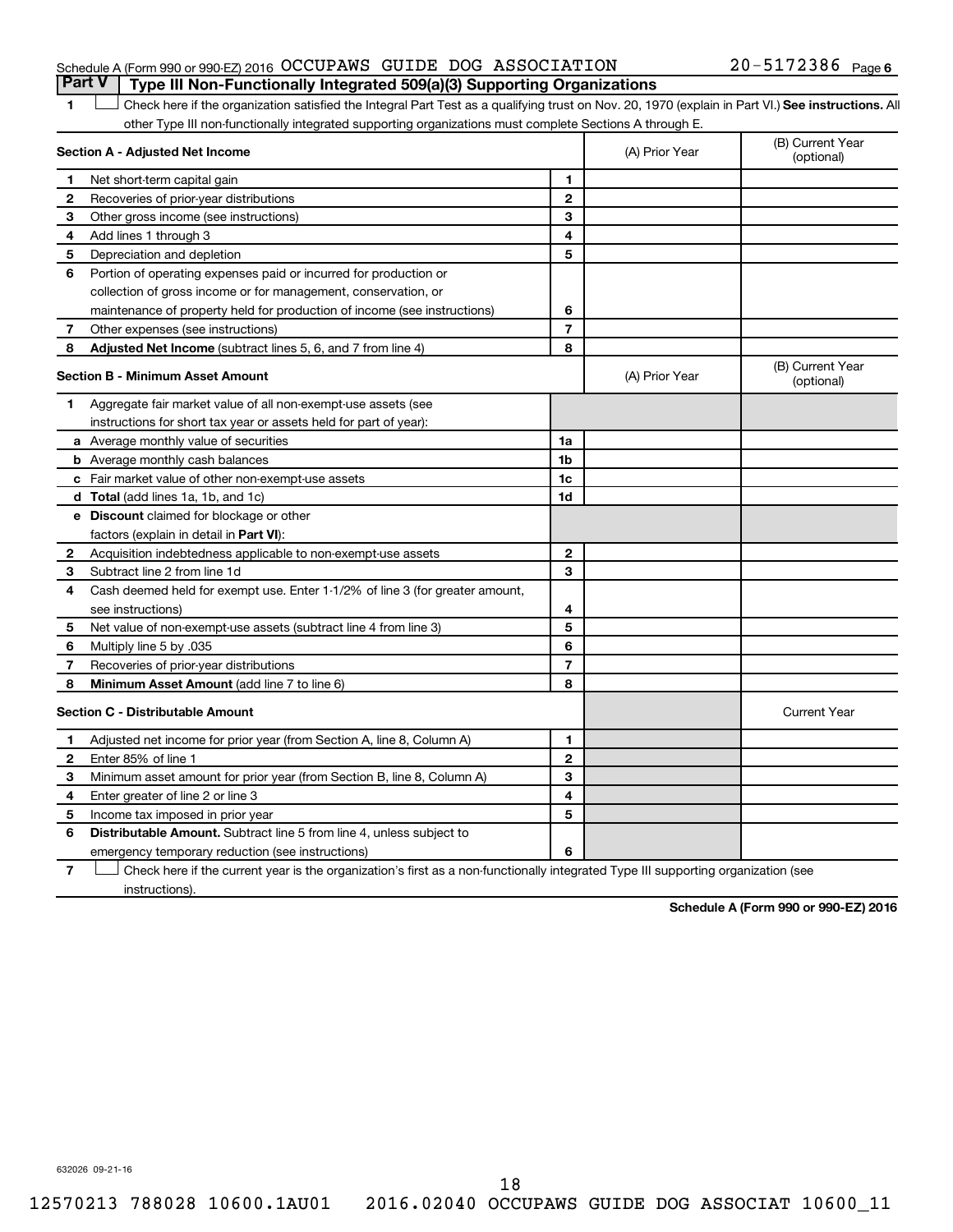#### Schedule A (Form 990 or 990-EZ) 2016 Page OCCUPAWS GUIDE DOG ASSOCIATION 20-5172386

| <b>Part V</b>  | Type III Non-Functionally Integrated 509(a)(3) Supporting Organizations (continued)                 |                             |                                       |                                         |
|----------------|-----------------------------------------------------------------------------------------------------|-----------------------------|---------------------------------------|-----------------------------------------|
|                | <b>Section D - Distributions</b>                                                                    |                             |                                       | <b>Current Year</b>                     |
| 1              | Amounts paid to supported organizations to accomplish exempt purposes                               |                             |                                       |                                         |
| 2              | Amounts paid to perform activity that directly furthers exempt purposes of supported                |                             |                                       |                                         |
|                | organizations, in excess of income from activity                                                    |                             |                                       |                                         |
| 3              | Administrative expenses paid to accomplish exempt purposes of supported organizations               |                             |                                       |                                         |
| 4              | Amounts paid to acquire exempt-use assets                                                           |                             |                                       |                                         |
| 5              | Qualified set-aside amounts (prior IRS approval required)                                           |                             |                                       |                                         |
| 6              | Other distributions (describe in Part VI). See instructions                                         |                             |                                       |                                         |
| 7              | <b>Total annual distributions.</b> Add lines 1 through 6                                            |                             |                                       |                                         |
| 8              | Distributions to attentive supported organizations to which the organization is responsive          |                             |                                       |                                         |
|                | (provide details in Part VI). See instructions                                                      |                             |                                       |                                         |
| 9              | Distributable amount for 2016 from Section C, line 6                                                |                             |                                       |                                         |
| 10             | Line 8 amount divided by Line 9 amount                                                              |                             |                                       |                                         |
|                |                                                                                                     | (i)                         | (ii)                                  | (iii)                                   |
|                | Section E - Distribution Allocations (see instructions)                                             | <b>Excess Distributions</b> | <b>Underdistributions</b><br>Pre-2016 | <b>Distributable</b><br>Amount for 2016 |
|                |                                                                                                     |                             |                                       |                                         |
| 1              | Distributable amount for 2016 from Section C, line 6                                                |                             |                                       |                                         |
| $\mathbf{2}$   | Underdistributions, if any, for years prior to 2016 (reason-                                        |                             |                                       |                                         |
|                | able cause required- explain in Part VI). See instructions                                          |                             |                                       |                                         |
| 3              | Excess distributions carryover, if any, to 2016:                                                    |                             |                                       |                                         |
| а              |                                                                                                     |                             |                                       |                                         |
| b              |                                                                                                     |                             |                                       |                                         |
|                | c From 2013                                                                                         |                             |                                       |                                         |
|                | <b>d</b> From 2014                                                                                  |                             |                                       |                                         |
|                | e From 2015                                                                                         |                             |                                       |                                         |
|                | f Total of lines 3a through e                                                                       |                             |                                       |                                         |
|                | <b>g</b> Applied to underdistributions of prior years                                               |                             |                                       |                                         |
|                | <b>h</b> Applied to 2016 distributable amount<br>Carryover from 2011 not applied (see instructions) |                             |                                       |                                         |
|                | Remainder. Subtract lines 3g, 3h, and 3i from 3f.                                                   |                             |                                       |                                         |
| 4              | Distributions for 2016 from Section D,                                                              |                             |                                       |                                         |
|                | $line 7$ :                                                                                          |                             |                                       |                                         |
|                | a Applied to underdistributions of prior years                                                      |                             |                                       |                                         |
|                | <b>b</b> Applied to 2016 distributable amount                                                       |                             |                                       |                                         |
| с              | Remainder. Subtract lines 4a and 4b from 4                                                          |                             |                                       |                                         |
| 5              | Remaining underdistributions for years prior to 2016, if                                            |                             |                                       |                                         |
|                | any. Subtract lines 3g and 4a from line 2. For result greater                                       |                             |                                       |                                         |
|                | than zero, explain in Part VI. See instructions                                                     |                             |                                       |                                         |
| 6              | Remaining underdistributions for 2016. Subtract lines 3h                                            |                             |                                       |                                         |
|                | and 4b from line 1. For result greater than zero, explain in                                        |                             |                                       |                                         |
|                | Part VI. See instructions                                                                           |                             |                                       |                                         |
| $\overline{7}$ | Excess distributions carryover to 2017. Add lines 3j                                                |                             |                                       |                                         |
|                | and 4c                                                                                              |                             |                                       |                                         |
| 8              | Breakdown of line 7:                                                                                |                             |                                       |                                         |
| a              |                                                                                                     |                             |                                       |                                         |
|                | <b>b</b> Excess from 2013                                                                           |                             |                                       |                                         |
|                | c Excess from 2014                                                                                  |                             |                                       |                                         |
|                | d Excess from 2015                                                                                  |                             |                                       |                                         |
|                | e Excess from 2016                                                                                  |                             |                                       |                                         |

**Schedule A (Form 990 or 990-EZ) 2016**

632027 09-21-16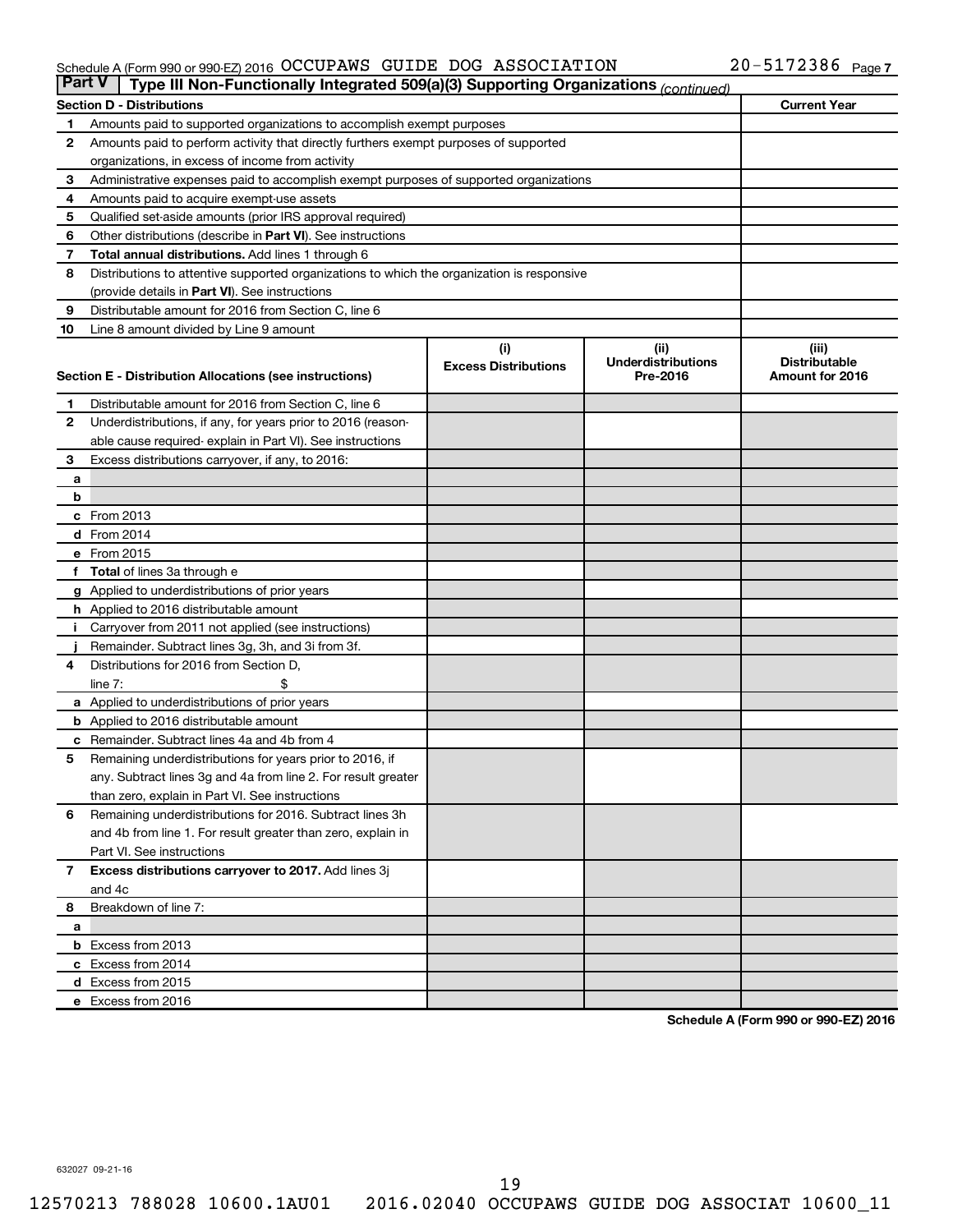| <b>Part VI</b>  | Schedule A (Form 990 or 990-EZ) 2016 OCCUPAWS GUIDE DOG ASSOCIATION<br>Supplemental Information. Provide the explanations required by Part II, line 10; Part II, line 17a or 17b; Part III, line 12;                                                                                |    | 20-5172386 Page 8                    |
|-----------------|-------------------------------------------------------------------------------------------------------------------------------------------------------------------------------------------------------------------------------------------------------------------------------------|----|--------------------------------------|
|                 | Part IV, Section A, lines 1, 2, 3b, 3c, 4b, 4c, 5a, 6, 9a, 9b, 9c, 11a, 11b, and 11c; Part IV, Section B, lines 1 and 2; Part IV, Section C,                                                                                                                                        |    |                                      |
|                 | line 1; Part IV, Section D, lines 2 and 3; Part IV, Section E, lines 1c, 2a, 2b, 3a, and 3b; Part V, line 1; Part V, Section B, line 1e; Part V,<br>Section D, lines 5, 6, and 8; and Part V, Section E, lines 2, 5, and 6. Also complete this part for any additional information. |    |                                      |
|                 | (See instructions.)                                                                                                                                                                                                                                                                 |    |                                      |
|                 |                                                                                                                                                                                                                                                                                     |    |                                      |
|                 |                                                                                                                                                                                                                                                                                     |    |                                      |
|                 |                                                                                                                                                                                                                                                                                     |    |                                      |
|                 |                                                                                                                                                                                                                                                                                     |    |                                      |
|                 |                                                                                                                                                                                                                                                                                     |    |                                      |
|                 |                                                                                                                                                                                                                                                                                     |    |                                      |
|                 |                                                                                                                                                                                                                                                                                     |    |                                      |
|                 |                                                                                                                                                                                                                                                                                     |    |                                      |
|                 |                                                                                                                                                                                                                                                                                     |    |                                      |
|                 |                                                                                                                                                                                                                                                                                     |    |                                      |
|                 |                                                                                                                                                                                                                                                                                     |    |                                      |
|                 |                                                                                                                                                                                                                                                                                     |    |                                      |
|                 |                                                                                                                                                                                                                                                                                     |    |                                      |
|                 |                                                                                                                                                                                                                                                                                     |    |                                      |
|                 |                                                                                                                                                                                                                                                                                     |    |                                      |
|                 |                                                                                                                                                                                                                                                                                     |    |                                      |
|                 |                                                                                                                                                                                                                                                                                     |    |                                      |
|                 |                                                                                                                                                                                                                                                                                     |    |                                      |
|                 |                                                                                                                                                                                                                                                                                     |    |                                      |
|                 |                                                                                                                                                                                                                                                                                     |    |                                      |
|                 |                                                                                                                                                                                                                                                                                     |    |                                      |
|                 |                                                                                                                                                                                                                                                                                     |    |                                      |
|                 |                                                                                                                                                                                                                                                                                     |    |                                      |
|                 |                                                                                                                                                                                                                                                                                     |    |                                      |
|                 |                                                                                                                                                                                                                                                                                     |    |                                      |
|                 |                                                                                                                                                                                                                                                                                     |    |                                      |
|                 |                                                                                                                                                                                                                                                                                     |    |                                      |
|                 |                                                                                                                                                                                                                                                                                     |    |                                      |
|                 |                                                                                                                                                                                                                                                                                     |    |                                      |
|                 |                                                                                                                                                                                                                                                                                     |    |                                      |
|                 |                                                                                                                                                                                                                                                                                     |    |                                      |
|                 |                                                                                                                                                                                                                                                                                     |    |                                      |
|                 |                                                                                                                                                                                                                                                                                     |    |                                      |
|                 |                                                                                                                                                                                                                                                                                     |    |                                      |
|                 |                                                                                                                                                                                                                                                                                     |    |                                      |
|                 |                                                                                                                                                                                                                                                                                     |    |                                      |
|                 |                                                                                                                                                                                                                                                                                     |    |                                      |
|                 |                                                                                                                                                                                                                                                                                     |    |                                      |
|                 |                                                                                                                                                                                                                                                                                     |    |                                      |
|                 |                                                                                                                                                                                                                                                                                     |    |                                      |
|                 |                                                                                                                                                                                                                                                                                     |    |                                      |
|                 |                                                                                                                                                                                                                                                                                     |    |                                      |
|                 |                                                                                                                                                                                                                                                                                     |    |                                      |
|                 |                                                                                                                                                                                                                                                                                     |    |                                      |
|                 |                                                                                                                                                                                                                                                                                     |    |                                      |
|                 |                                                                                                                                                                                                                                                                                     |    |                                      |
|                 |                                                                                                                                                                                                                                                                                     |    |                                      |
|                 |                                                                                                                                                                                                                                                                                     |    |                                      |
|                 |                                                                                                                                                                                                                                                                                     |    |                                      |
| 632028 09-21-16 |                                                                                                                                                                                                                                                                                     |    | Schedule A (Form 990 or 990-EZ) 2016 |
|                 |                                                                                                                                                                                                                                                                                     | 20 |                                      |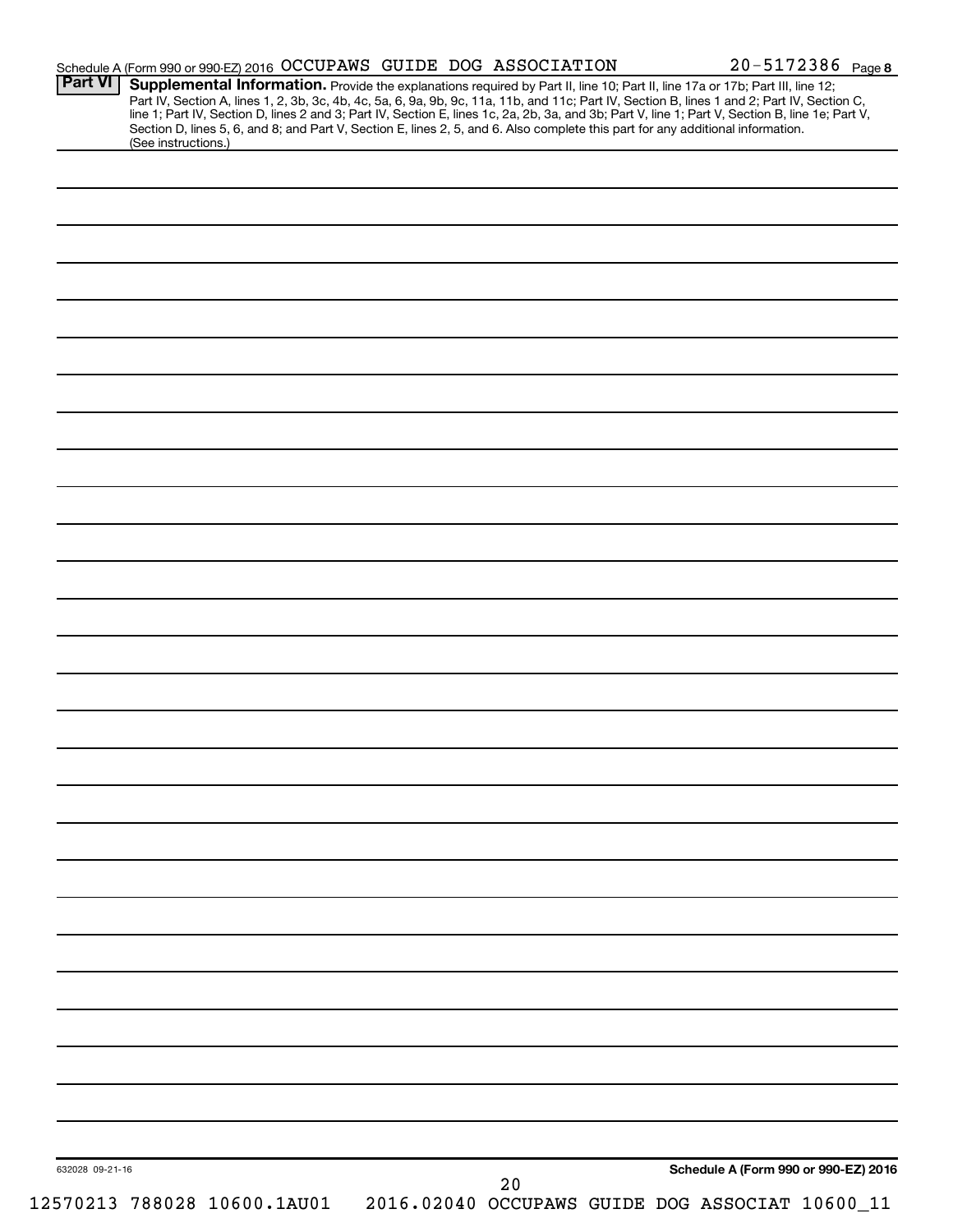Department of the Treasury Internal Revenue Service **(Form 990, 990-EZ,**

|  |  | ** PUBLIC DISCLOSURE COPY ** |  |  |
|--|--|------------------------------|--|--|
|--|--|------------------------------|--|--|

## **Schedule B Schedule of Contributors**

**or 990-PF) | Attach to Form 990, Form 990-EZ, or Form 990-PF. | Information about Schedule B (Form 990, 990-EZ, or 990-PF) and** its instructions is at www.irs.gov/form990.

OMB No. 1545-0047

**2016**

**Name of the organization Employer identification number**

| 20-5172386 |  |
|------------|--|
|------------|--|

| OCCUPAWS GUIDE DOG ASSOCIATION | 20-5172386 |
|--------------------------------|------------|
|--------------------------------|------------|

| <b>Organization type (check one):</b> |                                                                           |  |
|---------------------------------------|---------------------------------------------------------------------------|--|
| Filers of:                            | <b>Section:</b>                                                           |  |
| Form 990 or 990-EZ                    | $\boxed{\textbf{X}}$ 501(c)( 3) (enter number) organization               |  |
|                                       | 4947(a)(1) nonexempt charitable trust not treated as a private foundation |  |
|                                       | 527 political organization                                                |  |
| Form 990-PF                           | 501(c)(3) exempt private foundation                                       |  |
|                                       | 4947(a)(1) nonexempt charitable trust treated as a private foundation     |  |
|                                       | 501(c)(3) taxable private foundation                                      |  |

Check if your organization is covered by the General Rule or a Special Rule.

**Note:**  Only a section 501(c)(7), (8), or (10) organization can check boxes for both the General Rule and a Special Rule. See instructions.

### **General Rule**

 $\Box$ 

For an organization filing Form 990, 990-EZ, or 990-PF that received, during the year, contributions totaling \$5,000 or more (in money or property) from any one contributor. Complete Parts I and II. See instructions for determining a contributor's total contributions.

### **Special Rules**

any one contributor, during the year, total contributions of the greater of **(1)** \$5,000 or **(2)** 2% of the amount on (i) Form 990, Part VIII, line 1h,  $\boxed{\text{X}}$  For an organization described in section 501(c)(3) filing Form 990 or 990-EZ that met the 33 1/3% support test of the regulations under sections 509(a)(1) and 170(b)(1)(A)(vi), that checked Schedule A (Form 990 or 990-EZ), Part II, line 13, 16a, or 16b, and that received from or (ii) Form 990-EZ, line 1. Complete Parts I and II.

year, total contributions of more than \$1,000 *exclusively* for religious, charitable, scientific, literary, or educational purposes, or for For an organization described in section 501(c)(7), (8), or (10) filing Form 990 or 990-EZ that received from any one contributor, during the the prevention of cruelty to children or animals. Complete Parts I, II, and III.  $\Box$ 

purpose. Don't complete any of the parts unless the General Rule applies to this organization because it received nonexclusively year, contributions exclusively for religious, charitable, etc., purposes, but no such contributions totaled more than \$1,000. If this box is checked, enter here the total contributions that were received during the year for an exclusively religious, charitable, etc., For an organization described in section 501(c)(7), (8), or (10) filing Form 990 or 990-EZ that received from any one contributor, during the religious, charitable, etc., contributions totaling \$5,000 or more during the year  $\ldots$  $\ldots$  $\ldots$  $\ldots$  $\ldots$  $\ldots$  $\Box$ 

**Caution:**  An organization that isn't covered by the General Rule and/or the Special Rules doesn't file Schedule B (Form 990, 990-EZ, or 990-PF),  **must** but it answer "No" on Part IV, line 2, of its Form 990; or check the box on line H of its Form 990-EZ or on its Form 990-PF, Part I, line 2, to certify that it doesn't meet the filing requirements of Schedule B (Form 990, 990-EZ, or 990-PF).

LHA For Paperwork Reduction Act Notice, see the Instructions for Form 990, 990-EZ, or 990-PF. Schedule B (Form 990, 990-EZ, or 990-PF) (2016)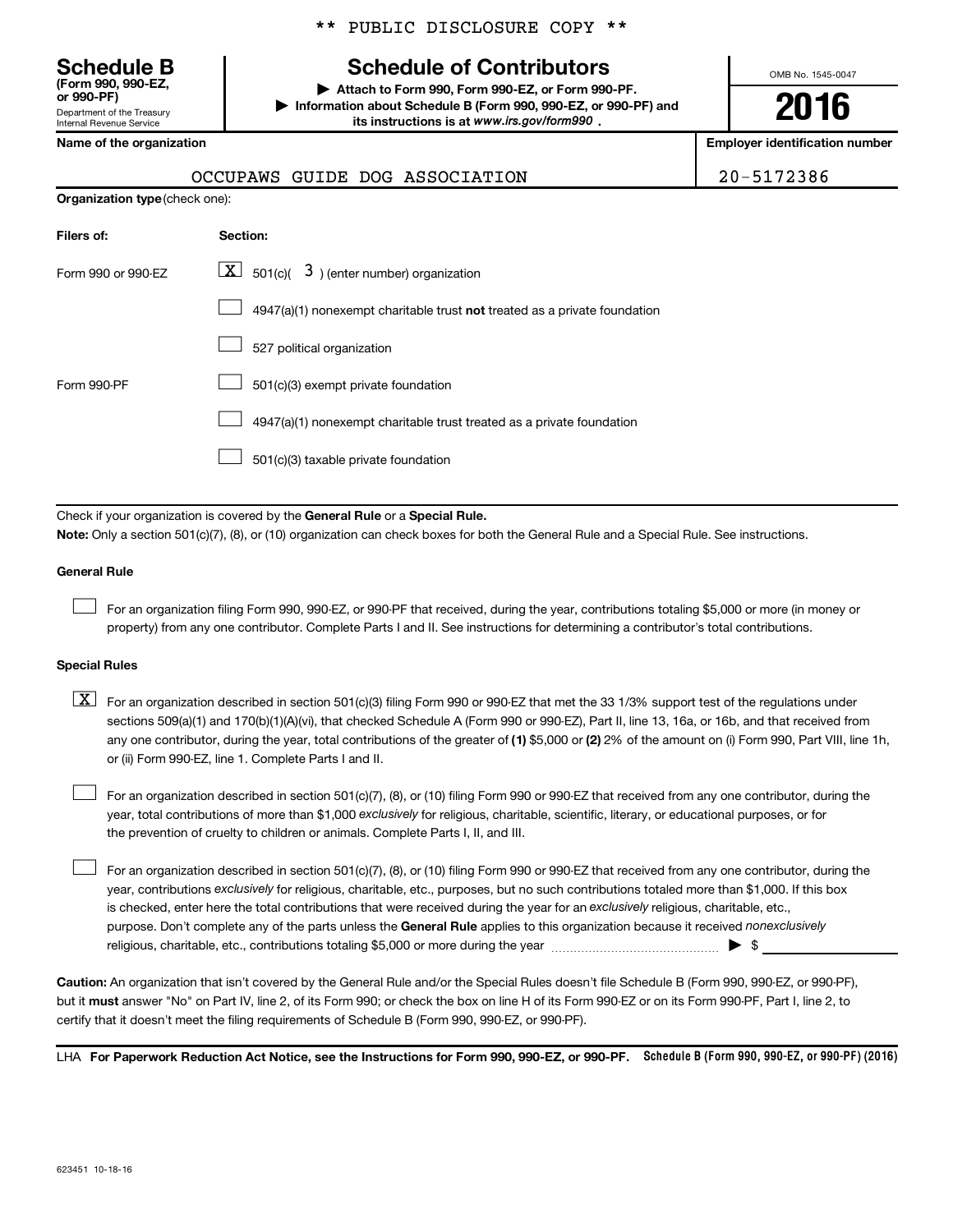| Schedule B (Form 990, 990-EZ, or 990-PF) (2016) | Page |
|-------------------------------------------------|------|
|-------------------------------------------------|------|

| Name of organization |  |  |
|----------------------|--|--|
|----------------------|--|--|

| Name of organization |                                                                                                |                                   |        | <b>Employer identification number</b>                                                        |
|----------------------|------------------------------------------------------------------------------------------------|-----------------------------------|--------|----------------------------------------------------------------------------------------------|
|                      | OCCUPAWS GUIDE DOG ASSOCIATION                                                                 |                                   |        | 20-5172386                                                                                   |
| Part I               | Contributors (See instructions). Use duplicate copies of Part I if additional space is needed. |                                   |        |                                                                                              |
| (a)<br>No.           | (b)<br>Name, address, and ZIP + 4                                                              | (c)<br><b>Total contributions</b> |        | (d)<br>Type of contribution                                                                  |
| $\mathbf 1$          |                                                                                                | \$                                | 5,000. | х<br>Person<br>Payroll<br><b>Noncash</b><br>(Complete Part II for<br>noncash contributions.) |
| (a)<br>No.           | (b)<br>Name, address, and ZIP + 4                                                              | (c)<br><b>Total contributions</b> |        | (d)<br>Type of contribution                                                                  |
| 2                    |                                                                                                | \$                                | 5,000. | х<br>Person<br>Payroll<br><b>Noncash</b><br>(Complete Part II for<br>noncash contributions.) |
| (a)<br>No.           | (b)<br>Name, address, and ZIP + 4                                                              | (c)<br><b>Total contributions</b> |        | (d)<br>Type of contribution                                                                  |
| 3                    |                                                                                                | 5,000.<br>\$                      |        | х<br>Person<br>Payroll<br><b>Noncash</b><br>Complete Part II for                             |

|                 |                                   | 5,000.<br>\$                      | Payroll<br><b>Noncash</b><br>(Complete Part II for<br>noncash contributions.)                |
|-----------------|-----------------------------------|-----------------------------------|----------------------------------------------------------------------------------------------|
| (a)<br>No.      | (b)<br>Name, address, and ZIP + 4 | (c)<br><b>Total contributions</b> | (d)<br>Type of contribution                                                                  |
| 4               |                                   | 8,000.<br>\$                      | x<br>Person<br>Payroll<br><b>Noncash</b><br>(Complete Part II for<br>noncash contributions.) |
| (a)<br>No.      | (b)<br>Name, address, and ZIP + 4 | (c)<br><b>Total contributions</b> | (d)<br>Type of contribution                                                                  |
| 5               |                                   | 5,000.<br>\$                      | X<br>Person<br>Payroll<br><b>Noncash</b><br>(Complete Part II for<br>noncash contributions.) |
| (a)<br>No.      | (b)<br>Name, address, and ZIP + 4 | (c)<br><b>Total contributions</b> | (d)<br>Type of contribution                                                                  |
|                 |                                   | \$                                | Person<br>Payroll<br><b>Noncash</b><br>(Complete Part II for<br>noncash contributions.)      |
| 623452 10-18-16 | 22                                |                                   | Schedule B (Form 990, 990-EZ, or 990-PF) (2016)                                              |

12570213 788028 10600.1AU01 2016.02040 OCCUPAWS GUIDE DOG ASSOCIAT 10600\_11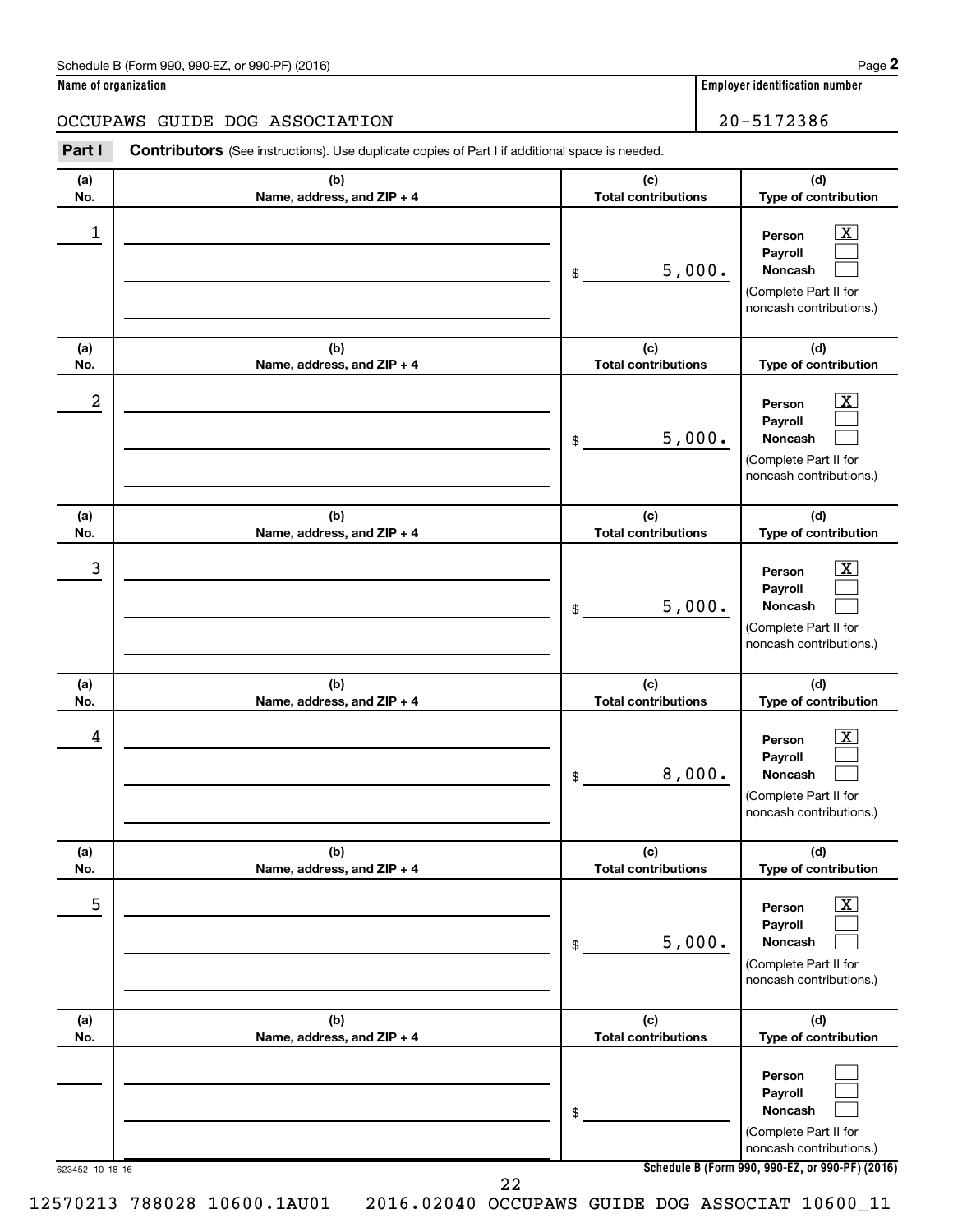## OCCUPAWS GUIDE DOG ASSOCIATION 20-5172386

Part II Noncash Property (See instructions). Use duplicate copies of Part II if additional space is needed.

| (a)<br>No.<br>from<br>Part I | (b)<br>Description of noncash property given | (c)<br>FMV (or estimate)<br>(See instructions) | (d)<br>Date received                         |
|------------------------------|----------------------------------------------|------------------------------------------------|----------------------------------------------|
|                              |                                              | \$                                             |                                              |
| (a)<br>No.<br>from<br>Part I | (b)<br>Description of noncash property given | (c)<br>FMV (or estimate)<br>(See instructions) | (d)<br>Date received                         |
|                              |                                              | \$                                             |                                              |
| (a)<br>No.<br>from<br>Part I | (b)<br>Description of noncash property given | (c)<br>FMV (or estimate)<br>(See instructions) | (d)<br>Date received                         |
|                              |                                              | \$                                             |                                              |
| (a)<br>No.<br>from<br>Part I | (b)<br>Description of noncash property given | (c)<br>FMV (or estimate)<br>(See instructions) | (d)<br>Date received<br>(d)<br>Date received |
|                              |                                              | \$                                             |                                              |
| (a)<br>No.<br>from<br>Part I | (b)<br>Description of noncash property given | (c)<br>FMV (or estimate)<br>(See instructions) |                                              |
|                              |                                              | \$                                             |                                              |
| (a)<br>No.<br>from<br>Part I | (b)<br>Description of noncash property given | (c)<br>FMV (or estimate)<br>(See instructions) | (d)<br>Date received                         |
|                              |                                              | \$                                             |                                              |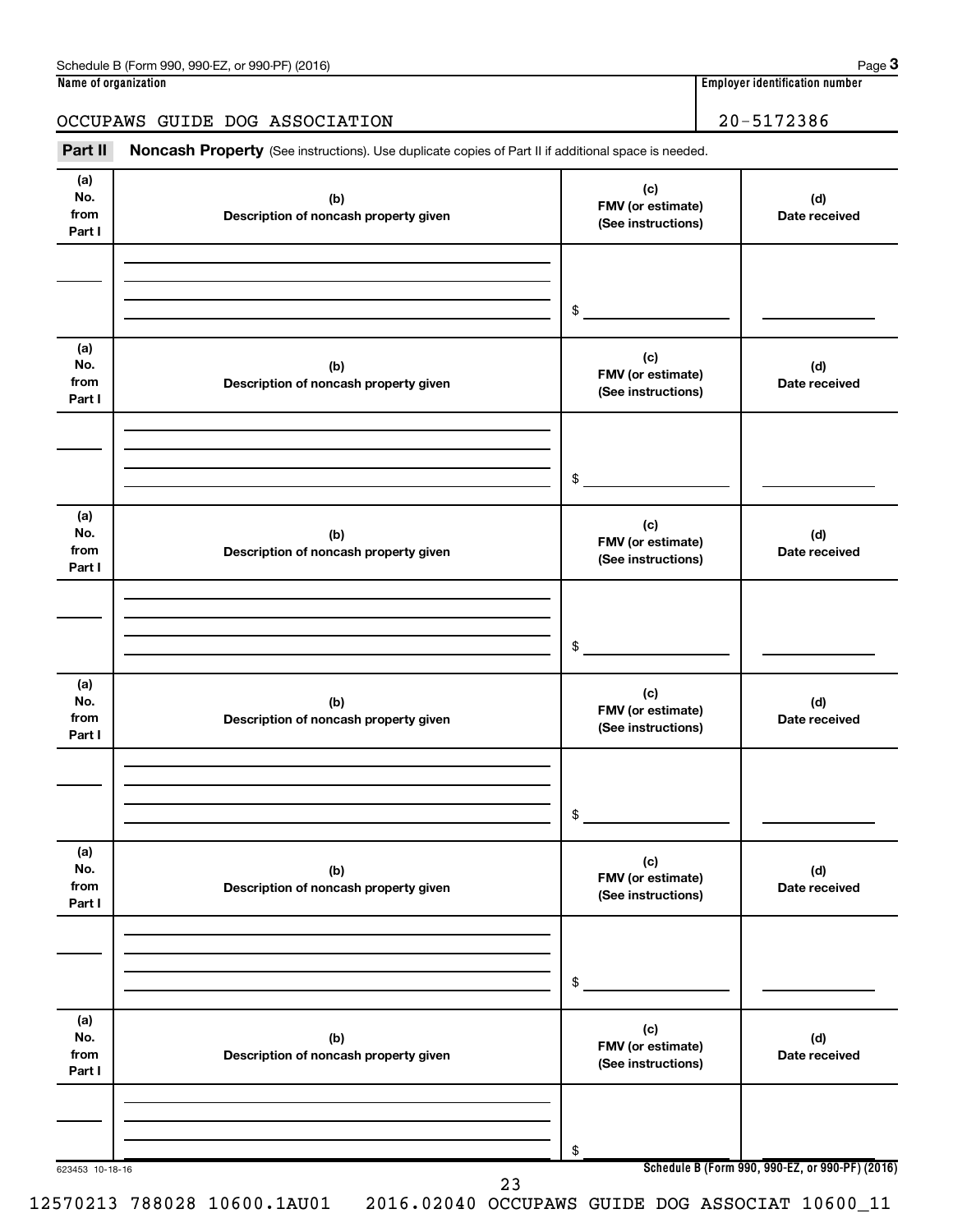|                      | Schedule B (Form 990, 990-EZ, or 990-PF) (2016)                                                                                                                                                                                                                                 |                      |                                          | Page 4                                          |
|----------------------|---------------------------------------------------------------------------------------------------------------------------------------------------------------------------------------------------------------------------------------------------------------------------------|----------------------|------------------------------------------|-------------------------------------------------|
| Name of organization |                                                                                                                                                                                                                                                                                 |                      |                                          | <b>Employer identification number</b>           |
|                      | OCCUPAWS GUIDE DOG ASSOCIATION                                                                                                                                                                                                                                                  |                      |                                          | 20-5172386                                      |
| Part III             | Exclusively religious, charitable, etc., contributions to organizations described in section $501(c)(7)$ , (8), or (10) that total more than \$1,000 for<br>the year from any one contributor. Complete columns (a) through (e) and the following line entry. For organizations |                      |                                          |                                                 |
|                      | completing Part III, enter the total of exclusively religious, charitable, etc., contributions of \$1,000 or less for the year. (Enter this info. once.)<br>Use duplicate copies of Part III if additional space is needed.                                                     |                      |                                          |                                                 |
| (a) No.              |                                                                                                                                                                                                                                                                                 |                      |                                          |                                                 |
| from<br>Part I       | (b) Purpose of gift                                                                                                                                                                                                                                                             | (c) Use of gift      | (d) Description of how gift is held      |                                                 |
|                      |                                                                                                                                                                                                                                                                                 |                      |                                          |                                                 |
|                      |                                                                                                                                                                                                                                                                                 |                      |                                          |                                                 |
|                      |                                                                                                                                                                                                                                                                                 |                      |                                          |                                                 |
|                      |                                                                                                                                                                                                                                                                                 | (e) Transfer of gift |                                          |                                                 |
|                      | Transferee's name, address, and ZIP + 4                                                                                                                                                                                                                                         |                      | Relationship of transferor to transferee |                                                 |
|                      |                                                                                                                                                                                                                                                                                 |                      |                                          |                                                 |
|                      |                                                                                                                                                                                                                                                                                 |                      |                                          |                                                 |
| (a) No.              |                                                                                                                                                                                                                                                                                 |                      |                                          |                                                 |
| from<br>Part I       | (b) Purpose of gift                                                                                                                                                                                                                                                             | (c) Use of gift      | (d) Description of how gift is held      |                                                 |
|                      |                                                                                                                                                                                                                                                                                 |                      |                                          |                                                 |
|                      |                                                                                                                                                                                                                                                                                 |                      |                                          |                                                 |
|                      |                                                                                                                                                                                                                                                                                 |                      |                                          |                                                 |
|                      |                                                                                                                                                                                                                                                                                 | (e) Transfer of gift |                                          |                                                 |
|                      | Transferee's name, address, and ZIP + 4                                                                                                                                                                                                                                         |                      | Relationship of transferor to transferee |                                                 |
|                      |                                                                                                                                                                                                                                                                                 |                      |                                          |                                                 |
|                      |                                                                                                                                                                                                                                                                                 |                      |                                          |                                                 |
|                      |                                                                                                                                                                                                                                                                                 |                      |                                          |                                                 |
| (a) No.<br>from      | (b) Purpose of gift                                                                                                                                                                                                                                                             | (c) Use of gift      | (d) Description of how gift is held      |                                                 |
| Part I               |                                                                                                                                                                                                                                                                                 |                      |                                          |                                                 |
|                      |                                                                                                                                                                                                                                                                                 |                      |                                          |                                                 |
|                      |                                                                                                                                                                                                                                                                                 |                      |                                          |                                                 |
|                      |                                                                                                                                                                                                                                                                                 | (e) Transfer of gift |                                          |                                                 |
|                      | Transferee's name, address, and ZIP + 4                                                                                                                                                                                                                                         |                      | Relationship of transferor to transferee |                                                 |
|                      |                                                                                                                                                                                                                                                                                 |                      |                                          |                                                 |
|                      |                                                                                                                                                                                                                                                                                 |                      |                                          |                                                 |
|                      |                                                                                                                                                                                                                                                                                 |                      |                                          |                                                 |
| (a) No.<br>from      | (b) Purpose of gift                                                                                                                                                                                                                                                             | (c) Use of gift      | (d) Description of how gift is held      |                                                 |
| Part I               |                                                                                                                                                                                                                                                                                 |                      |                                          |                                                 |
|                      |                                                                                                                                                                                                                                                                                 |                      |                                          |                                                 |
|                      |                                                                                                                                                                                                                                                                                 |                      |                                          |                                                 |
|                      |                                                                                                                                                                                                                                                                                 | (e) Transfer of gift |                                          |                                                 |
|                      |                                                                                                                                                                                                                                                                                 |                      |                                          |                                                 |
|                      | Transferee's name, address, and ZIP + 4                                                                                                                                                                                                                                         |                      | Relationship of transferor to transferee |                                                 |
|                      |                                                                                                                                                                                                                                                                                 |                      |                                          |                                                 |
|                      |                                                                                                                                                                                                                                                                                 |                      |                                          |                                                 |
| 623454 10-18-16      |                                                                                                                                                                                                                                                                                 |                      |                                          | Schedule B (Form 990, 990-EZ, or 990-PF) (2016) |
|                      |                                                                                                                                                                                                                                                                                 | 24                   |                                          |                                                 |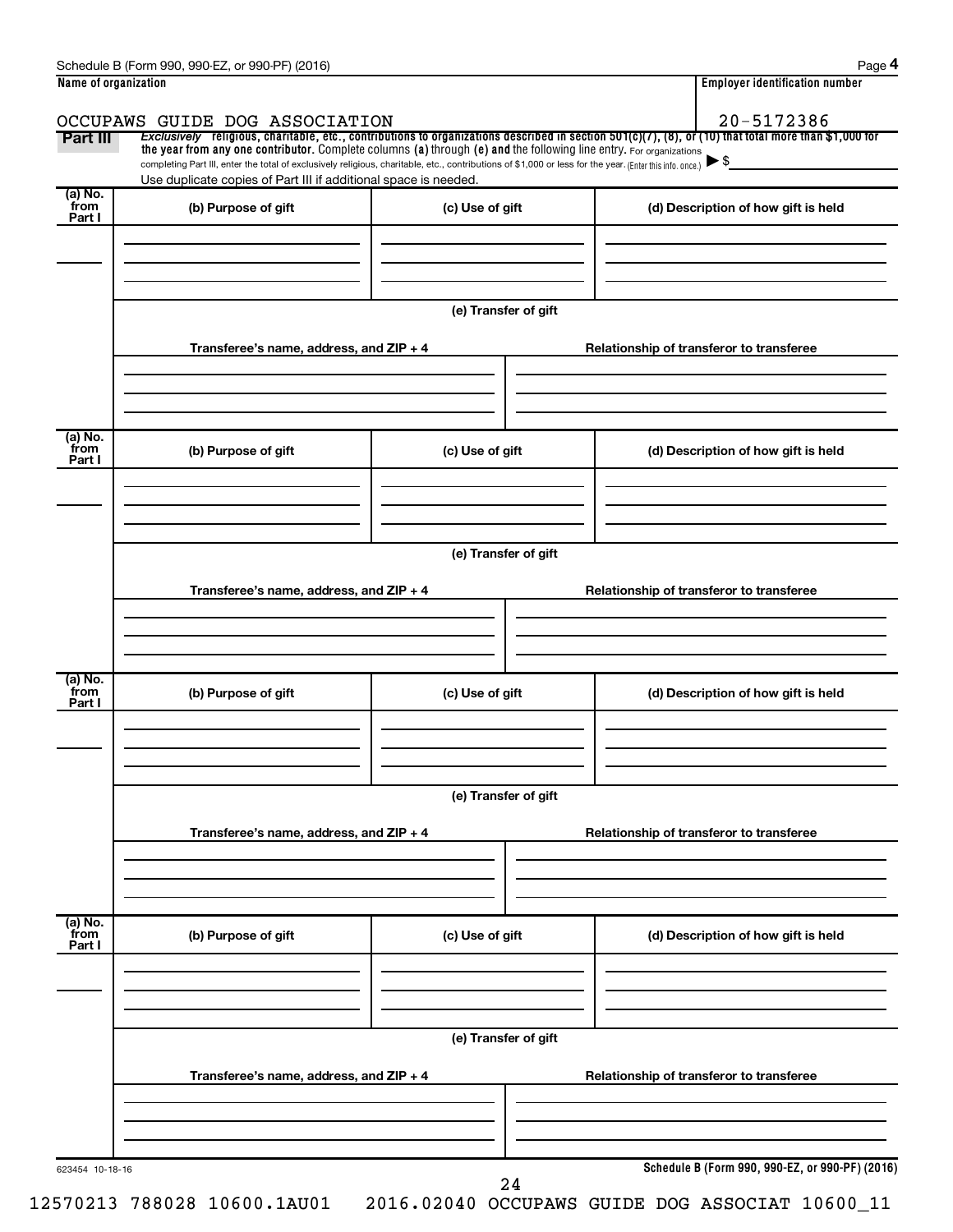# **SCHEDULE D Supplemental Financial Statements**<br> **Form 990 2016**<br> **Part IV** line 6.7.8.9.10, 11a, 11b, 11d, 11d, 11d, 11d, 11d, 12a, 0r, 12b

**(Form 990) | Complete if the organization answered "Yes" on Form 990, Part IV, line 6, 7, 8, 9, 10, 11a, 11b, 11c, 11d, 11e, 11f, 12a, or 12b.**

**| Attach to Form 990. | Information about Schedule D (Form 990) and its instructions is at**  *www.irs.gov/form990.*



|                 | Department of the Treasury<br>Internal Revenue Service |                                                                                                                                                                                                                                                                                                                                                                   | ▶ Attach to Form 990.<br>Information about Schedule D (Form 990) and its instructions is at www.irs.gov/form990. |         | Inspection                            |
|-----------------|--------------------------------------------------------|-------------------------------------------------------------------------------------------------------------------------------------------------------------------------------------------------------------------------------------------------------------------------------------------------------------------------------------------------------------------|------------------------------------------------------------------------------------------------------------------|---------|---------------------------------------|
|                 | Name of the organization                               |                                                                                                                                                                                                                                                                                                                                                                   |                                                                                                                  |         | <b>Employer identification number</b> |
|                 |                                                        | OCCUPAWS GUIDE DOG ASSOCIATION                                                                                                                                                                                                                                                                                                                                    |                                                                                                                  |         | 20-5172386                            |
| <b>Part I</b>   |                                                        | Organizations Maintaining Donor Advised Funds or Other Similar Funds or Accounts. Complete if the                                                                                                                                                                                                                                                                 |                                                                                                                  |         |                                       |
|                 |                                                        | organization answered "Yes" on Form 990, Part IV, line 6.                                                                                                                                                                                                                                                                                                         |                                                                                                                  |         |                                       |
|                 |                                                        |                                                                                                                                                                                                                                                                                                                                                                   | (a) Donor advised funds                                                                                          |         | (b) Funds and other accounts          |
| 1               |                                                        |                                                                                                                                                                                                                                                                                                                                                                   |                                                                                                                  |         |                                       |
| 2               |                                                        | Aggregate value of contributions to (during year)                                                                                                                                                                                                                                                                                                                 |                                                                                                                  |         |                                       |
| з               |                                                        | Aggregate value of grants from (during year)                                                                                                                                                                                                                                                                                                                      |                                                                                                                  |         |                                       |
| 4               |                                                        |                                                                                                                                                                                                                                                                                                                                                                   |                                                                                                                  |         |                                       |
| 5               |                                                        | Did the organization inform all donors and donor advisors in writing that the assets held in donor advised funds                                                                                                                                                                                                                                                  |                                                                                                                  |         |                                       |
|                 |                                                        |                                                                                                                                                                                                                                                                                                                                                                   |                                                                                                                  |         | Yes<br>No                             |
| 6               |                                                        | Did the organization inform all grantees, donors, and donor advisors in writing that grant funds can be used only                                                                                                                                                                                                                                                 |                                                                                                                  |         |                                       |
|                 |                                                        | for charitable purposes and not for the benefit of the donor or donor advisor, or for any other purpose conferring                                                                                                                                                                                                                                                |                                                                                                                  |         |                                       |
| <b>Part II</b>  | impermissible private benefit?                         |                                                                                                                                                                                                                                                                                                                                                                   |                                                                                                                  |         | Yes<br>No                             |
|                 |                                                        | Conservation Easements. Complete if the organization answered "Yes" on Form 990, Part IV, line 7.                                                                                                                                                                                                                                                                 |                                                                                                                  |         |                                       |
| 1.              |                                                        | Purpose(s) of conservation easements held by the organization (check all that apply).                                                                                                                                                                                                                                                                             |                                                                                                                  |         |                                       |
|                 |                                                        | Preservation of land for public use (e.g., recreation or education)                                                                                                                                                                                                                                                                                               | Preservation of a historically important land area                                                               |         |                                       |
|                 |                                                        | Protection of natural habitat                                                                                                                                                                                                                                                                                                                                     | Preservation of a certified historic structure                                                                   |         |                                       |
|                 |                                                        | Preservation of open space                                                                                                                                                                                                                                                                                                                                        |                                                                                                                  |         |                                       |
| 2               |                                                        | Complete lines 2a through 2d if the organization held a qualified conservation contribution in the form of a conservation easement on the last                                                                                                                                                                                                                    |                                                                                                                  |         | Held at the End of the Tax Year       |
|                 | day of the tax year.                                   |                                                                                                                                                                                                                                                                                                                                                                   |                                                                                                                  | 2a      |                                       |
| а               |                                                        | Total acreage restricted by conservation easements                                                                                                                                                                                                                                                                                                                |                                                                                                                  | 2b      |                                       |
| b<br>c          |                                                        |                                                                                                                                                                                                                                                                                                                                                                   |                                                                                                                  | 2c      |                                       |
| d               |                                                        | Number of conservation easements included in (c) acquired after 8/17/06, and not on a historic structure                                                                                                                                                                                                                                                          |                                                                                                                  |         |                                       |
|                 |                                                        |                                                                                                                                                                                                                                                                                                                                                                   |                                                                                                                  | 2d      |                                       |
| З               |                                                        | listed in the National Register [111] Marshall Register [11] Marshall Register [11] Marshall Register [11] Marshall Register [11] Marshall Register [11] Marshall Register [11] Marshall Register [11] Marshall Register [11]<br>Number of conservation easements modified, transferred, released, extinguished, or terminated by the organization during the tax |                                                                                                                  |         |                                       |
|                 | $year \triangleright$                                  |                                                                                                                                                                                                                                                                                                                                                                   |                                                                                                                  |         |                                       |
| 4               |                                                        | Number of states where property subject to conservation easement is located >                                                                                                                                                                                                                                                                                     |                                                                                                                  |         |                                       |
| 5               |                                                        | Does the organization have a written policy regarding the periodic monitoring, inspection, handling of                                                                                                                                                                                                                                                            |                                                                                                                  |         |                                       |
|                 |                                                        | violations, and enforcement of the conservation easements it holds?                                                                                                                                                                                                                                                                                               |                                                                                                                  |         | Yes<br><b>No</b>                      |
| 6               |                                                        | Staff and volunteer hours devoted to monitoring, inspecting, handling of violations, and enforcing conservation easements during the year                                                                                                                                                                                                                         |                                                                                                                  |         |                                       |
|                 |                                                        |                                                                                                                                                                                                                                                                                                                                                                   |                                                                                                                  |         |                                       |
| 7               |                                                        | Amount of expenses incurred in monitoring, inspecting, handling of violations, and enforcing conservation easements during the year                                                                                                                                                                                                                               |                                                                                                                  |         |                                       |
|                 | ► \$                                                   |                                                                                                                                                                                                                                                                                                                                                                   |                                                                                                                  |         |                                       |
|                 |                                                        | Does each conservation easement reported on line 2(d) above satisfy the requirements of section 170(h)(4)(B)(i)                                                                                                                                                                                                                                                   |                                                                                                                  |         |                                       |
|                 |                                                        |                                                                                                                                                                                                                                                                                                                                                                   |                                                                                                                  |         | J No<br>J Yes                         |
| 9               |                                                        | In Part XIII, describe how the organization reports conservation easements in its revenue and expense statement, and balance sheet, and                                                                                                                                                                                                                           |                                                                                                                  |         |                                       |
|                 |                                                        | include, if applicable, the text of the footnote to the organization's financial statements that describes the organization's accounting for                                                                                                                                                                                                                      |                                                                                                                  |         |                                       |
|                 | conservation easements.                                |                                                                                                                                                                                                                                                                                                                                                                   |                                                                                                                  |         |                                       |
| <b>Part III</b> |                                                        | Organizations Maintaining Collections of Art, Historical Treasures, or Other Similar Assets.                                                                                                                                                                                                                                                                      |                                                                                                                  |         |                                       |
|                 |                                                        | Complete if the organization answered "Yes" on Form 990, Part IV, line 8.                                                                                                                                                                                                                                                                                         |                                                                                                                  |         |                                       |
|                 |                                                        | 1a If the organization elected, as permitted under SFAS 116 (ASC 958), not to report in its revenue statement and balance sheet works of art,                                                                                                                                                                                                                     |                                                                                                                  |         |                                       |
|                 |                                                        | historical treasures, or other similar assets held for public exhibition, education, or research in furtherance of public service, provide, in Part XIII,                                                                                                                                                                                                         |                                                                                                                  |         |                                       |
|                 |                                                        | the text of the footnote to its financial statements that describes these items.                                                                                                                                                                                                                                                                                  |                                                                                                                  |         |                                       |
| b               |                                                        | If the organization elected, as permitted under SFAS 116 (ASC 958), to report in its revenue statement and balance sheet works of art, historical                                                                                                                                                                                                                 |                                                                                                                  |         |                                       |
|                 |                                                        | treasures, or other similar assets held for public exhibition, education, or research in furtherance of public service, provide the following amounts                                                                                                                                                                                                             |                                                                                                                  |         |                                       |
|                 | relating to these items:                               |                                                                                                                                                                                                                                                                                                                                                                   |                                                                                                                  |         |                                       |
|                 |                                                        |                                                                                                                                                                                                                                                                                                                                                                   |                                                                                                                  |         |                                       |
|                 |                                                        | (ii) Assets included in Form 990, Part X                                                                                                                                                                                                                                                                                                                          |                                                                                                                  |         | $\blacktriangleright$ \$              |
| 2               |                                                        | If the organization received or held works of art, historical treasures, or other similar assets for financial gain, provide                                                                                                                                                                                                                                      |                                                                                                                  |         |                                       |
|                 |                                                        | the following amounts required to be reported under SFAS 116 (ASC 958) relating to these items:                                                                                                                                                                                                                                                                   |                                                                                                                  |         |                                       |
| а               |                                                        |                                                                                                                                                                                                                                                                                                                                                                   |                                                                                                                  | - \$    |                                       |
| b               |                                                        |                                                                                                                                                                                                                                                                                                                                                                   |                                                                                                                  | \$<br>► |                                       |
|                 |                                                        | LHA For Paperwork Reduction Act Notice, see the Instructions for Form 990.                                                                                                                                                                                                                                                                                        |                                                                                                                  |         | Schedule D (Form 990) 2016            |

25

632051 08-29-16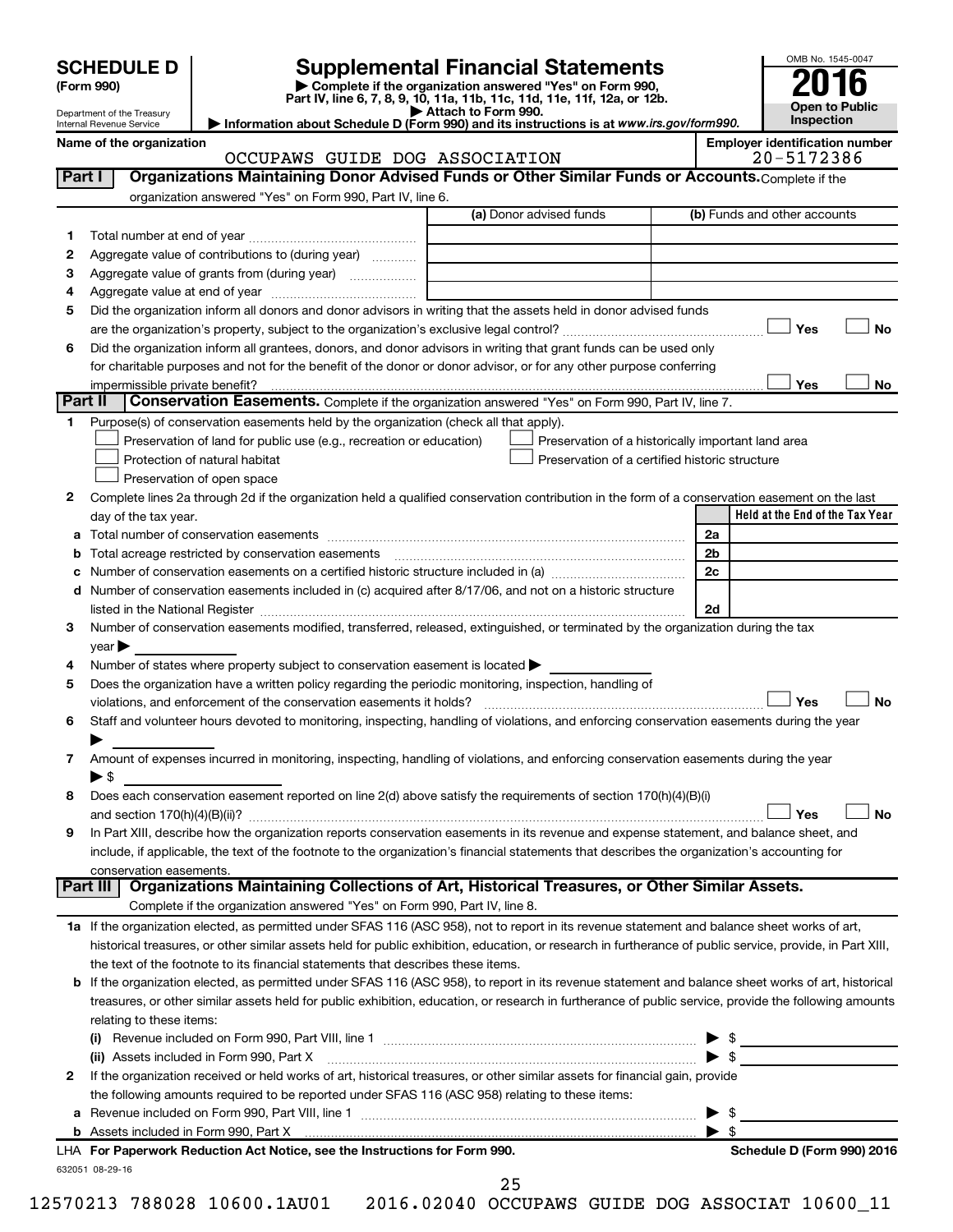|               | Schedule D (Form 990) 2016                                                                                                                                                                                                     | OCCUPAWS GUIDE DOG ASSOCIATION |   |                |                                                                                                                                                                                                                               |                 | 20-5172386 Page 2          |                |     |           |
|---------------|--------------------------------------------------------------------------------------------------------------------------------------------------------------------------------------------------------------------------------|--------------------------------|---|----------------|-------------------------------------------------------------------------------------------------------------------------------------------------------------------------------------------------------------------------------|-----------------|----------------------------|----------------|-----|-----------|
|               | Part III<br>Organizations Maintaining Collections of Art, Historical Treasures, or Other Similar Assets (continued)                                                                                                            |                                |   |                |                                                                                                                                                                                                                               |                 |                            |                |     |           |
| 3             | Using the organization's acquisition, accession, and other records, check any of the following that are a significant use of its collection items                                                                              |                                |   |                |                                                                                                                                                                                                                               |                 |                            |                |     |           |
|               | (check all that apply):                                                                                                                                                                                                        |                                |   |                |                                                                                                                                                                                                                               |                 |                            |                |     |           |
| a             | Public exhibition                                                                                                                                                                                                              |                                |   |                | Loan or exchange programs                                                                                                                                                                                                     |                 |                            |                |     |           |
| b             | Scholarly research                                                                                                                                                                                                             |                                |   |                | Other and the contract of the contract of the contract of the contract of the contract of the contract of the contract of the contract of the contract of the contract of the contract of the contract of the contract of the |                 |                            |                |     |           |
| с             | Preservation for future generations                                                                                                                                                                                            |                                |   |                |                                                                                                                                                                                                                               |                 |                            |                |     |           |
| 4             | Provide a description of the organization's collections and explain how they further the organization's exempt purpose in Part XIII.                                                                                           |                                |   |                |                                                                                                                                                                                                                               |                 |                            |                |     |           |
| 5             | During the year, did the organization solicit or receive donations of art, historical treasures, or other similar assets                                                                                                       |                                |   |                |                                                                                                                                                                                                                               |                 |                            |                |     |           |
|               |                                                                                                                                                                                                                                |                                |   |                |                                                                                                                                                                                                                               |                 |                            | Yes            |     | No        |
|               | Part IV I<br><b>Escrow and Custodial Arrangements.</b> Complete if the organization answered "Yes" on Form 990, Part IV, line 9, or<br>reported an amount on Form 990, Part X, line 21.                                        |                                |   |                |                                                                                                                                                                                                                               |                 |                            |                |     |           |
|               | 1a Is the organization an agent, trustee, custodian or other intermediary for contributions or other assets not included                                                                                                       |                                |   |                |                                                                                                                                                                                                                               |                 |                            |                |     |           |
|               |                                                                                                                                                                                                                                |                                |   |                |                                                                                                                                                                                                                               |                 |                            | Yes            |     | <b>No</b> |
|               | b If "Yes," explain the arrangement in Part XIII and complete the following table:                                                                                                                                             |                                |   |                |                                                                                                                                                                                                                               |                 |                            |                |     |           |
|               |                                                                                                                                                                                                                                |                                |   |                |                                                                                                                                                                                                                               |                 |                            | Amount         |     |           |
|               |                                                                                                                                                                                                                                |                                |   |                |                                                                                                                                                                                                                               | 1c              |                            |                |     |           |
|               |                                                                                                                                                                                                                                |                                |   |                |                                                                                                                                                                                                                               | 1d              |                            |                |     |           |
|               | e Distributions during the year measurement contained and all the control of the set of the set of the set of the set of the set of the set of the set of the set of the set of the set of the set of the set of the set of th |                                |   |                |                                                                                                                                                                                                                               | 1e              |                            |                |     |           |
|               |                                                                                                                                                                                                                                |                                |   |                |                                                                                                                                                                                                                               | 1f              |                            |                |     |           |
|               | 2a Did the organization include an amount on Form 990, Part X, line 21, for escrow or custodial account liability?                                                                                                             |                                |   |                |                                                                                                                                                                                                                               |                 |                            | Yes            |     | No        |
|               | <b>b</b> If "Yes," explain the arrangement in Part XIII. Check here if the explanation has been provided on Part XIII                                                                                                          |                                |   |                |                                                                                                                                                                                                                               |                 |                            |                |     |           |
| <b>Part V</b> | <b>Endowment Funds.</b> Complete if the organization answered "Yes" on Form 990, Part IV, line 10.                                                                                                                             |                                |   |                |                                                                                                                                                                                                                               |                 |                            |                |     |           |
|               |                                                                                                                                                                                                                                | (a) Current year               |   | (b) Prior year | (c) Two years back $\vert$ (d) Three years back $\vert$ (e) Four years back                                                                                                                                                   |                 |                            |                |     |           |
|               | 1a Beginning of year balance                                                                                                                                                                                                   |                                |   |                |                                                                                                                                                                                                                               |                 |                            |                |     |           |
| b             |                                                                                                                                                                                                                                |                                |   |                |                                                                                                                                                                                                                               |                 |                            |                |     |           |
| с             | Net investment earnings, gains, and losses                                                                                                                                                                                     |                                |   |                |                                                                                                                                                                                                                               |                 |                            |                |     |           |
|               |                                                                                                                                                                                                                                |                                |   |                |                                                                                                                                                                                                                               |                 |                            |                |     |           |
|               | e Other expenditures for facilities                                                                                                                                                                                            |                                |   |                |                                                                                                                                                                                                                               |                 |                            |                |     |           |
|               | and programs                                                                                                                                                                                                                   |                                |   |                |                                                                                                                                                                                                                               |                 |                            |                |     |           |
|               |                                                                                                                                                                                                                                |                                |   |                |                                                                                                                                                                                                                               |                 |                            |                |     |           |
| g             |                                                                                                                                                                                                                                |                                |   |                |                                                                                                                                                                                                                               |                 |                            |                |     |           |
| 2             | Provide the estimated percentage of the current year end balance (line 1g, column (a)) held as:                                                                                                                                |                                |   |                |                                                                                                                                                                                                                               |                 |                            |                |     |           |
| а             | Board designated or quasi-endowment >                                                                                                                                                                                          |                                | % |                |                                                                                                                                                                                                                               |                 |                            |                |     |           |
| b             | Permanent endowment                                                                                                                                                                                                            | %                              |   |                |                                                                                                                                                                                                                               |                 |                            |                |     |           |
|               | <b>c</b> Temporarily restricted endowment $\blacktriangleright$                                                                                                                                                                | %                              |   |                |                                                                                                                                                                                                                               |                 |                            |                |     |           |
|               | The percentages on lines 2a, 2b, and 2c should equal 100%.                                                                                                                                                                     |                                |   |                |                                                                                                                                                                                                                               |                 |                            |                |     |           |
|               | 3a Are there endowment funds not in the possession of the organization that are held and administered for the organization                                                                                                     |                                |   |                |                                                                                                                                                                                                                               |                 |                            |                |     |           |
|               | by:                                                                                                                                                                                                                            |                                |   |                |                                                                                                                                                                                                                               |                 |                            |                | Yes | No        |
|               |                                                                                                                                                                                                                                |                                |   |                |                                                                                                                                                                                                                               |                 |                            | 3a(i)          |     |           |
|               |                                                                                                                                                                                                                                |                                |   |                |                                                                                                                                                                                                                               |                 |                            | 3a(ii)         |     |           |
|               |                                                                                                                                                                                                                                |                                |   |                |                                                                                                                                                                                                                               |                 |                            | 3b             |     |           |
| 4             | Describe in Part XIII the intended uses of the organization's endowment funds.                                                                                                                                                 |                                |   |                |                                                                                                                                                                                                                               |                 |                            |                |     |           |
|               | Land, Buildings, and Equipment.<br><b>Part VI</b>                                                                                                                                                                              |                                |   |                |                                                                                                                                                                                                                               |                 |                            |                |     |           |
|               | Complete if the organization answered "Yes" on Form 990, Part IV, line 11a. See Form 990, Part X, line 10.                                                                                                                     |                                |   |                |                                                                                                                                                                                                                               |                 |                            |                |     |           |
|               | Description of property                                                                                                                                                                                                        | (a) Cost or other              |   |                | (b) Cost or other                                                                                                                                                                                                             | (c) Accumulated |                            | (d) Book value |     |           |
|               |                                                                                                                                                                                                                                | basis (investment)             |   |                | basis (other)                                                                                                                                                                                                                 | depreciation    |                            |                |     |           |
|               |                                                                                                                                                                                                                                |                                |   |                |                                                                                                                                                                                                                               |                 |                            |                |     |           |
| b             |                                                                                                                                                                                                                                |                                |   |                |                                                                                                                                                                                                                               |                 |                            |                |     |           |
|               |                                                                                                                                                                                                                                |                                |   |                |                                                                                                                                                                                                                               |                 |                            |                |     |           |
|               |                                                                                                                                                                                                                                |                                |   |                |                                                                                                                                                                                                                               |                 |                            |                |     |           |
|               | Total. Add lines 1a through 1e. (Column (d) must equal Form 990, Part X, column (B), line 10c.)                                                                                                                                |                                |   |                |                                                                                                                                                                                                                               |                 |                            |                |     | 0.        |
|               |                                                                                                                                                                                                                                |                                |   |                |                                                                                                                                                                                                                               |                 |                            |                |     |           |
|               |                                                                                                                                                                                                                                |                                |   |                |                                                                                                                                                                                                                               |                 | Schedule D (Form 990) 2016 |                |     |           |

632052 08-29-16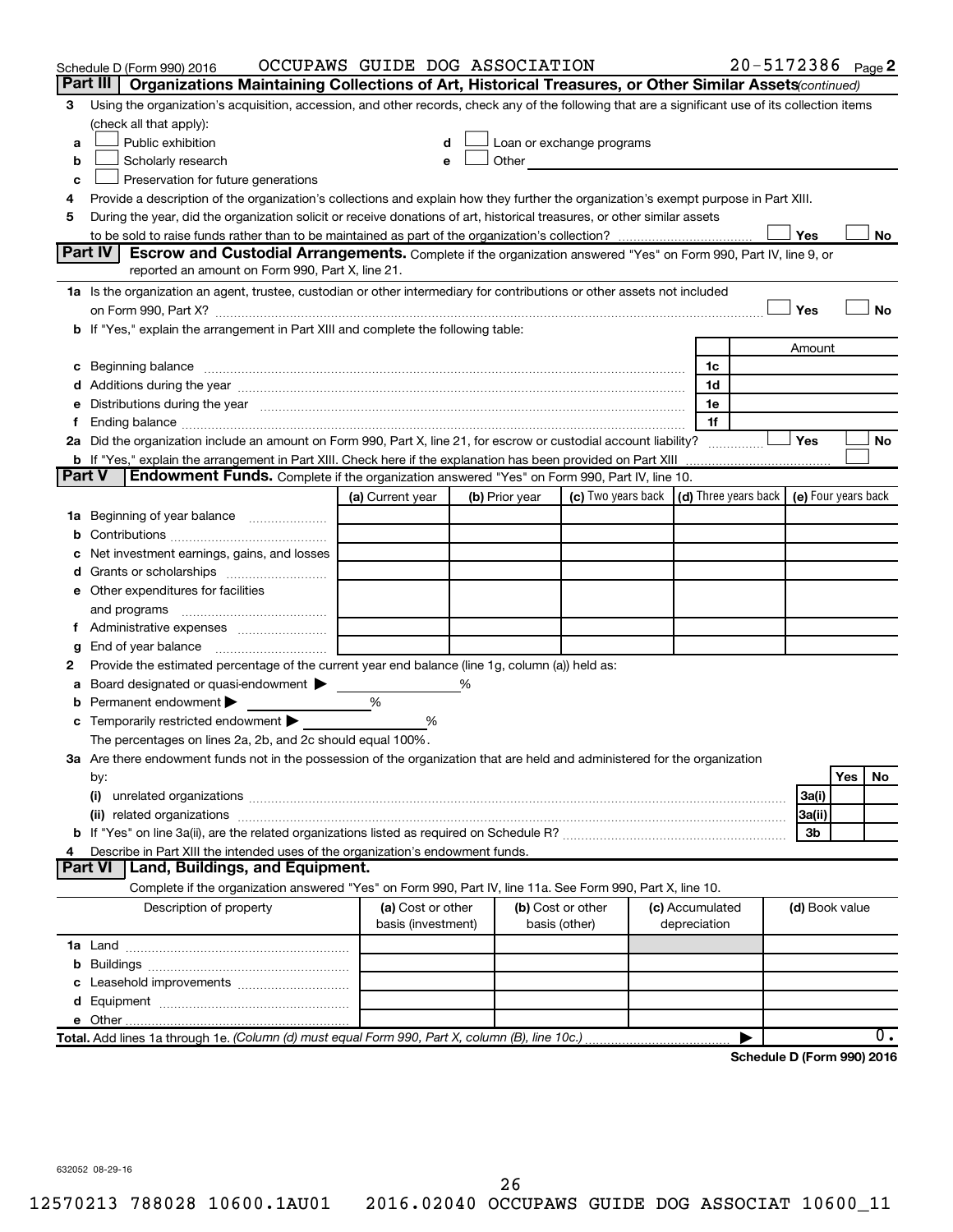| Part VII Investments - Other Securities.                                                                          |                 |                |                                                           |
|-------------------------------------------------------------------------------------------------------------------|-----------------|----------------|-----------------------------------------------------------|
| Complete if the organization answered "Yes" on Form 990, Part IV, line 11b. See Form 990, Part X, line 12.        |                 |                |                                                           |
| (a) Description of security or category (including name of security)                                              | (b) Book value  |                | (c) Method of valuation: Cost or end-of-year market value |
| (1) Financial derivatives                                                                                         |                 |                |                                                           |
|                                                                                                                   |                 |                |                                                           |
| (3) Other                                                                                                         |                 |                |                                                           |
| (A)                                                                                                               |                 |                |                                                           |
| (B)                                                                                                               |                 |                |                                                           |
| (C)                                                                                                               |                 |                |                                                           |
| (D)                                                                                                               |                 |                |                                                           |
| (E)                                                                                                               |                 |                |                                                           |
| (F)                                                                                                               |                 |                |                                                           |
| (G)                                                                                                               |                 |                |                                                           |
| (H)                                                                                                               |                 |                |                                                           |
| Total. (Col. (b) must equal Form 990, Part X, col. (B) line 12.)                                                  |                 |                |                                                           |
| Part VIII Investments - Program Related.                                                                          |                 |                |                                                           |
| Complete if the organization answered "Yes" on Form 990, Part IV, line 11c. See Form 990, Part X, line 13.        |                 |                |                                                           |
| (a) Description of investment                                                                                     | (b) Book value  |                | (c) Method of valuation: Cost or end-of-year market value |
| (1)                                                                                                               |                 |                |                                                           |
| (2)                                                                                                               |                 |                |                                                           |
| (3)                                                                                                               |                 |                |                                                           |
| (4)                                                                                                               |                 |                |                                                           |
| (5)                                                                                                               |                 |                |                                                           |
| (6)                                                                                                               |                 |                |                                                           |
| (7)                                                                                                               |                 |                |                                                           |
| (8)                                                                                                               |                 |                |                                                           |
| (9)                                                                                                               |                 |                |                                                           |
| <b>Total.</b> (Col. (b) must equal Form 990, Part X, col. (B) line 13.)<br>Other Assets.<br>Part IX               |                 |                |                                                           |
| Complete if the organization answered "Yes" on Form 990, Part IV, line 11d. See Form 990, Part X, line 15.        |                 |                |                                                           |
|                                                                                                                   | (a) Description |                | (b) Book value                                            |
| (1)                                                                                                               |                 |                |                                                           |
| (2)                                                                                                               |                 |                |                                                           |
| (3)                                                                                                               |                 |                |                                                           |
| (4)                                                                                                               |                 |                |                                                           |
| (5)                                                                                                               |                 |                |                                                           |
| (6)                                                                                                               |                 |                |                                                           |
| (7)                                                                                                               |                 |                |                                                           |
| (8)                                                                                                               |                 |                |                                                           |
| (9)                                                                                                               |                 |                |                                                           |
| Total. (Column (b) must equal Form 990, Part X, col. (B) line 15.)                                                |                 |                |                                                           |
| <b>Other Liabilities.</b><br>Part X                                                                               |                 |                |                                                           |
| Complete if the organization answered "Yes" on Form 990, Part IV, line 11e or 11f. See Form 990, Part X, line 25. |                 |                |                                                           |
| (a) Description of liability<br>1.                                                                                |                 | (b) Book value |                                                           |
| Federal income taxes<br>(1)                                                                                       |                 |                |                                                           |
| (2)                                                                                                               |                 |                |                                                           |
| (3)                                                                                                               |                 |                |                                                           |
| (4)                                                                                                               |                 |                |                                                           |
| (5)                                                                                                               |                 |                |                                                           |
| (6)                                                                                                               |                 |                |                                                           |
| (7)                                                                                                               |                 |                |                                                           |
| (8)                                                                                                               |                 |                |                                                           |

**Total.**  *(Column (b) must equal Form 990, Part X, col. (B) line 25.)*

**2.** Liability for uncertain tax positions. In Part XIII, provide the text of the footnote to the organization's financial statements that reports the organization's liability for uncertain tax positions under FIN 48 (ASC 740). Check here if the text of the footnote has been provided in Part XIII

 $\blacktriangleright$ 

632053 08-29-16

(9)

## Schedule D (Form 990) 2016 OCCUPAWS GUIDE DOG ASSOCIATION 20-5172386 Page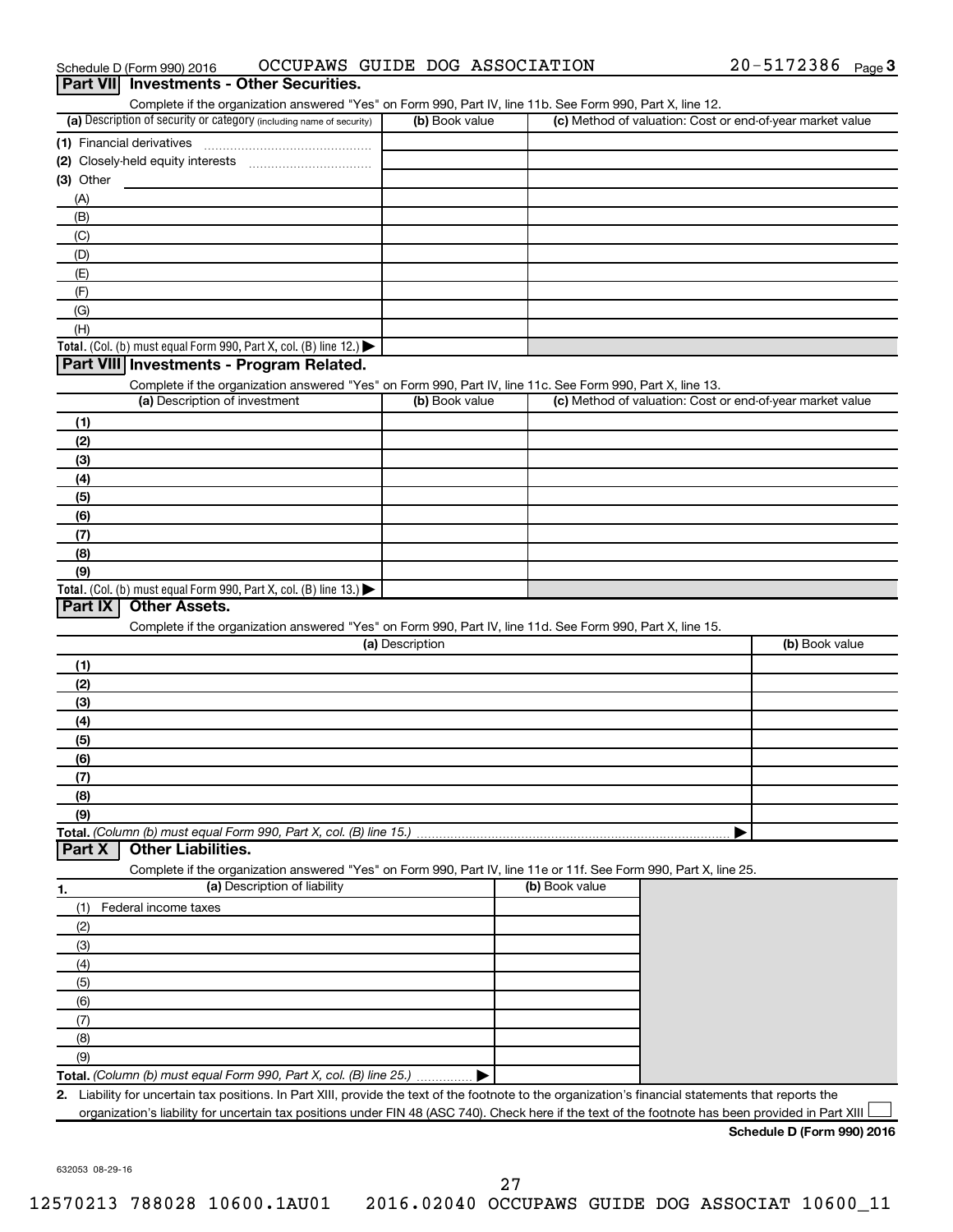| OCCUPAWS GUIDE DOG ASSOCIATION<br>Schedule D (Form 990) 2016                                                                                                   |                |         |                | 20-5172386 Page 4 |
|----------------------------------------------------------------------------------------------------------------------------------------------------------------|----------------|---------|----------------|-------------------|
| Reconciliation of Revenue per Audited Financial Statements With Revenue per Return.<br><b>Part XI</b>                                                          |                |         |                |                   |
| Complete if the organization answered "Yes" on Form 990, Part IV, line 12a.                                                                                    |                |         |                |                   |
| Total revenue, gains, and other support per audited financial statements<br>1                                                                                  |                |         | $\blacksquare$ | 191,634.          |
| Amounts included on line 1 but not on Form 990, Part VIII, line 12:<br>2                                                                                       |                |         |                |                   |
| a                                                                                                                                                              | 2a             | 523.    |                |                   |
| b                                                                                                                                                              | 2 <sub>b</sub> | 25,624. |                |                   |
| с                                                                                                                                                              | 2 <sub>c</sub> |         |                |                   |
| d                                                                                                                                                              | 2d             |         |                |                   |
| Add lines 2a through 2d<br>е                                                                                                                                   |                |         | 2e             | 26, 147.          |
| з                                                                                                                                                              |                |         | 3              | 165,487.          |
| Amounts included on Form 990, Part VIII, line 12, but not on line 1:<br>4                                                                                      |                |         |                |                   |
| Investment expenses not included on Form 990, Part VIII, line 7b<br>a                                                                                          | 4a             |         |                |                   |
| b                                                                                                                                                              | 4 <sub>b</sub> | $-158.$ |                |                   |
| Add lines 4a and 4b<br>C                                                                                                                                       |                |         | 4c             | $-158.$           |
| 5.                                                                                                                                                             |                |         | 5              | 165, 329.         |
| Part XII Reconciliation of Expenses per Audited Financial Statements With Expenses per Return.                                                                 |                |         |                |                   |
| Complete if the organization answered "Yes" on Form 990, Part IV, line 12a.                                                                                    |                |         |                |                   |
| 1                                                                                                                                                              |                |         | $\mathbf{1}$   | 180, 813.         |
| Amounts included on line 1 but not on Form 990, Part IX, line 25:<br>2                                                                                         |                |         |                |                   |
| a                                                                                                                                                              | 2a             | 25,624. |                |                   |
| b                                                                                                                                                              | 2 <sub>b</sub> |         |                |                   |
|                                                                                                                                                                | 2 <sub>c</sub> |         |                |                   |
| d                                                                                                                                                              | 2d             | 158.    |                |                   |
| е                                                                                                                                                              |                |         | 2e             | 25,782.           |
| 3                                                                                                                                                              |                |         | 3              | 155,031.          |
| Amounts included on Form 990, Part IX, line 25, but not on line 1:<br>4                                                                                        |                |         |                |                   |
| a                                                                                                                                                              | 4a             |         |                |                   |
| b                                                                                                                                                              |                |         |                |                   |
| Add lines 4a and 4b                                                                                                                                            |                |         | 4с             | Ο.                |
| 5.                                                                                                                                                             |                |         | 5              | 155,031.          |
| Part XIII Supplemental Information.                                                                                                                            |                |         |                |                   |
| Provide the descriptions required for Part II, lines 3, 5, and 9; Part III, lines 1a and 4; Part IV, lines 1b and 2b; Part V, line 4; Part X, line 2; Part XI, |                |         |                |                   |
| lines 2d and 4b; and Part XII, lines 2d and 4b. Also complete this part to provide any additional information.                                                 |                |         |                |                   |

|  |  |  | PART XI, LINE 4B - OTHER ADJUSTMENTS: |
|--|--|--|---------------------------------------|

DIRECT EXPENSES REPORTED ON FORM 990, PART VIII, LINE 8B -158.

28

PART XII, LINE 2D - OTHER ADJUSTMENTS:

|  | DIRECT EXPENSES REPORTED ON FORM 990, PART VIII, LINE 8B |  |  |  |  |  |
|--|----------------------------------------------------------|--|--|--|--|--|
|  |                                                          |  |  |  |  |  |

632054 08-29-16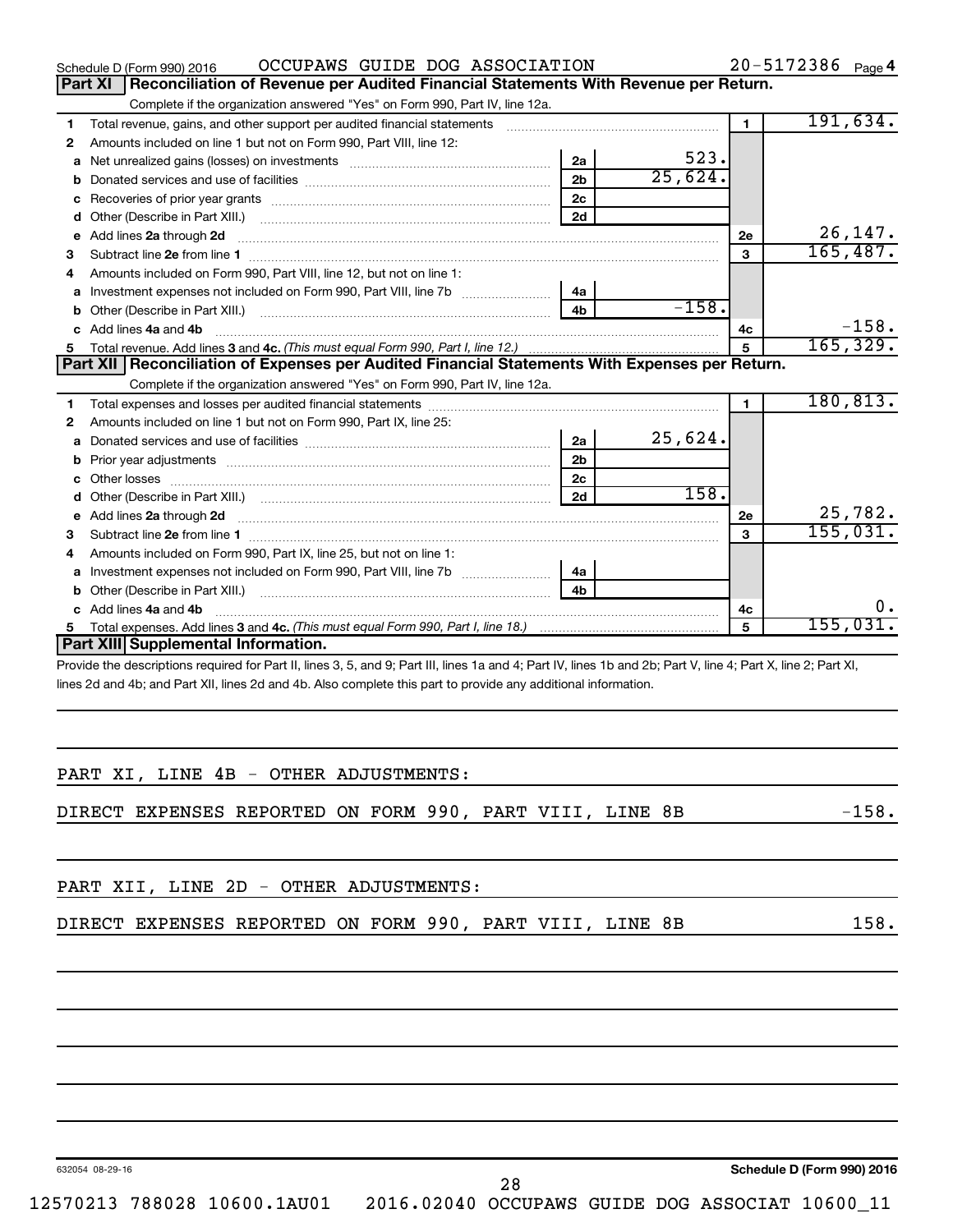| <b>SCHEDULE G</b><br>(Form 990 or 990-EZ)<br>Department of the Treasury<br>Internal Revenue Service                                           |                                  | <b>Supplemental Information Regarding Fundraising or Gaming Activities</b><br>Complete if the organization answered "Yes" on Form 990, Part IV, line 17, 18, or 19, or if the<br>organization entered more than \$15,000 on Form 990-EZ, line 6a.<br>Attach to Form 990 or Form 990-EZ.<br>Information about Schedule G (Form 990 or 990-EZ) and its instructions is at www.irs.gov/form990.                                                                                                                                                       |                                                          |                |                                                                            |  |                                                                            | OMB No. 1545-0047<br><b>Open to Public</b><br>Inspection |
|-----------------------------------------------------------------------------------------------------------------------------------------------|----------------------------------|----------------------------------------------------------------------------------------------------------------------------------------------------------------------------------------------------------------------------------------------------------------------------------------------------------------------------------------------------------------------------------------------------------------------------------------------------------------------------------------------------------------------------------------------------|----------------------------------------------------------|----------------|----------------------------------------------------------------------------|--|----------------------------------------------------------------------------|----------------------------------------------------------|
| Name of the organization                                                                                                                      | 20-5172386                       | <b>Employer identification number</b>                                                                                                                                                                                                                                                                                                                                                                                                                                                                                                              |                                                          |                |                                                                            |  |                                                                            |                                                          |
| Part I                                                                                                                                        | required to complete this part.  | OCCUPAWS GUIDE DOG ASSOCIATION<br>Fundraising Activities. Complete if the organization answered "Yes" on Form 990, Part IV, line 17. Form 990-EZ filers are not                                                                                                                                                                                                                                                                                                                                                                                    |                                                          |                |                                                                            |  |                                                                            |                                                          |
| Mail solicitations<br>a<br>b<br>Phone solicitations<br>c<br>In-person solicitations<br>d<br>compensated at least \$5,000 by the organization. | Internet and email solicitations | 1 Indicate whether the organization raised funds through any of the following activities. Check all that apply.<br>е<br>f<br>Special fundraising events<br>g<br>2 a Did the organization have a written or oral agreement with any individual (including officers, directors, trustees, or<br>key employees listed in Form 990, Part VII) or entity in connection with professional fundraising services?<br>b If "Yes," list the 10 highest paid individuals or entities (fundraisers) pursuant to agreements under which the fundraiser is to be |                                                          |                | Solicitation of non-government grants<br>Solicitation of government grants |  | Yes                                                                        | <b>No</b>                                                |
| (i) Name and address of individual<br>or entity (fundraiser)                                                                                  |                                  | (ii) Activity                                                                                                                                                                                                                                                                                                                                                                                                                                                                                                                                      | (iii) Did<br>fundraiser<br>have custody<br>or control of | contributions? | (iv) Gross receipts<br>from activity                                       |  | (v) Amount paid<br>to (or retained by)<br>fundraiser<br>listed in col. (i) | (vi) Amount paid<br>to (or retained by)<br>organization  |
|                                                                                                                                               |                                  |                                                                                                                                                                                                                                                                                                                                                                                                                                                                                                                                                    | Yes                                                      | No             |                                                                            |  |                                                                            |                                                          |
|                                                                                                                                               |                                  |                                                                                                                                                                                                                                                                                                                                                                                                                                                                                                                                                    |                                                          |                |                                                                            |  |                                                                            |                                                          |
|                                                                                                                                               |                                  |                                                                                                                                                                                                                                                                                                                                                                                                                                                                                                                                                    |                                                          |                |                                                                            |  |                                                                            |                                                          |
|                                                                                                                                               |                                  |                                                                                                                                                                                                                                                                                                                                                                                                                                                                                                                                                    |                                                          |                |                                                                            |  |                                                                            |                                                          |
|                                                                                                                                               |                                  |                                                                                                                                                                                                                                                                                                                                                                                                                                                                                                                                                    |                                                          |                |                                                                            |  |                                                                            |                                                          |
|                                                                                                                                               |                                  |                                                                                                                                                                                                                                                                                                                                                                                                                                                                                                                                                    |                                                          |                |                                                                            |  |                                                                            |                                                          |
|                                                                                                                                               |                                  |                                                                                                                                                                                                                                                                                                                                                                                                                                                                                                                                                    |                                                          |                |                                                                            |  |                                                                            |                                                          |
|                                                                                                                                               |                                  |                                                                                                                                                                                                                                                                                                                                                                                                                                                                                                                                                    |                                                          |                |                                                                            |  |                                                                            |                                                          |
|                                                                                                                                               |                                  |                                                                                                                                                                                                                                                                                                                                                                                                                                                                                                                                                    |                                                          |                |                                                                            |  |                                                                            |                                                          |
|                                                                                                                                               |                                  |                                                                                                                                                                                                                                                                                                                                                                                                                                                                                                                                                    |                                                          |                |                                                                            |  |                                                                            |                                                          |
| Total                                                                                                                                         |                                  |                                                                                                                                                                                                                                                                                                                                                                                                                                                                                                                                                    |                                                          |                |                                                                            |  |                                                                            |                                                          |
| or licensing.                                                                                                                                 |                                  | 3 List all states in which the organization is registered or licensed to solicit contributions or has been notified it is exempt from registration                                                                                                                                                                                                                                                                                                                                                                                                 |                                                          |                |                                                                            |  |                                                                            |                                                          |
|                                                                                                                                               |                                  |                                                                                                                                                                                                                                                                                                                                                                                                                                                                                                                                                    |                                                          |                |                                                                            |  |                                                                            |                                                          |
|                                                                                                                                               |                                  |                                                                                                                                                                                                                                                                                                                                                                                                                                                                                                                                                    |                                                          |                |                                                                            |  |                                                                            |                                                          |
|                                                                                                                                               |                                  |                                                                                                                                                                                                                                                                                                                                                                                                                                                                                                                                                    |                                                          |                |                                                                            |  |                                                                            |                                                          |
|                                                                                                                                               |                                  |                                                                                                                                                                                                                                                                                                                                                                                                                                                                                                                                                    |                                                          |                |                                                                            |  |                                                                            |                                                          |
|                                                                                                                                               |                                  |                                                                                                                                                                                                                                                                                                                                                                                                                                                                                                                                                    |                                                          |                |                                                                            |  |                                                                            |                                                          |

**For Paperwork Reduction Act Notice, see the Instructions for Form 990 or 990-EZ. Schedule G (Form 990 or 990-EZ) 2016** LHA

632081 09-12-16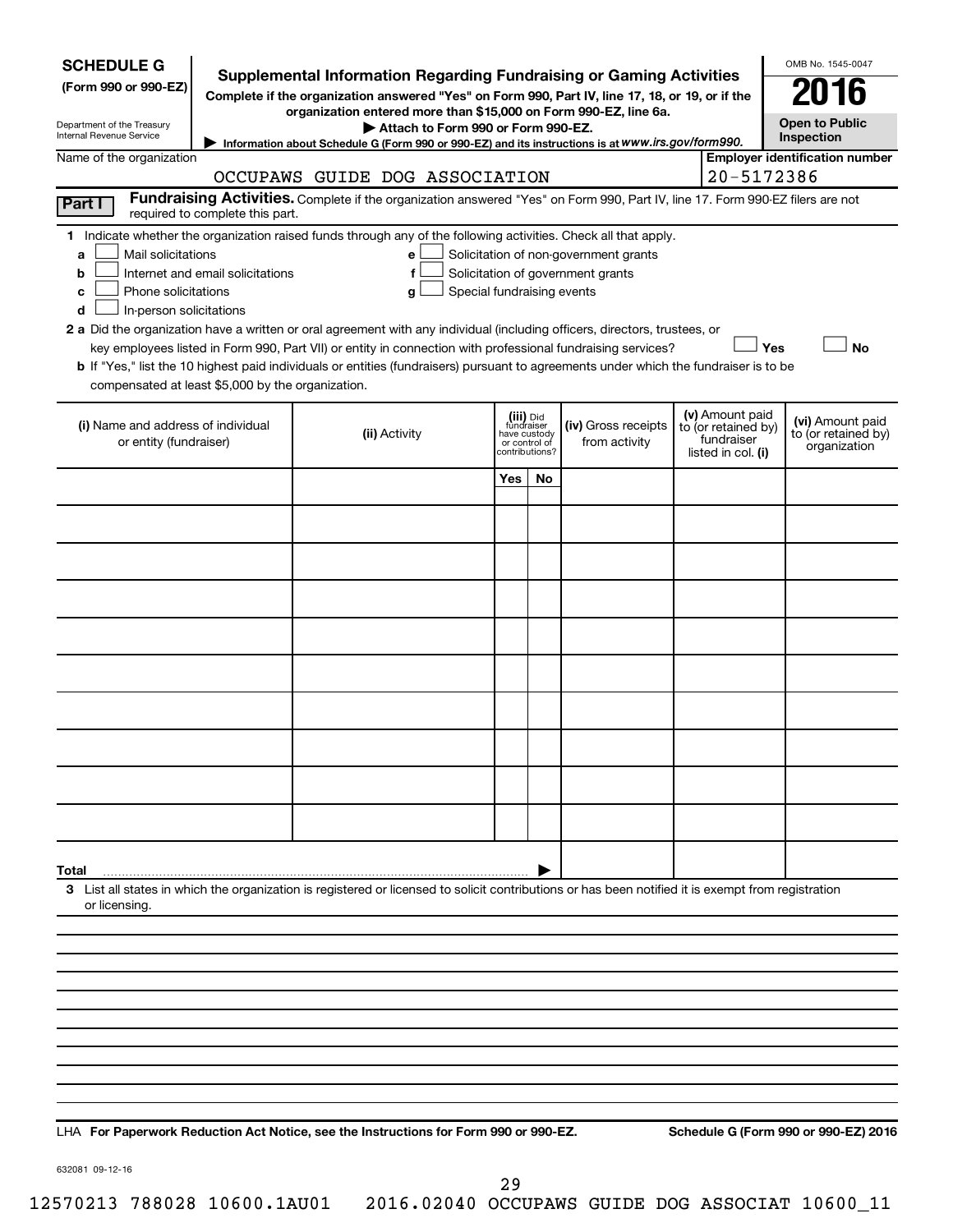| $20 - 5172386$ Page 2<br>Schedule G (Form 990 or 990-EZ) 2016 OCCUPAWS GUIDE DOG ASSOCIATION |  |
|----------------------------------------------------------------------------------------------|--|
|----------------------------------------------------------------------------------------------|--|

Part II | Fundraising Events. Complete if the organization answered "Yes" on Form 990, Part IV, line 18, or reported more than \$15,000 of fundraising event contributions and gross income on Form 990-EZ, lines 1 and 6b. List events with gross receipts greater than \$5,000.

|                 |    | of fundraising event contributions and gross income on Form 990-EZ, lines 1 and 6b. List events with gross receipts greater than \$5,000.                                                                                                 | (a) Event $#1$          | $(b)$ Event #2          | (c) Other events | (d) Total events                     |
|-----------------|----|-------------------------------------------------------------------------------------------------------------------------------------------------------------------------------------------------------------------------------------------|-------------------------|-------------------------|------------------|--------------------------------------|
|                 |    |                                                                                                                                                                                                                                           | PUPPIES ON<br>PARAMETER |                         | <b>NONE</b>      | (add col. (a) through                |
|                 |    |                                                                                                                                                                                                                                           | (event type)            | (event type)            | (total number)   | col. (c)                             |
| Revenue         | 1. |                                                                                                                                                                                                                                           | 6,849.                  |                         |                  | 6,849.                               |
|                 |    |                                                                                                                                                                                                                                           | 3,729.                  |                         |                  | 3,729.                               |
|                 | 3  | Gross income (line 1 minus line 2)                                                                                                                                                                                                        | 3,120.                  |                         |                  | 3,120.                               |
|                 |    |                                                                                                                                                                                                                                           |                         |                         |                  |                                      |
|                 | 5  |                                                                                                                                                                                                                                           |                         |                         |                  |                                      |
| Direct Expenses | 6  |                                                                                                                                                                                                                                           |                         |                         |                  |                                      |
|                 | 7  | Food and beverages                                                                                                                                                                                                                        |                         |                         |                  |                                      |
|                 | 8  |                                                                                                                                                                                                                                           |                         |                         |                  |                                      |
|                 | 9  |                                                                                                                                                                                                                                           | 158.                    |                         |                  | 158.                                 |
|                 | 10 | Direct expense summary. Add lines 4 through 9 in column (d)                                                                                                                                                                               |                         |                         |                  | 158.                                 |
|                 |    | 11 Net income summary. Subtract line 10 from line 3, column (d)                                                                                                                                                                           |                         |                         |                  | 2,962.                               |
| <b>Part III</b> |    | Gaming. Complete if the organization answered "Yes" on Form 990, Part IV, line 19, or reported more than<br>\$15,000 on Form 990-EZ, line 6a.                                                                                             |                         |                         |                  |                                      |
|                 |    |                                                                                                                                                                                                                                           |                         | (b) Pull tabs/instant   |                  | (d) Total gaming (add                |
| Revenue         |    |                                                                                                                                                                                                                                           | (a) Bingo               | bingo/progressive bingo | (c) Other gaming | col. (a) through col. (c))           |
|                 | 1  |                                                                                                                                                                                                                                           |                         |                         |                  |                                      |
|                 |    |                                                                                                                                                                                                                                           |                         |                         |                  |                                      |
|                 |    |                                                                                                                                                                                                                                           |                         |                         |                  |                                      |
|                 | 3  |                                                                                                                                                                                                                                           |                         |                         |                  |                                      |
| Direct Expenses | 4  |                                                                                                                                                                                                                                           |                         |                         |                  |                                      |
|                 |    | 5 Other direct expenses                                                                                                                                                                                                                   |                         |                         |                  |                                      |
|                 |    |                                                                                                                                                                                                                                           | %<br><b>Yes</b>         | Yes<br>%                | Yes<br>%         |                                      |
|                 |    | 6 Volunteer labor                                                                                                                                                                                                                         | No                      | No                      | No               |                                      |
|                 | 7  | Direct expense summary. Add lines 2 through 5 in column (d)                                                                                                                                                                               |                         |                         |                  |                                      |
|                 |    |                                                                                                                                                                                                                                           |                         |                         |                  |                                      |
|                 |    |                                                                                                                                                                                                                                           |                         |                         |                  |                                      |
|                 |    | <b>9</b> Enter the state(s) in which the organization conducts gaming activities:                                                                                                                                                         |                         |                         |                  |                                      |
|                 |    | <b>b</b> If "No," explain: <u>And a set of the set of the set of the set of the set of the set of the set of the set of the set of the set of the set of the set of the set of the set of the set of the set of the set of the set of</u> |                         |                         |                  | Yes<br><b>No</b>                     |
|                 |    |                                                                                                                                                                                                                                           |                         |                         |                  |                                      |
|                 |    | <b>b</b> If "Yes," explain: <u>And a set of the set of the set of the set of the set of the set of the set of the set of the set of the set of the set of the set of the set of the set of the set of the set of the set of the set o</u> |                         |                         |                  | <b>」Yes</b><br>No                    |
|                 |    |                                                                                                                                                                                                                                           |                         |                         |                  |                                      |
|                 |    |                                                                                                                                                                                                                                           |                         |                         |                  |                                      |
|                 |    | 632082 09-12-16                                                                                                                                                                                                                           |                         |                         |                  | Schedule G (Form 990 or 990-EZ) 2016 |
|                 |    |                                                                                                                                                                                                                                           |                         |                         |                  |                                      |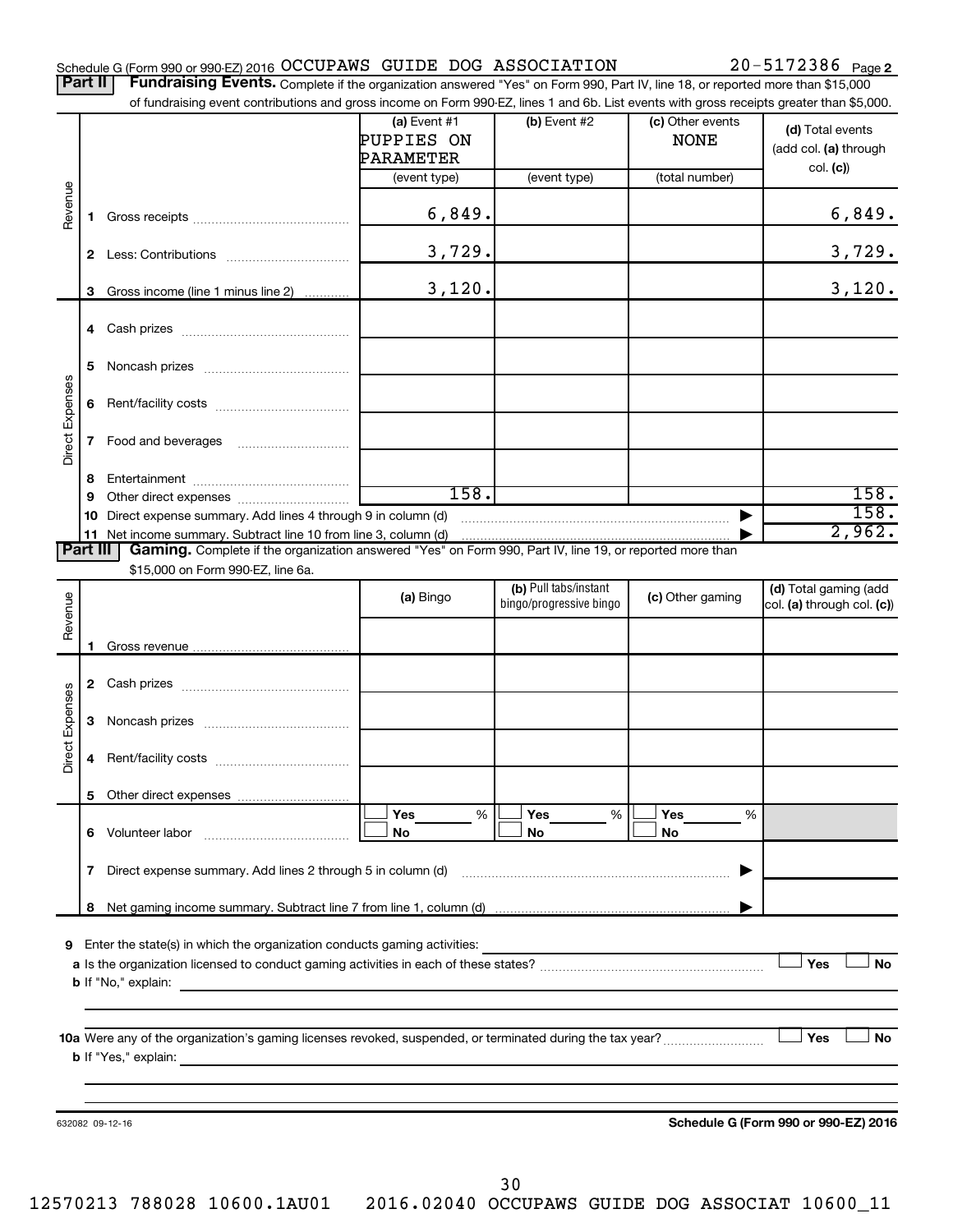| Schedule G (Form 990 or 990-EZ) 2016 OCCUPAWS GUIDE DOG ASSOCIATION<br>12 Is the organization a grantor, beneficiary or trustee of a trust, or a member of a partnership or other entity formed<br>13 Indicate the percentage of gaming activity conducted in:                                                                                                                                                        | 20-5172386 Page 3                    |
|-----------------------------------------------------------------------------------------------------------------------------------------------------------------------------------------------------------------------------------------------------------------------------------------------------------------------------------------------------------------------------------------------------------------------|--------------------------------------|
|                                                                                                                                                                                                                                                                                                                                                                                                                       | Yes<br>No                            |
|                                                                                                                                                                                                                                                                                                                                                                                                                       |                                      |
|                                                                                                                                                                                                                                                                                                                                                                                                                       | Yes<br>No                            |
|                                                                                                                                                                                                                                                                                                                                                                                                                       |                                      |
|                                                                                                                                                                                                                                                                                                                                                                                                                       | <b>13a</b>                           |
| <b>b</b> An outside facility <i>www.communicality.communicality.communicality www.communicality.communicality.communicality</i>                                                                                                                                                                                                                                                                                       | 13b                                  |
| 14 Enter the name and address of the person who prepares the organization's gaming/special events books and records:                                                                                                                                                                                                                                                                                                  |                                      |
|                                                                                                                                                                                                                                                                                                                                                                                                                       |                                      |
| Name $\triangleright$                                                                                                                                                                                                                                                                                                                                                                                                 |                                      |
|                                                                                                                                                                                                                                                                                                                                                                                                                       |                                      |
|                                                                                                                                                                                                                                                                                                                                                                                                                       |                                      |
|                                                                                                                                                                                                                                                                                                                                                                                                                       | Yes<br><b>No</b>                     |
|                                                                                                                                                                                                                                                                                                                                                                                                                       |                                      |
|                                                                                                                                                                                                                                                                                                                                                                                                                       |                                      |
| of gaming revenue retained by the third party $\triangleright$ \$                                                                                                                                                                                                                                                                                                                                                     |                                      |
| c If "Yes," enter name and address of the third party:                                                                                                                                                                                                                                                                                                                                                                |                                      |
| Name $\blacktriangleright$ $\frac{1}{\sqrt{1-\frac{1}{2}}\sqrt{1-\frac{1}{2}}\sqrt{1-\frac{1}{2}}\sqrt{1-\frac{1}{2}}\sqrt{1-\frac{1}{2}}\sqrt{1-\frac{1}{2}}\sqrt{1-\frac{1}{2}}\sqrt{1-\frac{1}{2}}\sqrt{1-\frac{1}{2}}\sqrt{1-\frac{1}{2}}\sqrt{1-\frac{1}{2}}\sqrt{1-\frac{1}{2}}\sqrt{1-\frac{1}{2}}\sqrt{1-\frac{1}{2}}\sqrt{1-\frac{1}{2}}\sqrt{1-\frac{1}{2}}\sqrt{1-\frac{1}{2}}\sqrt{1-\frac{1}{2}}\sqrt{1$ |                                      |
|                                                                                                                                                                                                                                                                                                                                                                                                                       |                                      |
| Address > 2008 - 2008 - 2009 - 2009 - 2009 - 2009 - 2009 - 2009 - 2009 - 2009 - 2009 - 2009 - 2009 - 2009 - 2009 - 2009 - 2009 - 2009 - 2009 - 2009 - 2009 - 2009 - 2009 - 2009 - 2009 - 2009 - 2009 - 2009 - 2009 - 2009 - 20                                                                                                                                                                                        |                                      |
| Gaming manager information:<br>16                                                                                                                                                                                                                                                                                                                                                                                     |                                      |
| Name $\blacktriangleright$ $\blacksquare$                                                                                                                                                                                                                                                                                                                                                                             |                                      |
| Gaming manager compensation $\triangleright$ \$                                                                                                                                                                                                                                                                                                                                                                       |                                      |
|                                                                                                                                                                                                                                                                                                                                                                                                                       |                                      |
| Description of services provided states and the contract of the contract of the contract of the contract of the contract of the contract of the contract of the contract of the contract of the contract of the contract of th                                                                                                                                                                                        |                                      |
|                                                                                                                                                                                                                                                                                                                                                                                                                       |                                      |
|                                                                                                                                                                                                                                                                                                                                                                                                                       |                                      |
|                                                                                                                                                                                                                                                                                                                                                                                                                       |                                      |
| Director/officer<br>Employee<br>Independent contractor                                                                                                                                                                                                                                                                                                                                                                |                                      |
|                                                                                                                                                                                                                                                                                                                                                                                                                       |                                      |
| <b>17</b> Mandatory distributions:                                                                                                                                                                                                                                                                                                                                                                                    |                                      |
| <b>a</b> Is the organization required under state law to make charitable distributions from the gaming proceeds to                                                                                                                                                                                                                                                                                                    |                                      |
| retain the state gaming license? $\Box$ No                                                                                                                                                                                                                                                                                                                                                                            |                                      |
| <b>b</b> Enter the amount of distributions required under state law to be distributed to other exempt organizations or spent in the                                                                                                                                                                                                                                                                                   |                                      |
| organization's own exempt activities during the tax year > \$                                                                                                                                                                                                                                                                                                                                                         |                                      |
| <b>Part IV</b><br>Supplemental Information. Provide the explanations required by Part I, line 2b, columns (iii) and (v); and Part III, lines 9, 9b, 10b, 15b,                                                                                                                                                                                                                                                         |                                      |
| 15c, 16, and 17b, as applicable. Also provide any additional information. See instructions                                                                                                                                                                                                                                                                                                                            |                                      |
|                                                                                                                                                                                                                                                                                                                                                                                                                       |                                      |
|                                                                                                                                                                                                                                                                                                                                                                                                                       |                                      |
|                                                                                                                                                                                                                                                                                                                                                                                                                       |                                      |
|                                                                                                                                                                                                                                                                                                                                                                                                                       |                                      |
|                                                                                                                                                                                                                                                                                                                                                                                                                       |                                      |
|                                                                                                                                                                                                                                                                                                                                                                                                                       |                                      |
|                                                                                                                                                                                                                                                                                                                                                                                                                       |                                      |
|                                                                                                                                                                                                                                                                                                                                                                                                                       |                                      |
|                                                                                                                                                                                                                                                                                                                                                                                                                       |                                      |
|                                                                                                                                                                                                                                                                                                                                                                                                                       |                                      |
|                                                                                                                                                                                                                                                                                                                                                                                                                       |                                      |
|                                                                                                                                                                                                                                                                                                                                                                                                                       |                                      |
|                                                                                                                                                                                                                                                                                                                                                                                                                       |                                      |
|                                                                                                                                                                                                                                                                                                                                                                                                                       |                                      |
|                                                                                                                                                                                                                                                                                                                                                                                                                       |                                      |
|                                                                                                                                                                                                                                                                                                                                                                                                                       |                                      |
|                                                                                                                                                                                                                                                                                                                                                                                                                       |                                      |
| 632083 09-12-16<br>31                                                                                                                                                                                                                                                                                                                                                                                                 | Schedule G (Form 990 or 990-EZ) 2016 |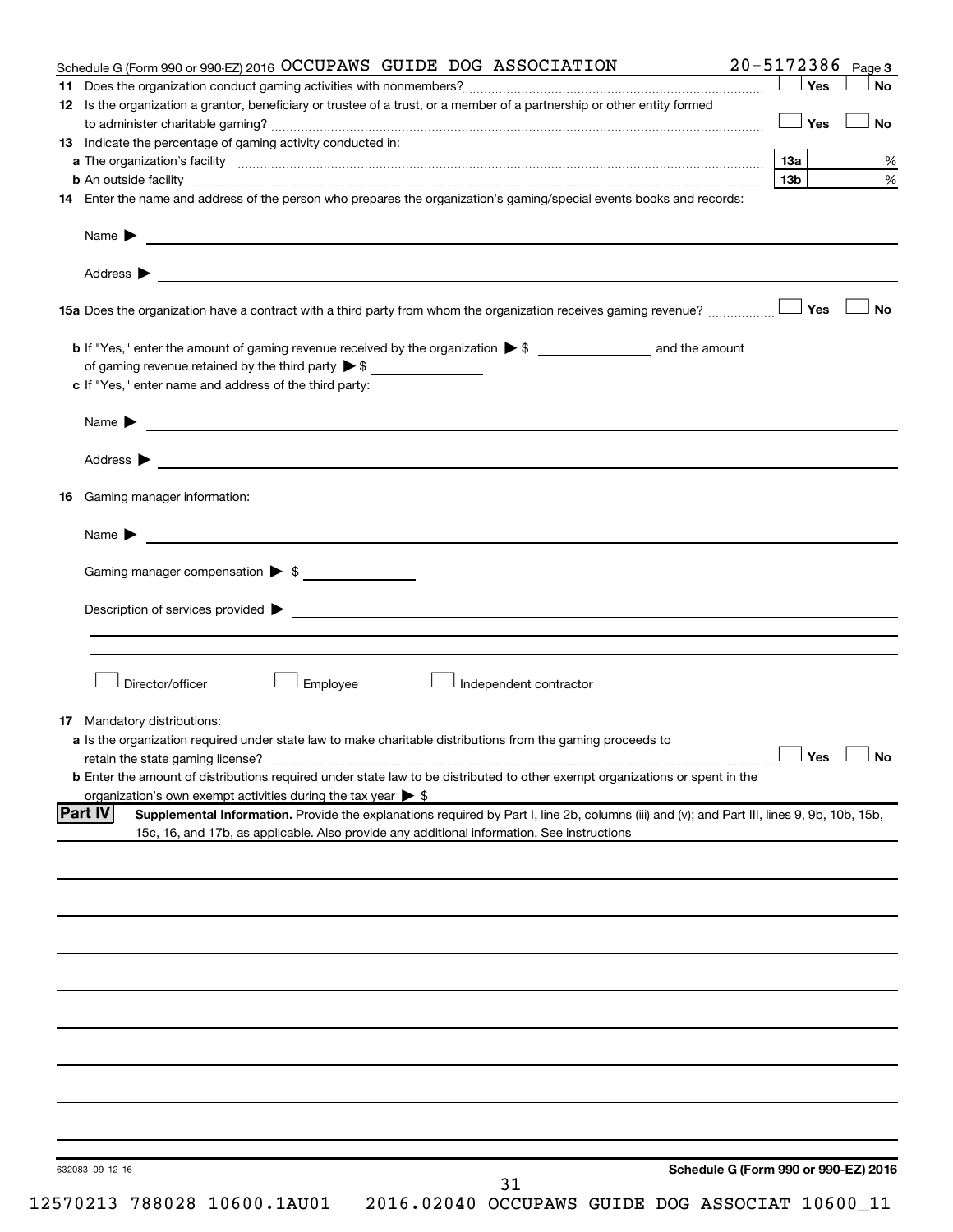| 632084<br>04-01-16 |    | Schedule G (Form 990 or 990-EZ) |
|--------------------|----|---------------------------------|
|                    | 32 |                                 |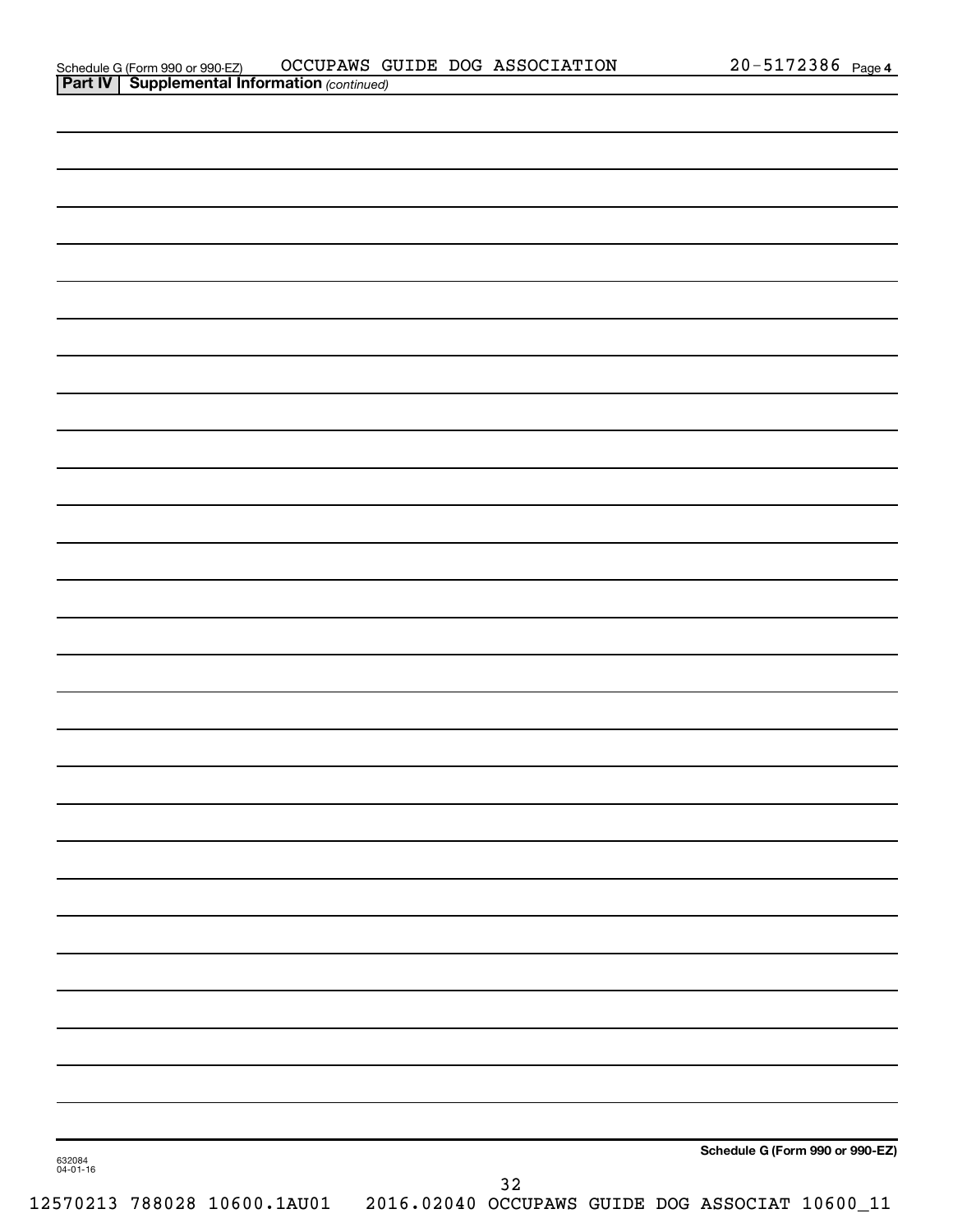**(Form 990 or 990-EZ)**

Department of the Treasury Internal Revenue Service

Name of the organization

# **SCHEDULE O Supplemental Information to Form 990 or 990-EZ 2016**

**Complete to provide information for responses to specific questions on Form 990 or 990-EZ or to provide any additional information. | Attach to Form 990 or 990-EZ.**

**Information about Schedule O (Form 990 or 990-EZ) and its instructions is at WWW.irs.gov/form990.** 

OMB No. 1545-0047 **Open to Public Inspection**

OCCUPAWS GUIDE DOG ASSOCIATION | 20-5172386

**Employer identification number**

FORM 990, PART I, LINE 1, DESCRIPTION OF ORGANIZATION MISSION:

ADULT GUIDE DOGS AND 9 CHILDREN'S VISUAL COMPANION DOGS SINCE ITS

INCEPTION.

FORM 990, PART VI, SECTION A, LINE 2:

MARK SCHULTZE AND BARBARA SCHULTZE HAVE A FAMILY RELATIONSHIP.

FORM 990, PART VI, SECTION A, LINE 8B:

THE ASSOCIATION DOES NOT HAVE ANY COMMITTEES WITH AUTHORITY TO ACT ON

BEHALF OF THE GOVERNING BODY.

FORM 990, PART VI, SECTION B, LINE 11B:

THE PREPARED FORM 990 IS REVIEWED AND APPROVED BY THE ASSOCIATION'S

TREASURER BEFORE THE RETURN IS FILED WITH THE IRS.

FORM 990, PART VI, SECTION B, LINE 12C:

THE ASSOCIATION'S CONFLICT OF INTEREST POLICY COVERS ALL DIRECTORS AND EMPLOYEES. IN CONNECTION WITH ANY ACTUAL OR POSSIBLE CONFLICT OF INTEREST, ALL MATERIAL FACTS MUST BE DISCLOSED TO THE MEMBERS OF THE GOVERNING BODY. THE MEMBERS OF THE GOVERNING BODY WILL THEN DETERMINE WHETHER OR NOT A CONFLICT OF INTEREST EXISTS. ANY PERSON WITH A POTENTIAL CONFLICT OF INTEREST CANNOT BE PRESENT WHILE THE GOVERNING BODY MAKES A DETERMINATION. NO TRANSACTIONS OR ARRANGEMENTS WILL BE ENTERED INTO WHERE A CONFLICT OF INTEREST EXISTS.

632211 08-25-16 LHA For Paperwork Reduction Act Notice, see the Instructions for Form 990 or 990-EZ. Schedule O (Form 990 or 990-EZ) (2016) FORM 990, PART VI, SECTION C, LINE 19: 33